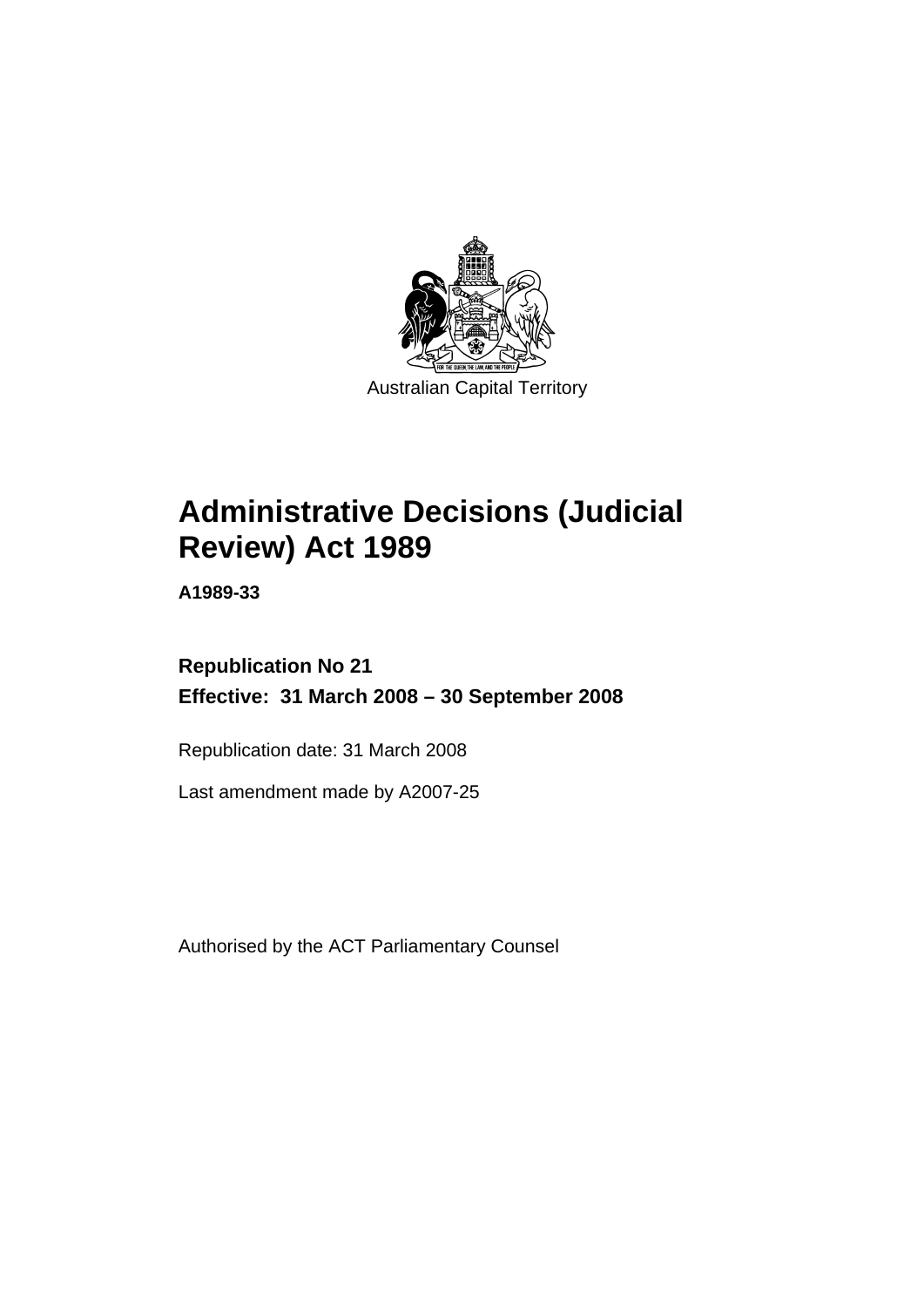# **About this republication**

#### **The republished law**

This is a republication of the *Administrative Decisions (Judicial Review) Act 1989* (including any amendment made under the *Legislation Act 2001*, part 11.3 (Editorial changes)) as in force on 31 March 2008*.* It also includes any amendment, repeal or expiry affecting the republished law to 31 March 2008.

The legislation history and amendment history of the republished law are set out in endnotes 3 and 4.

#### **Kinds of republications**

The Parliamentary Counsel's Office prepares 2 kinds of republications of ACT laws (see the ACT legislation register at www.legislation.act.gov.au):

- authorised republications to which the *Legislation Act 2001* applies
- unauthorised republications.

The status of this republication appears on the bottom of each page.

#### **Editorial changes**

The *Legislation Act 2001*, part 11.3 authorises the Parliamentary Counsel to make editorial amendments and other changes of a formal nature when preparing a law for republication. Editorial changes do not change the effect of the law, but have effect as if they had been made by an Act commencing on the republication date (see *Legislation Act 2001*, s 115 and s 117). The changes are made if the Parliamentary Counsel considers they are desirable to bring the law into line, or more closely into line, with current legislative drafting practice.

This republication does not include amendments made under part 11.3 (see endnote 1).

#### **Uncommenced provisions and amendments**

If a provision of the republished law has not commenced or is affected by an uncommenced amendment, the symbol  $\mathbf{U}$  appears immediately before the provision heading. The text of the uncommenced provision  $\overline{or}$  amendment appears only in the last endnote.

#### **Modifications**

If a provision of the republished law is affected by a current modification, the symbol  $\mathbf{M}$ appears immediately before the provision heading. The text of the modifying provision appears in the endnotes. For the legal status of modifications, see *Legislation Act 2001*, section 95.

#### **Penalties**

The value of a penalty unit for an offence against this republished law at the republication date is—

- (a) if the person charged is an individual—\$100; or
- (b) if the person charged is a corporation—\$500.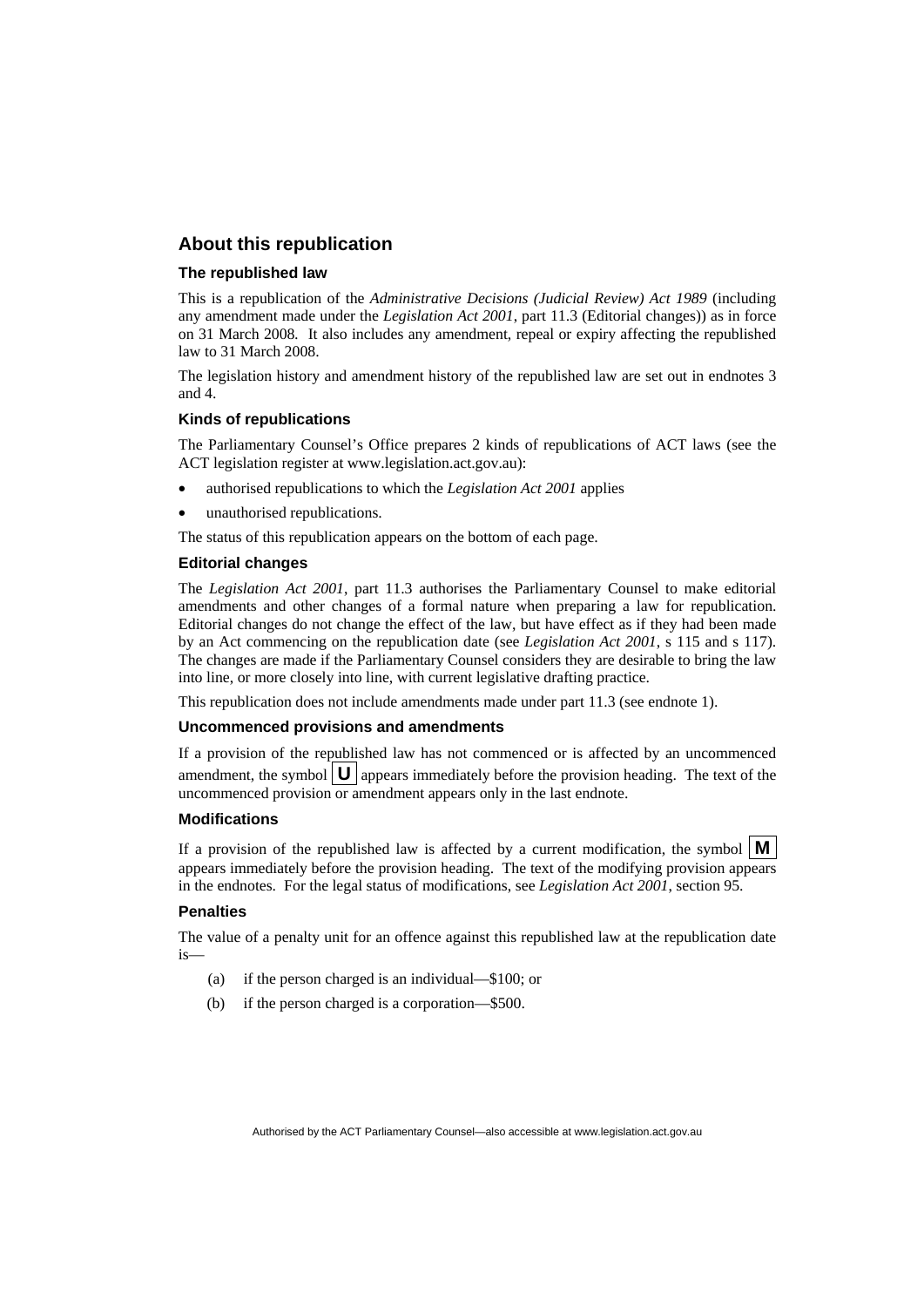

# **[Administrative Decisions \(Judicial](#page-4-0)  [Review\) Act 1989](#page-4-0)**

# **Contents**

31/03/08

|                 |                                                                   | Page       |
|-----------------|-------------------------------------------------------------------|------------|
| 1               | Name of Act                                                       | 2          |
| 2               | Dictionary                                                        | 2          |
| 3               | <b>Notes</b>                                                      | 2          |
| 3A              | Meaning of <i>making</i> and <i>failure to make</i> a decision    | 2          |
| 3B              | Meaning of person aggrieved                                       | 3          |
| ЗC              | Meaning of conduct engaged in for purpose of making decision      | 4          |
| 4               | Act to operate despite anything in existing laws                  | 4          |
| 5               | Applications for review of decisions                              | 4          |
| 6               | Applications for review of conduct related to making of decisions | 6          |
| 7               | Applications for failures to make decisions                       | 8          |
| 8               | Effect of Act on other rights                                     | 9          |
| 9               | Applications for order of review must set out grounds             | 10         |
| 10              | Period in which application for order of review must be made      | 10         |
| R <sub>21</sub> | Administrative Decisions (Judicial Review) Act 1989               | contents 1 |

Authorised by the ACT Parliamentary Counsel—also accessible at www.legislation.act.gov.au

Effective: 31/03/08-30/09/08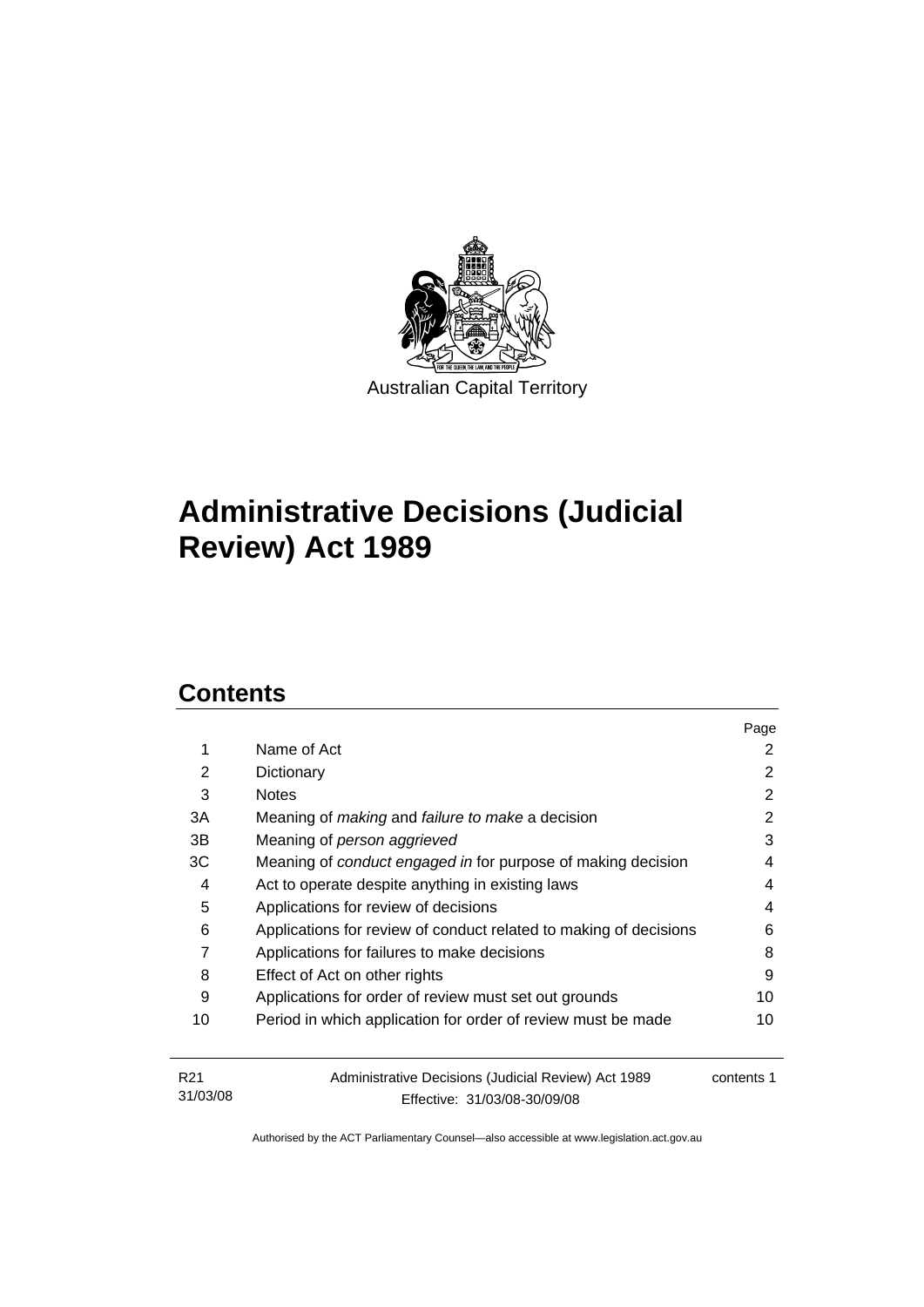#### **Contents**

|    |                                                                         | Page |
|----|-------------------------------------------------------------------------|------|
| 11 | Application for order of review not limited to grounds in application   | 13   |
| 12 | Application to be made a party to a proceeding                          | 13   |
| 13 | Reasons for decision may be obtained                                    | 13   |
| 14 | Certain information not required to be disclosed                        | 16   |
| 15 | Ministerial certificate about disclosure of information                 | 17   |
| 16 | Stay of proceedings                                                     | 18   |
| 17 | Powers of Supreme Court in relation to applications for order of review | 19   |
| 18 | Change in person holding, or performing the duties of, an office        | 20   |
| 19 | Intervention by Minister                                                | 20   |
| 20 | Act not to apply to certain decisions                                   | 21   |
| 21 | Regulation-making power                                                 | 21   |
|    |                                                                         |      |
|    |                                                                         |      |

# **Schedule 1 Decisions to which this Act does not apply** [22](#page-25-0)

| <b>Schedule 2</b> | Decisions to which s 13 does not apply                           | 26 |
|-------------------|------------------------------------------------------------------|----|
| 2.1               | Administration of criminal justice                               | 26 |
| 2.2               | Civil proceedings                                                | 26 |
| 2.3               | Decisions relating to territory finance                          | 27 |
| 2.4               | Decisions relating to administration of the public service       | 27 |
| 2.5               | Certain other appointment decisions                              | 28 |
| 2.6               | Certain decisions under the Crimes (Sentence Administration) Act | 28 |

# **Dictionary** [30](#page-33-0)

| <b>Endnotes</b> |                        |    |
|-----------------|------------------------|----|
|                 | About the endnotes     | 32 |
| 2               | Abbreviation key       | 32 |
| 3               | Legislation history    | 33 |
| 4               | Amendment history      | 37 |
| 5               | Earlier republications | 40 |

| contents 2 | Administrative Decisions (Judicial Review) Act 1989 | R21      |
|------------|-----------------------------------------------------|----------|
|            | Effective: 31/03/08-30/09/08                        | 31/03/08 |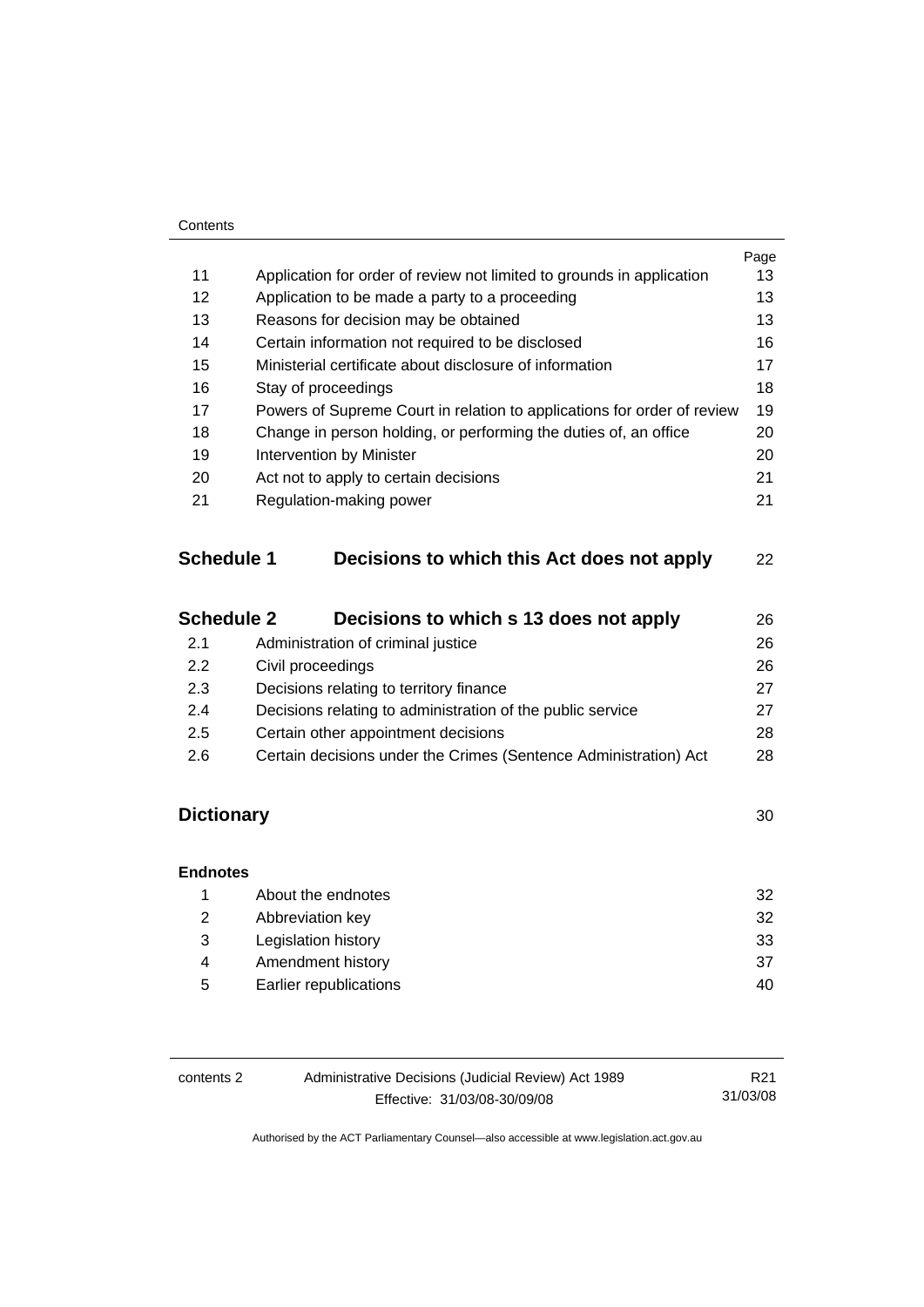<span id="page-4-0"></span>

# **Administrative Decisions (Judicial Review) Act 1989**

An Act relating to the review on questions of law of certain administrative decisions

R21 31/03/08

֖֚֚֚֬

Administrative Decisions (Judicial Review) Act 1989 Effective: 31/03/08-30/09/08

page 1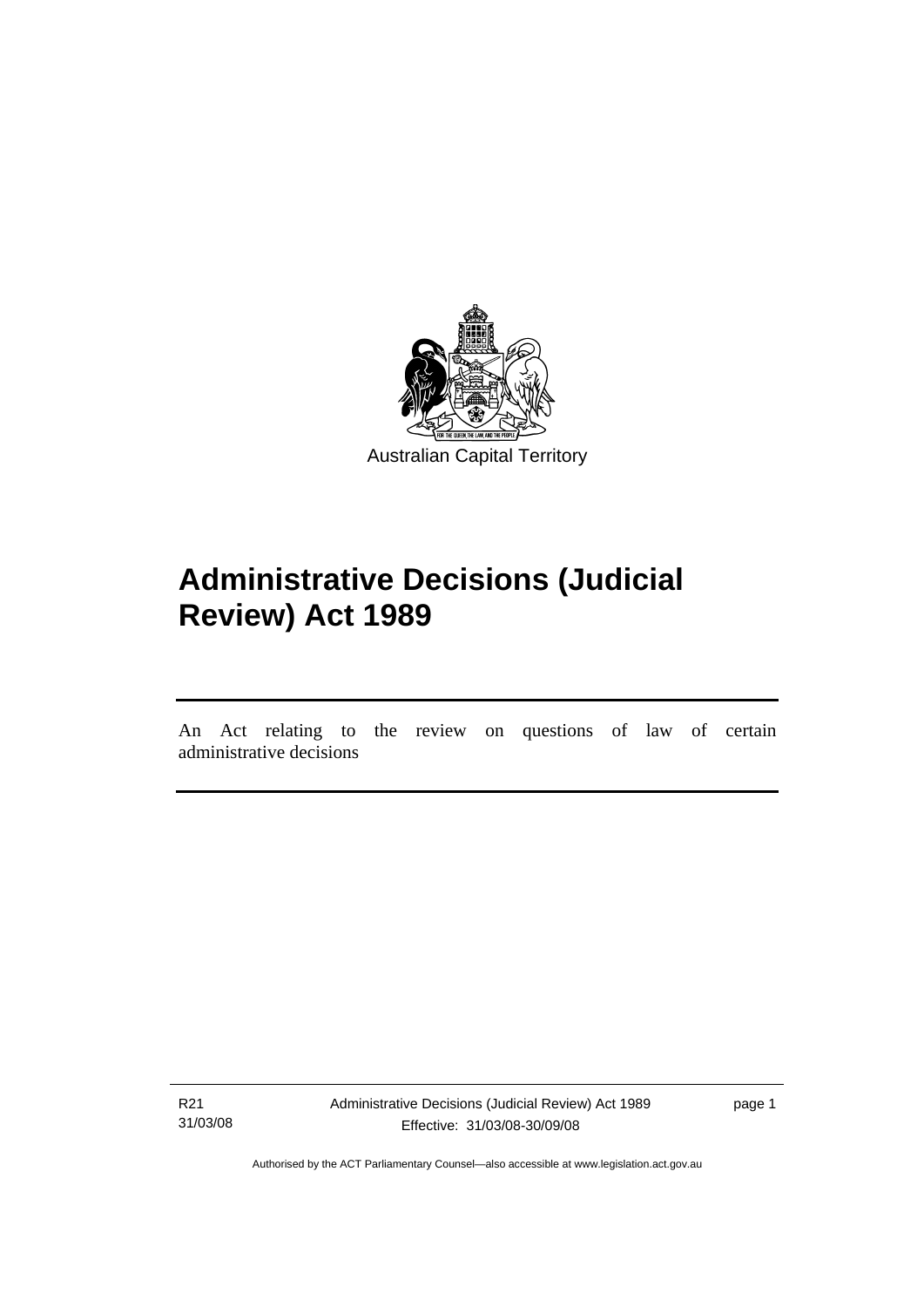# <span id="page-5-0"></span>**1 Name of Act**

This Act is the *Administrative Decisions (Judicial Review) Act 1989*.

# **2 Dictionary**

The dictionary at the end of this Act is part of this Act.

*Note 1* The dictionary at the end of this Act defines certain terms used in this Act, and includes references (*signpost definitions*) to other terms defined elsewhere.

> For example, the signpost definition '*person aggrieved*—see section 3B.' means that the term 'person aggrieved' is defined that section.

*Note* 2 A definition in the dictionary (including a signpost definition) applies to the entire Act unless the definition, or another provision of the Act, provides otherwise or the contrary intention otherwise appears (see Legislation Act, s  $155$  and s  $156$  (1)).

# **3 Notes**

A note included in this Act is explanatory and is not part of this Act.

*Note* See the Legislation Act, s 127 (1), (4) and (5) for the legal status of notes.

# **3A Meaning of** *making* **and** *failure to make* **a decision**

- (1) For this Act, a reference to the *making* of a decision includes a reference to—
	- (a) making, suspending, revoking or refusing to make an order, award or determination; or
	- (b) giving, suspending, revoking or refusing to give a certificate, direction, approval, consent or permission; or
	- (c) issuing, suspending, revoking or refusing to issue a licence, authority or other instrument; or

| page 2 | Administrative Decisions (Judicial Review) Act 1989 |          |
|--------|-----------------------------------------------------|----------|
|        | Effective: 31/03/08-30/09/08                        | 31/03/08 |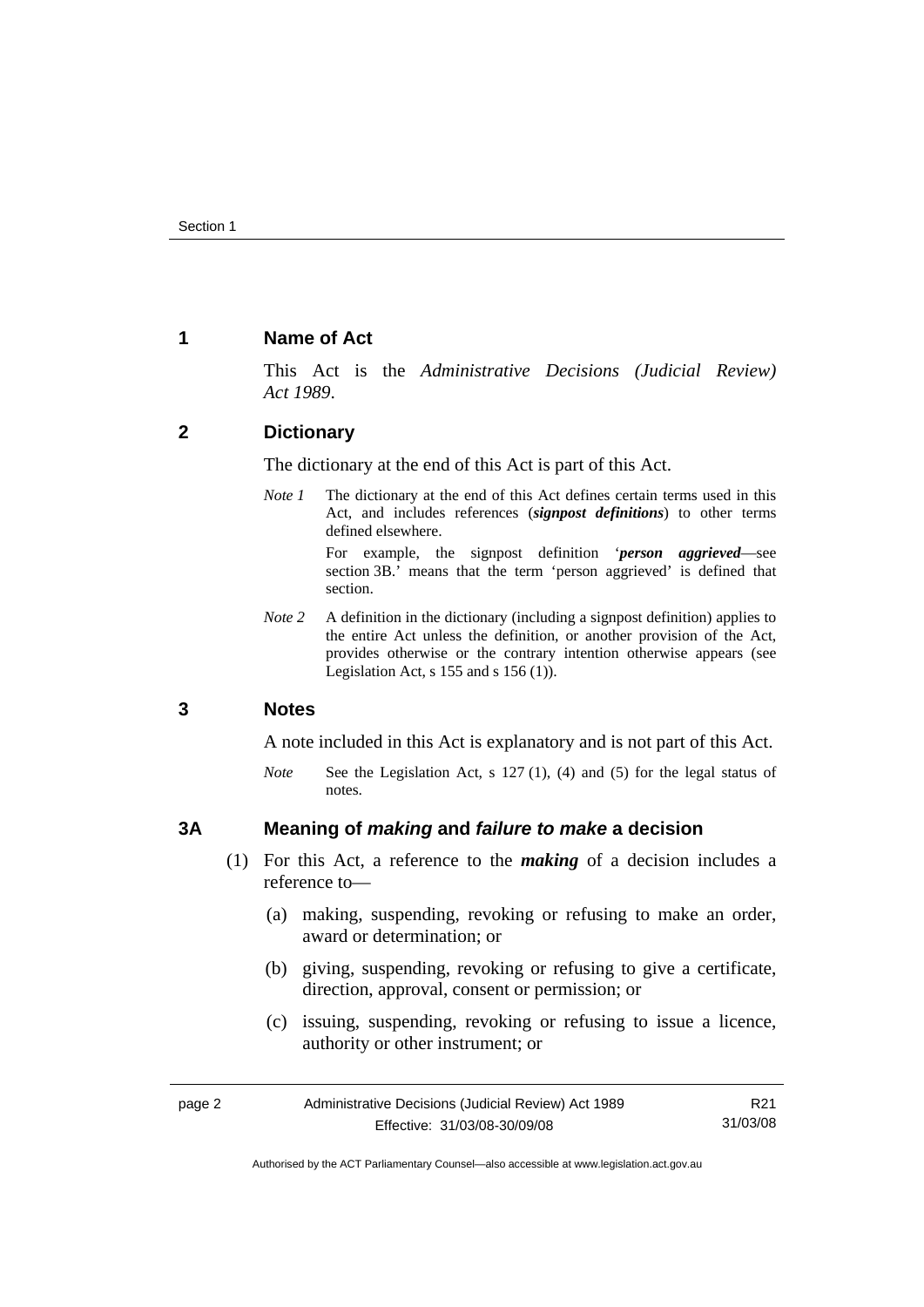- <span id="page-6-0"></span>(d) imposing a condition or restriction; or
- (e) making a declaration, demand or requirement; or
- (f) keeping, or refusing to give up, an article; or
- (g) doing or refusing to do anything else;
- (2) If provision is made by an enactment for the making of a report or recommendation before a decision is made, the making of the report or recommendation is itself taken, for this Act, to be the *making* of a decision.
- (3) A reference to a *failure to make* a decision includes a reference to a failure to make—
	- (a) a decision mentioned in subsection  $(1)$  (a) to  $(g)$ ; or
	- (b) a report or recommendation mentioned in subsection (2).

*Note Fail* is defined in the Legislation Act, dict, pt 1, to include refuse.

# **3B Meaning of** *person aggrieved*

- (1) For this Act, a reference to a *person aggrieved* by a decision includes a reference to—
	- (a) a person whose interests are adversely affected by the decision; and
	- (b) for a decision by way of the making of a report or recommendation—a person whose interests would be adversely affected if a decision were, or were not, made in accordance with the report or recommendation.
- (2) For this Act, a reference to a *person aggrieved* by conduct that has been, is being, or is proposed to be engaged in for the purpose of making a decision, includes a reference to a person whose interests are, or would be, adversely affected by the conduct.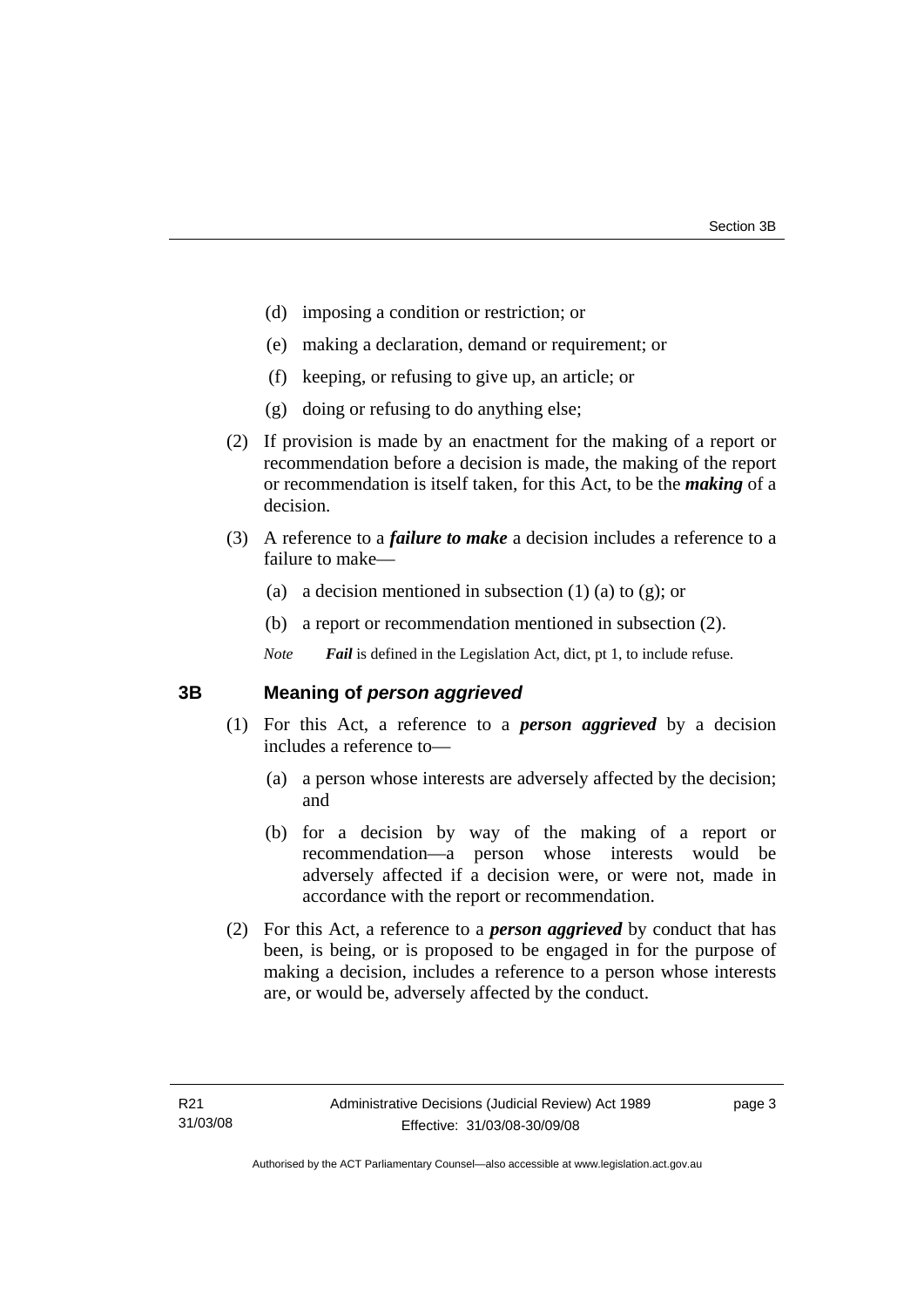<span id="page-7-0"></span> (3) For this Act, a reference to a *person aggrieved* by a failure to make a decision includes a reference to a person whose interests are, or would be, adversely affected by the failure.

# **3C Meaning of** *conduct engaged in* **for purpose of making decision**

For this Act, a reference to *conduct engaged in* for the purpose of making a decision includes a reference to the doing of anything preparatory to the making of the decision, including—

- (a) the taking of evidence; or
- (b) the holding of an inquiry or investigation.

## **4 Act to operate despite anything in existing laws**

This Act has effect despite anything contained in any enactment in force at the commencement of this Act.

## **5 Applications for review of decisions**

- (1) A person aggrieved by a decision to which this Act applies may apply to the Supreme Court for an order of review in relation to the decision on any 1 or more of the following grounds:
	- (a) that a breach of the rules of natural justice happened in relation to the making of the decision;
	- (b) that procedures that were required by law to be observed in relation to the making of the decision were not observed;
	- (c) that the person who purported to make the decision did not have jurisdiction to make the decision;
	- (d) that the decision was not authorised by the enactment under which it was purported to be made;
	- (e) that the making of the decision was an improper exercise of the power given by the enactment under which it was purported to be made;

| page 4 | Administrative Decisions (Judicial Review) Act 1989 |          |
|--------|-----------------------------------------------------|----------|
|        | Effective: 31/03/08-30/09/08                        | 31/03/08 |

Authorised by the ACT Parliamentary Counsel—also accessible at www.legislation.act.gov.au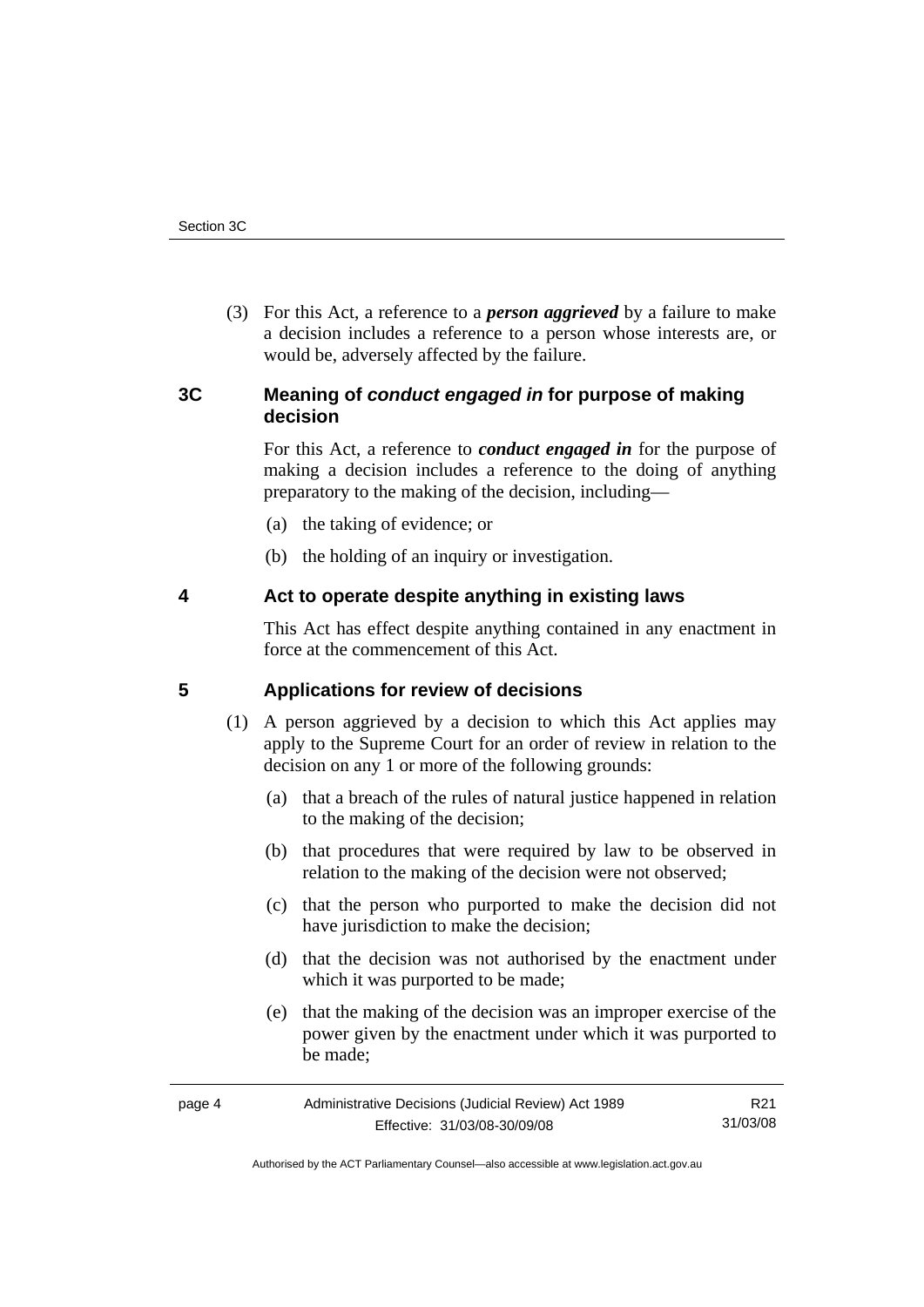- (f) that the decision involved an error of law, whether or not the error appears on the record of the decision;
- (g) that the decision was induced or affected by fraud;
- (h) that there was no evidence or other material to justify the making of the decision;
- (i) that the decision was otherwise contrary to law.
- (2) The reference in subsection (1) (e) to an *improper exercise* of a power includes a reference to—
	- (a) taking an irrelevant consideration into account in the exercise of a power; and
	- (b) failing to take a relevant consideration into account in the exercise of a power; and
	- (c) an exercise of a power for a purpose other than a purpose for which the power is given; and
	- (d) an exercise of a discretionary power in bad faith; and
	- (e) an exercise of a personal discretionary power at the direction or behest of another person; and
	- (f) an exercise of a discretionary power in accordance with a rule or policy without regard to the merits of the particular case; and
	- (g) an exercise of a power that is so unreasonable that no reasonable person could have so exercised the power; and
	- (h) an exercise of a power in such a way that the result of the exercise of the power is uncertain; and
	- (i) any other exercise of a power in a way that is abuse of the power.
- (3) The ground mentioned in subsection (1) (h) is not taken to be made out unless—

page 5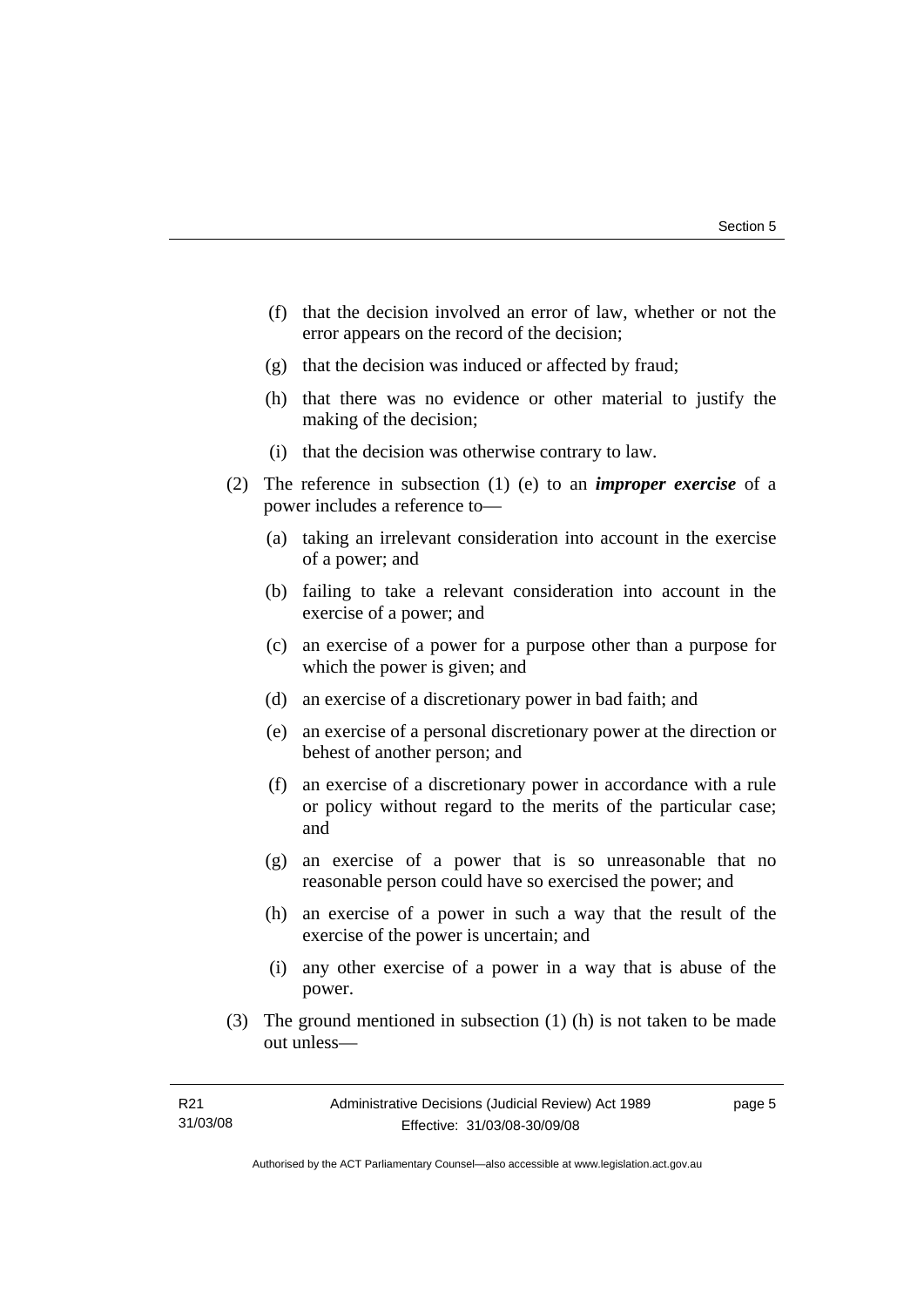- <span id="page-9-0"></span> (a) the person who made the decision was required by law to reach that decision only if a particular matter was established, and there was no evidence or other material (including facts of which the person was entitled to take notice) from which the person could reasonably be satisfied that the matter was established; or
- (b) the person who made the decision based the decision on the existence of a particular fact, and that fact did not exist.

# **6 Applications for review of conduct related to making of decisions**

- (1) If a person has engaged, is engaging, or proposes to engage, in conduct for the purpose of making a decision to which this Act applies, a person aggrieved by the conduct may apply to the Supreme Court for an order of review in relation to the conduct on any 1 or more of the following grounds:
	- (a) that a breach of the rules of natural justice has happened, is happening, or is likely to happen, in relation to the conduct;
	- (b) that procedures that are required by law to be observed in relation to the conduct have not been, are not being, or are likely not to be, observed;
	- (c) that the person who has engaged, is engaging, or proposes to engage, in the conduct does not have jurisdiction to make the proposed decision;
	- (d) that the enactment under which the decision is proposed to be made does not authorise the making of the proposed decision;
	- (e) that the making of the proposed decision would be an improper exercise of the power given by the enactment under which the decision is proposed to be made;
	- (f) that an error of law—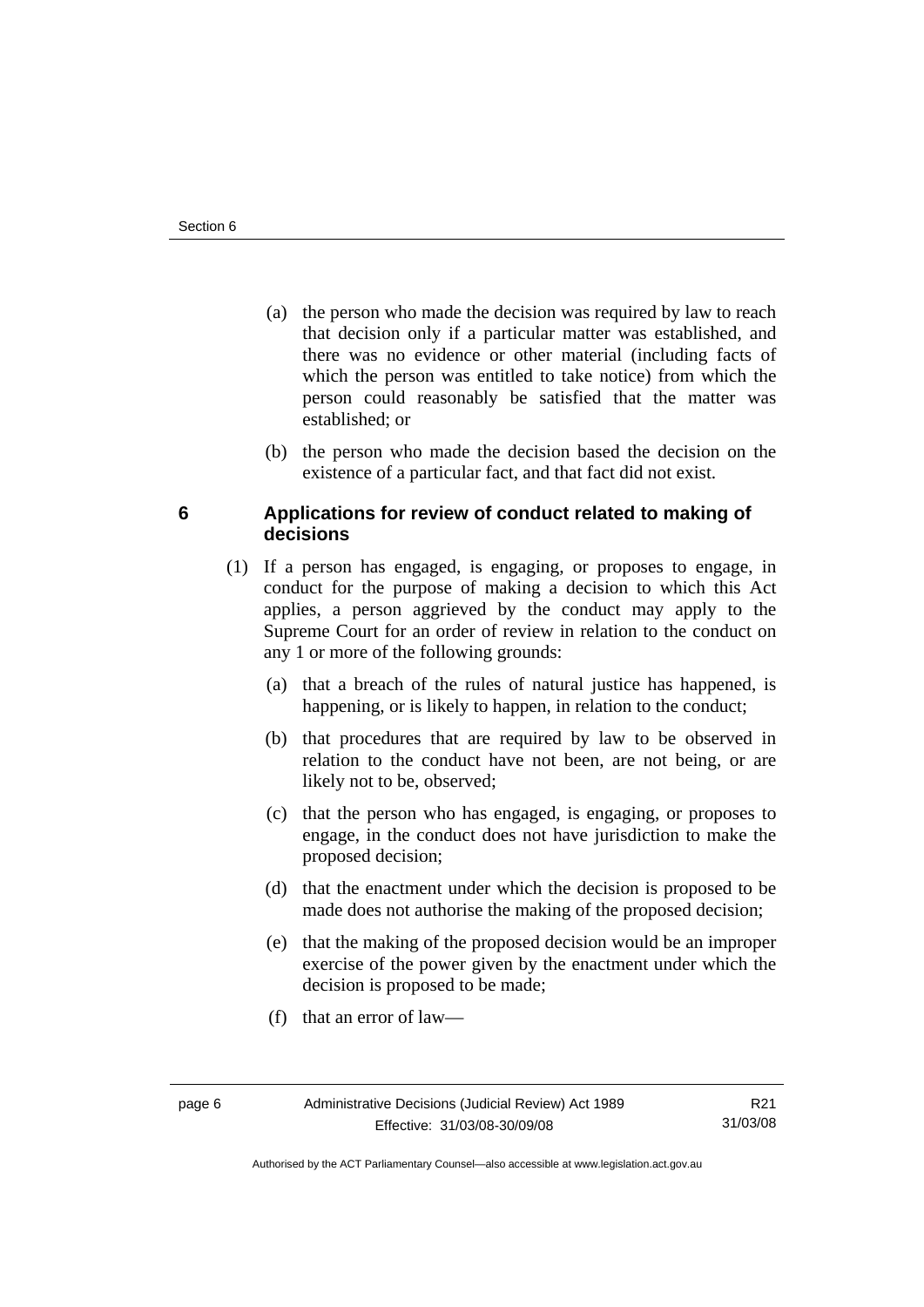- (i) has been, is being, or is likely to be, committed in the course of the conduct in the making of the proposed decision; or
- (ii) is likely to be committed in the making of the proposed decision.
- (g) that fraud has taken place, is taking place, or is likely to take place, in the course of the conduct;
- (h) that there is no evidence or other material to justify the making of the proposed decision;
- (i) that the making of the proposed decision would be otherwise contrary to law.
- (2) The reference in subsection (1) (e) to an *improper exercise* of a power includes a reference to—
	- (a) taking an irrelevant consideration into account in the exercise of a power; and
	- (b) failing to take a relevant consideration into account in the exercise of a power; and
	- (c) an exercise of a power for a purpose other than a purpose for which the power is given; and
	- (d) an exercise of a discretionary power in bad faith; and
	- (e) an exercise of a personal discretionary power at the direction or behest of another person; and
	- (f) an exercise of a discretionary power in accordance with a rule or policy without regard to the merits of the particular case; and
	- (g) an exercise of a power that is so unreasonable that no reasonable person could have so exercised the power; and
	- (h) an exercise of a power in such a way that the result of the exercise of the power is uncertain; and

| R21      | Administrative Decisions (Judicial Review) Act 1989 | page 7 |
|----------|-----------------------------------------------------|--------|
| 31/03/08 | Effective: 31/03/08-30/09/08                        |        |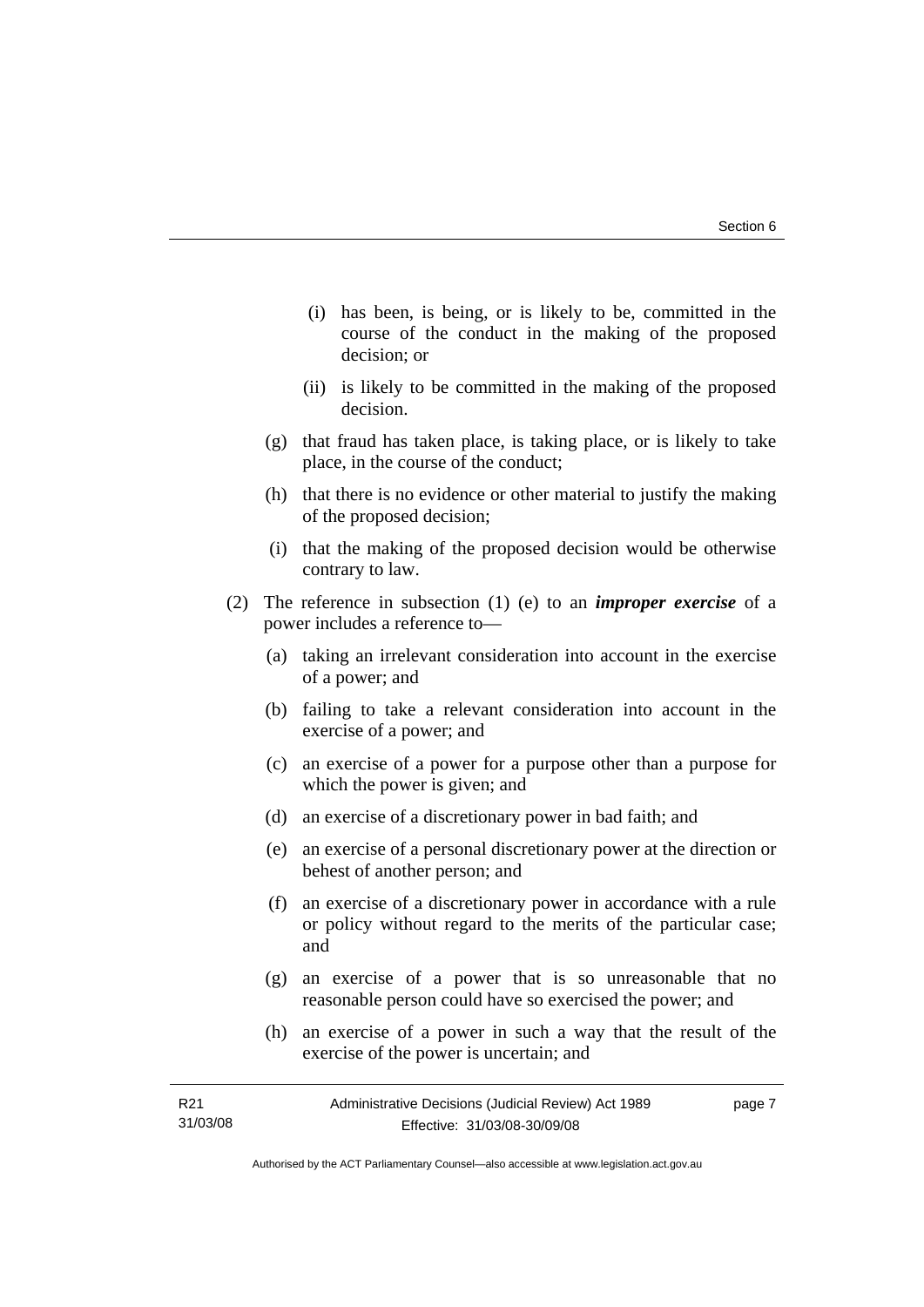- <span id="page-11-0"></span> (i) any other exercise of a power in a way that is abuse of the power.
- (3) The ground mentioned in subsection (1) (h) is not taken to be made out unless—
	- (a) the person who proposes to make the decision is required by law to reach that decision only if a particular matter is established, and there is no evidence or other material (including facts of which the person was entitled to take notice) from which the person can reasonably be satisfied that the matter is established; or
	- (b) the person proposed to make the decision on the basis of the existence of a particular fact, and that fact does not exist.

# **7 Applications for failures to make decisions**

- $(1)$  If—
	- (a) a person has a duty to make a decision to which this Act applies; and
	- (b) there is no law that prescribes a period within which the person is required to make that decision; and
	- (c) the person has failed to make that decision;

a person aggrieved by the failure to make the decision may apply to the Supreme Court for an order of review in relation to the failure to make the decision on the ground that there has been unreasonable delay in making the decision.

- $(2)$  If—
	- (a) a person has a duty to make a decision to which this Act applies; and
	- (b) a law prescribes a period within which the person is required to make that decision; and

Authorised by the ACT Parliamentary Counsel—also accessible at www.legislation.act.gov.au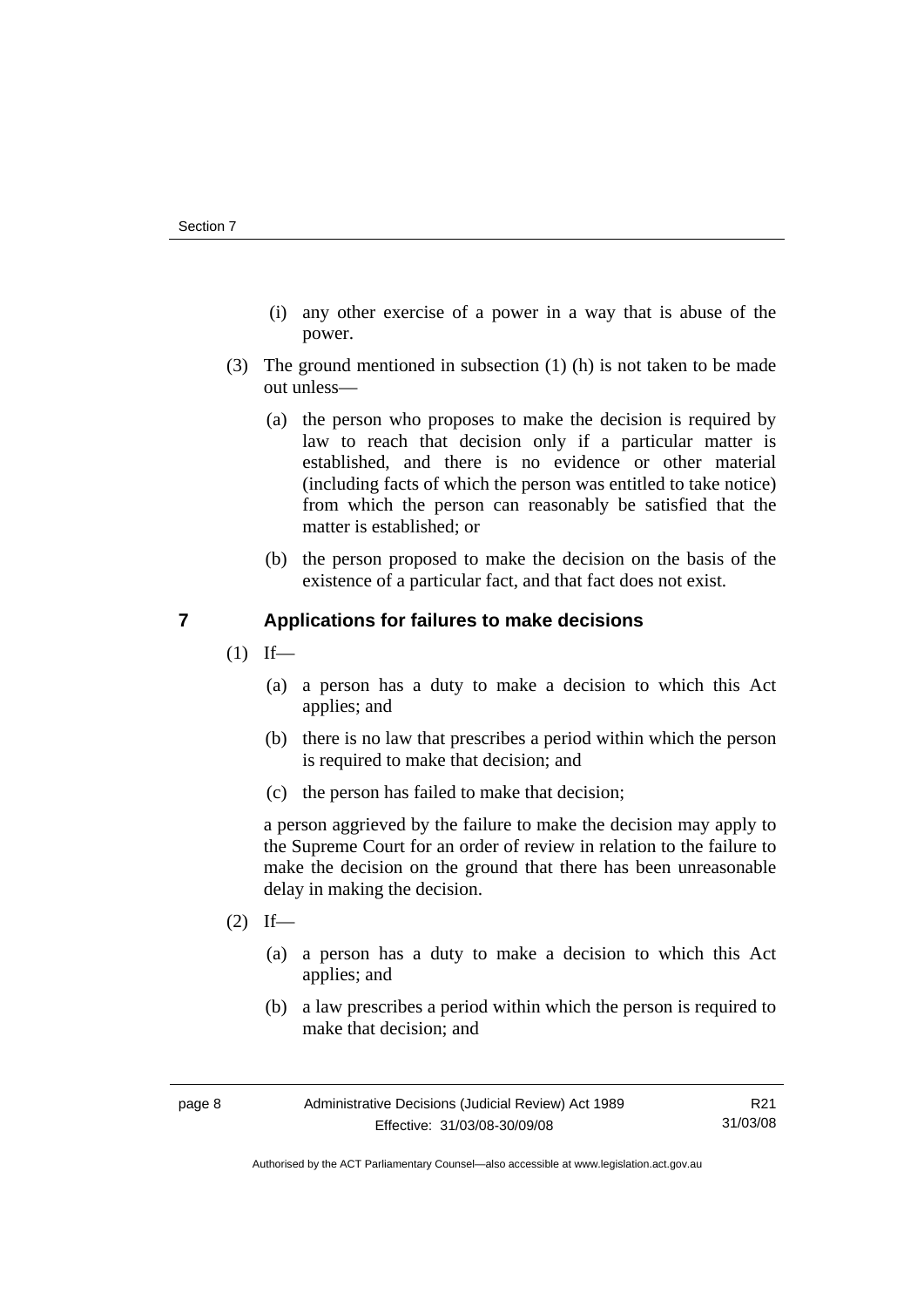<span id="page-12-0"></span> (c) the person has failed to make that decision before the end of that period;

a person aggrieved by the failure may apply to the Supreme Court for an order of review in relation to the failure to make the decision within that period on the ground that the person has a duty to make the decision even though the period has ended.

# **8 Effect of Act on other rights**

- (1) The rights given by section 5, section 6 and section 7 to a person to seek an order for review—
	- (a) are additional to the rights of the person to seek a review in another way; and
	- (b) must be disregarded for the *Ombudsman Act 1989*, section 6 (6).
- (2) However—
	- (a) the Supreme Court or any other court may, in a proceeding brought otherwise than under this Act, refuse to grant an application for review in relation to a matter if an application for review of that matter has been made to the Supreme Court under section 5, section 6 or section 7; and
	- (b) the Supreme Court may, in its discretion, refuse to grant an application for review of a matter under section 5, section 6 or section 7 if—
		- (i) the applicant has sought a review by a court including the Supreme Court of the matter otherwise than under this Act; or
		- (ii) adequate provision is made by a law other than this Act under which the applicant is entitled to seek a review of that matter; or

page 9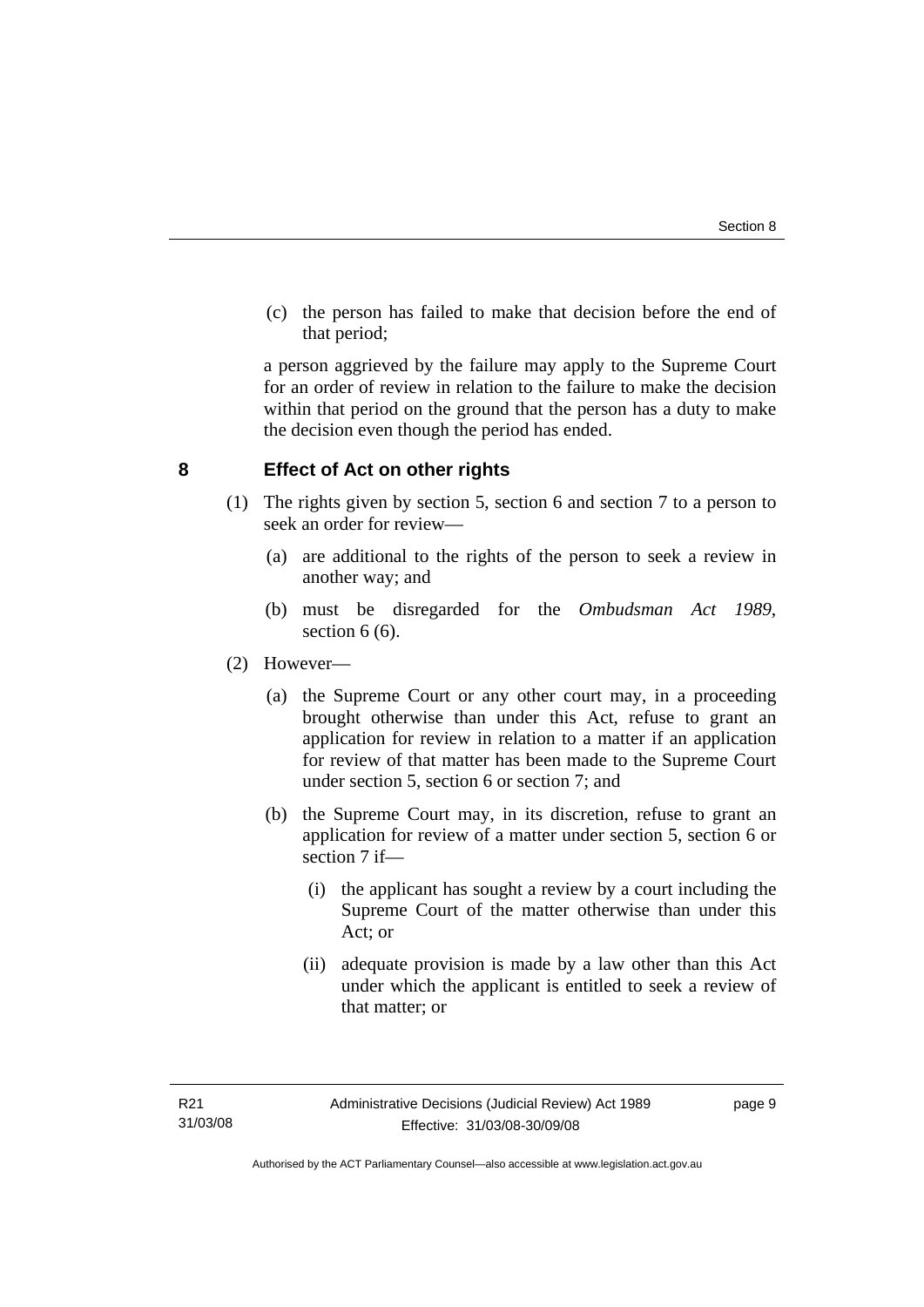- <span id="page-13-0"></span> (iii) the matter to which the application relates arises under the *Planning and Development Act 2007* or the *Heritage Act 2004* and is a matter being reviewed, or for which application has been made for review, under a law other than this Act, whether on the application of the person who has made application to the Supreme Court for review of the matter under this Act or anyone else.
- (3) In this section:

*review* includes—

- (a) a review by way of reconsideration, rehearing or appeal; and
- (b) the grant of an injunction; and
- (c) the making of a prerogative order, declaration or other order.
- (4) In subsection (2) (b) (iii), a reference to the *Planning and Development Act 2007* includes a reference to the *Land (Planning and Environment) Act 1991*.
- (5) Subsection (4) is a law to which the Legislation Act, section 88 (Repeal does not end effect of transitional laws etc) applies.
- (6) Subsections (4) and (5) and this subsection expire 6 months after the day this subsection commences.

### **9 Applications for order of review must set out grounds**

An application to the Supreme Court for an order of review must set out the grounds of the application.

# **10 Period in which application for order of review must be made**

 (1) An application to the Supreme Court for an order of review in relation to a decision that has been made (including a decision made after the end of the period within which it was required to be made) must be made within the period required by subsection (2) (or any

Authorised by the ACT Parliamentary Counsel—also accessible at www.legislation.act.gov.au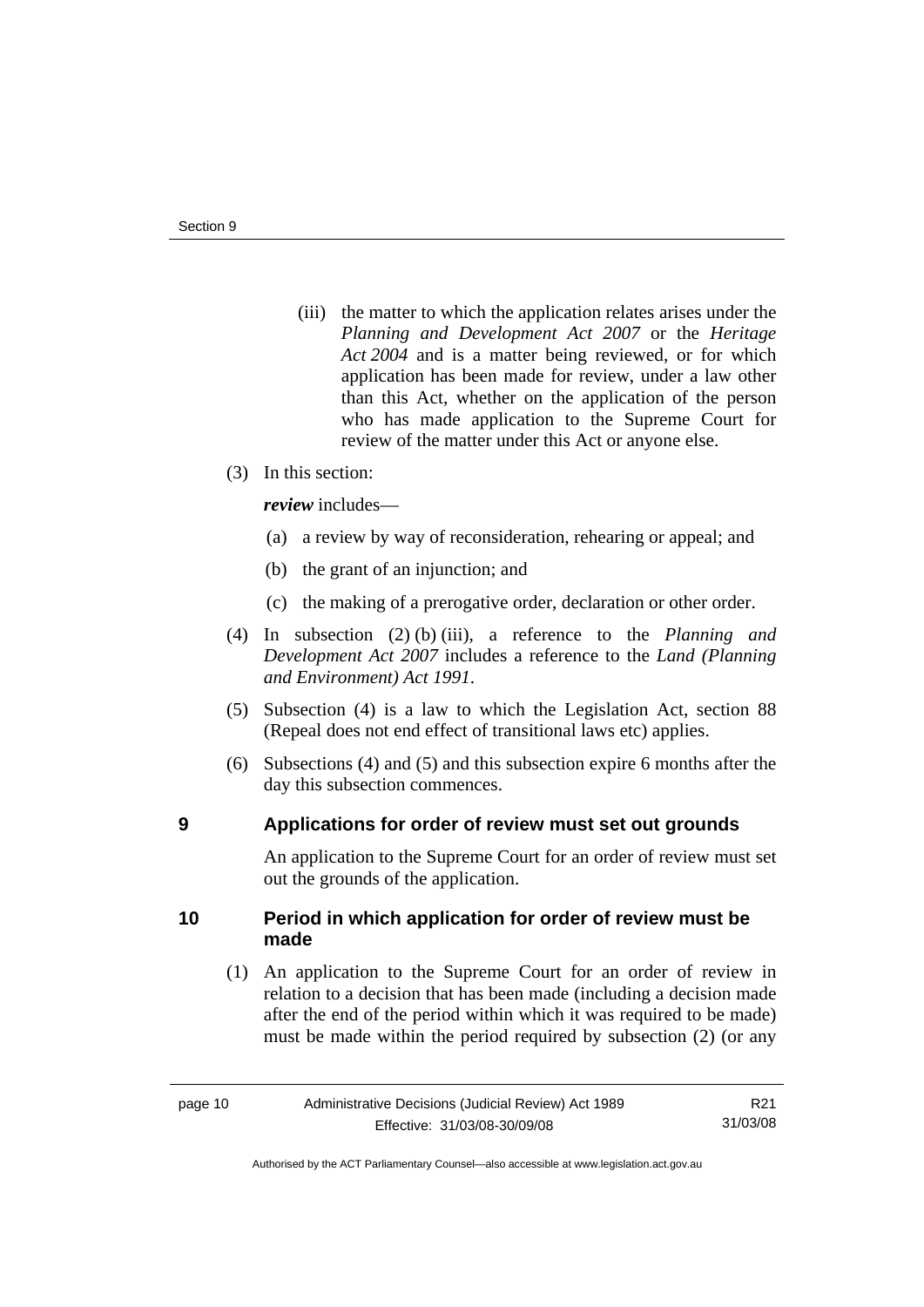further time allowed by the court) if the terms of the decision were—

- (a) recorded in writing; and
- (b) set out in a document that was given to the applicant.
- *Note* The court may allow further time after the end of the period required by s (2) (see Legislation Act, s 151C).
- (2) For subsection (1), the period within which an application for an order of review is required to be made is the period beginning on the day the decision is made and ending 28 days after the relevant day.
- (3) If there is no period prescribed for making an application for an order for review in relation to a particular decision, the Supreme Court may refuse to consider an application for an order for review in relation to the decision if it is of the opinion that the application was not made within a reasonable time after the decision was made.
- (4) If there is no period prescribed for making an application by a particular person for an order for review in relation to a particular decision, the Supreme Court may refuse to consider an application by the person for an order for review in relation to the decision if it is of the opinion that the application was not made within a reasonable time after the decision was made.
- (5) In forming an opinion for subsection (3) or (4), the Supreme Court—
	- (a) must have regard to—
		- (i) the time when the applicant became aware of the decision; and
		- (ii) if subsection (4) applies—the period prescribed for the making of an application by anyone else for an order of review in relation to the decision; and
	- (b) may have regard to anything else it considers relevant.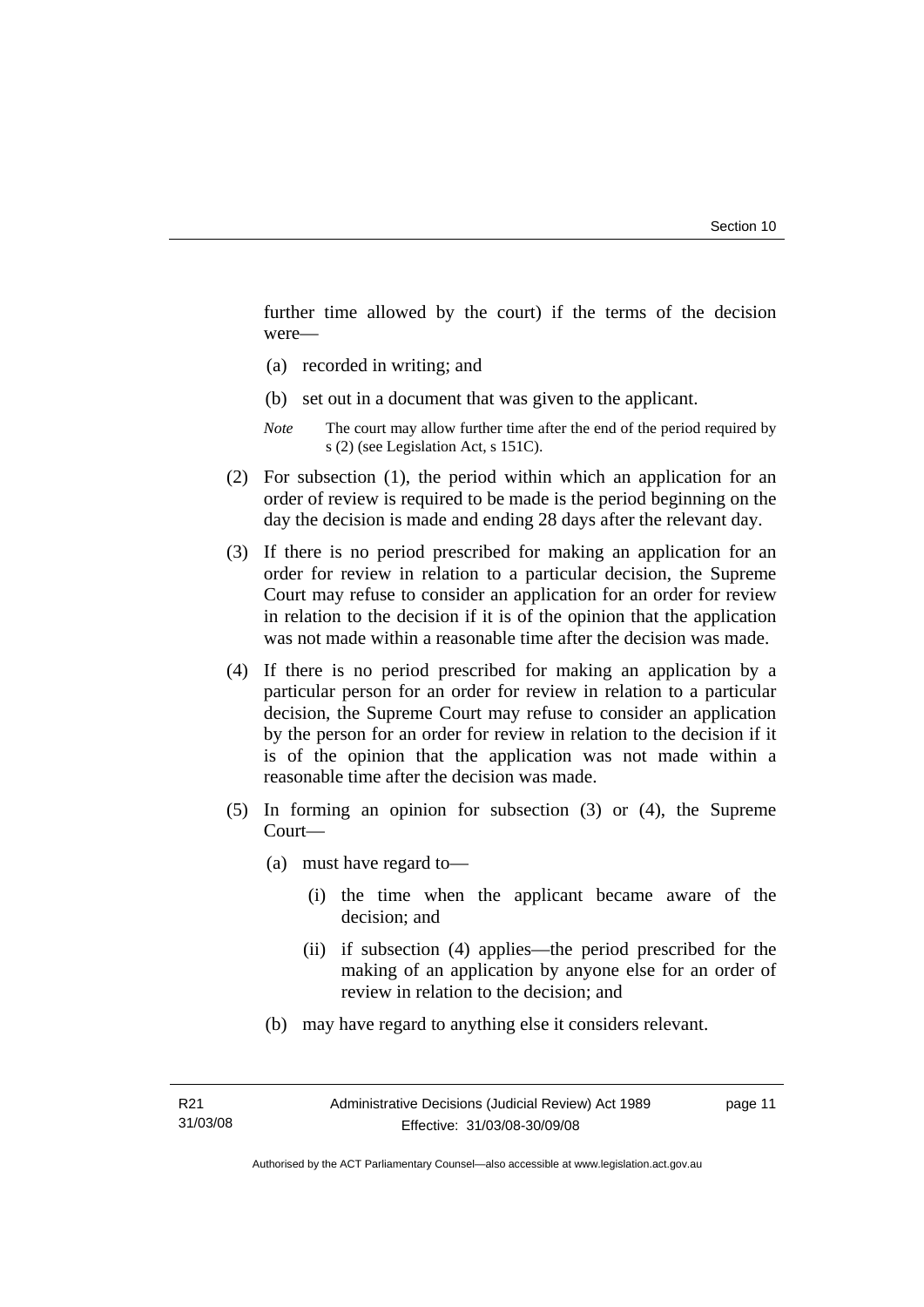(6) In subsection (2):

*relevant day* means—

 (a) if the decision includes, or is accompanied by, a written statement of reasons for the decision—the day a document setting out the terms of the decision is given to the applicant; or

*Note* For the meaning of *statement of reasons*, see the dict.

- (b) if paragraph (a) does not apply and a written statement of reasons for the decision is given to the applicant (otherwise than because of a request under section 13 (1)) not later than 28 days after the day a document setting out the terms of the decision is given to the applicant—the day the statement is given to the applicant; or
- (c) if paragraph (a) does not apply and the applicant requests the person who made the decision to give a statement under section 13 $(1)$ —
	- (i) the day the statement is given to the applicant; or
	- (ii) the day the applicant is told under section 13 (3) that the applicant was not entitled to make the request; or
	- (iii) the day the Supreme Court makes an order under section 13 (6) declaring that the applicant was not entitled to make the request; or
	- (iv) the day the applicant is told under section 14 (3) or section 15 (3) that the statement will not be given to the applicant.
- (d) in any other case—the day a document setting out the terms of the decision.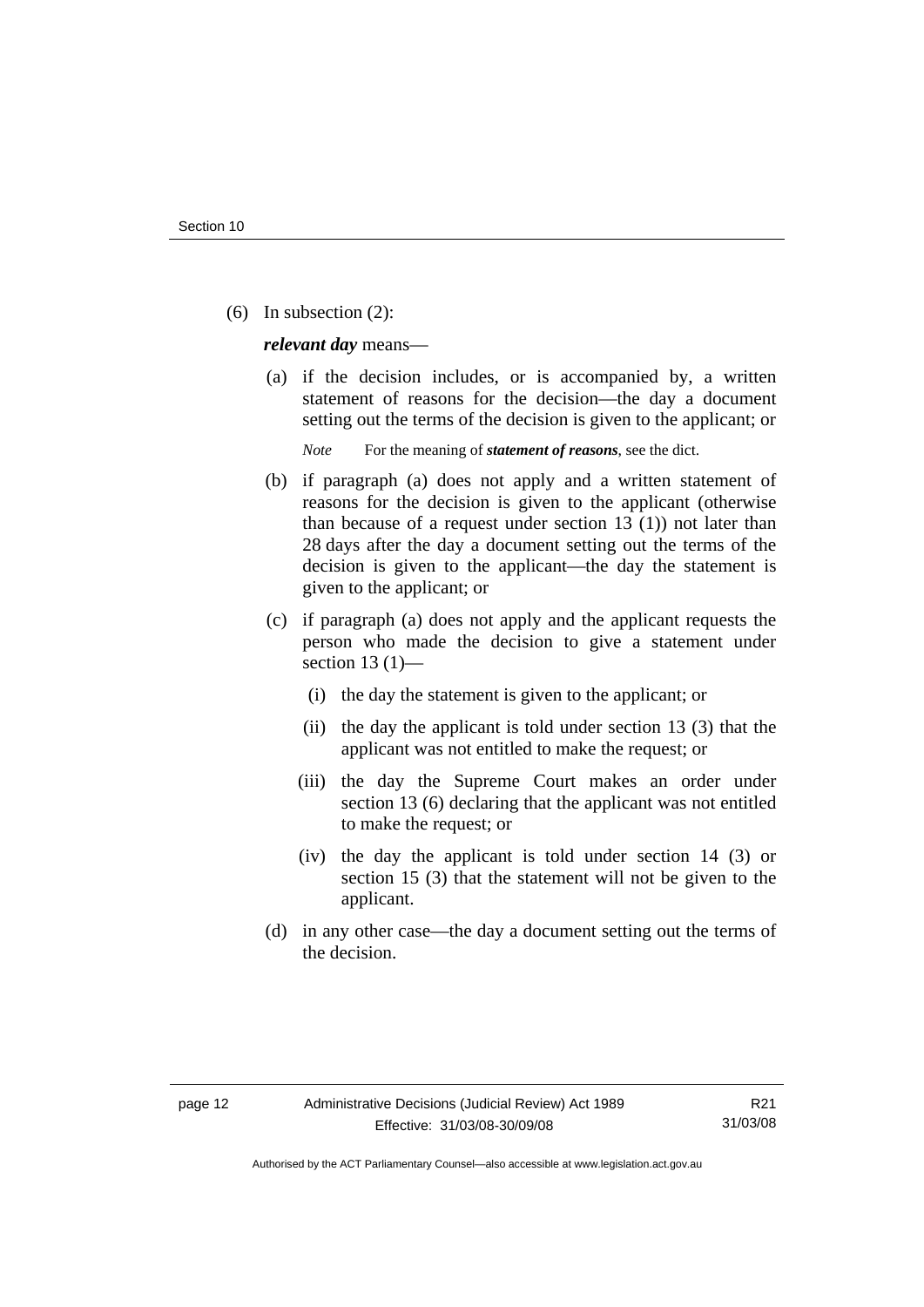# <span id="page-16-0"></span>**11 Application for order of review not limited to grounds in application**

The applicant for an order of review is not limited to the grounds set out in the application but, if the applicant wishes to rely on a ground not set out in the application, the Supreme Court may direct the application be amended to state the ground.

# **12 Application to be made a party to a proceeding**

- (1) A person interested in a decision, conduct or failure in relation to which an application has been made to the Supreme Court under this Act may apply to the Supreme Court to be made a party to the application.
- (2) The Supreme Court may, in its discretion—
	- (a) grant the application either unconditionally or subject to the conditions that it considers appropriate; or
	- (b) refuse the application.

# **13 Reasons for decision may be obtained**

 (1) If a person (the *decision-maker*) makes a decision to which this section applies, a person (the *requester*) who is entitled to make an application to the Supreme Court under section 5 in relation to the decision may, in writing, request the decision-maker to provide a written statement of reasons in relation to the decision.

*Note* For the meaning of *statement of reasons*, see the dict.

- (2) The decision-maker must, as soon as practicable and in any event not later than 28 days after the day the decision-maker receives the request (the *request day*), prepare the statement and give it to the requester.
- (3) If the decision-maker is of the opinion that the requester was not entitled to make the request, the decision-maker may, not later than 28 days after the request day—

page 13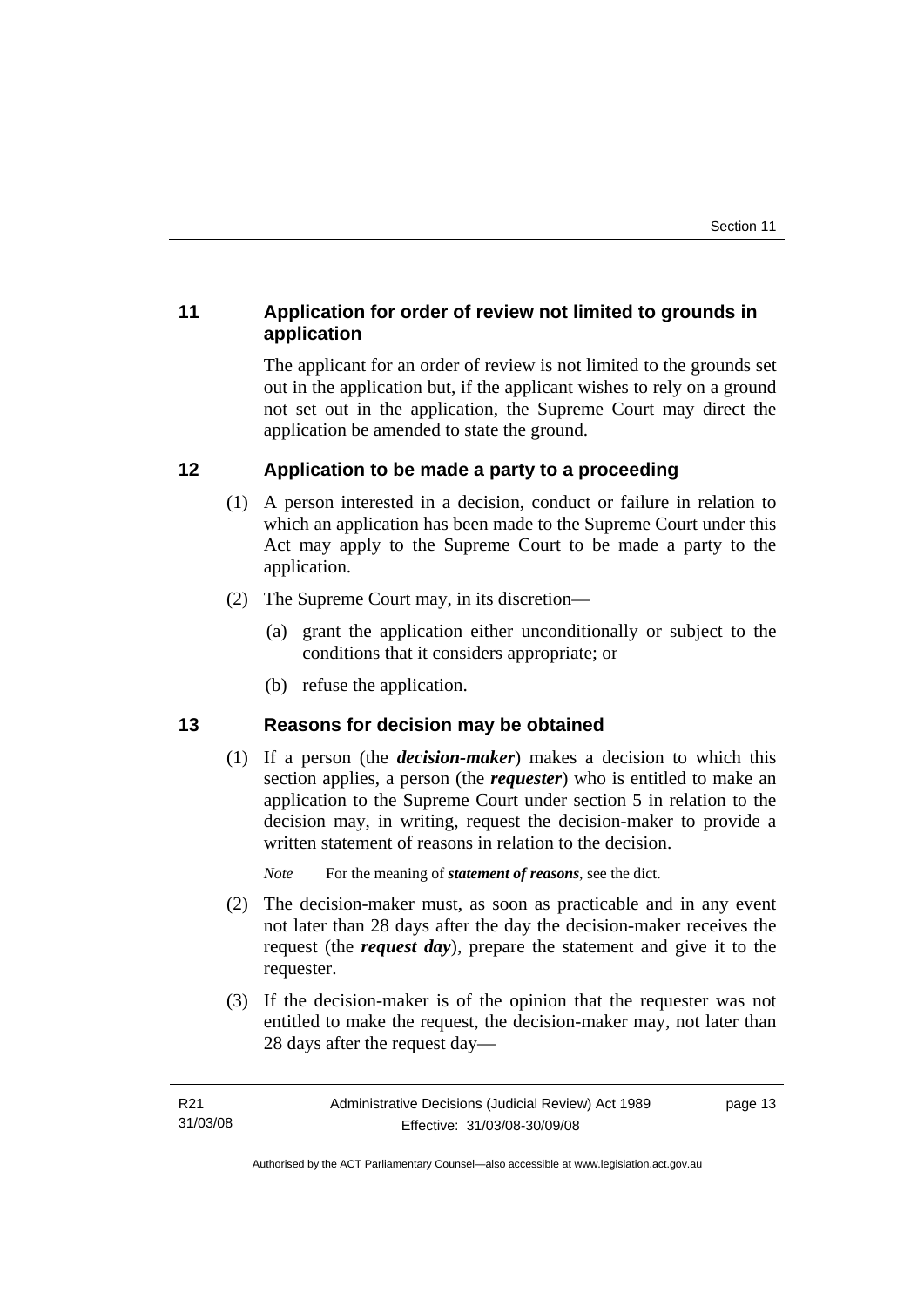- (a) give to the requester written notice of the decision-maker's opinion; or
- (b) apply to the Supreme Court under subsection (6) for an order declaring that the requester was not entitled to make the request.
- (4) Despite subsection (2), if the decision-maker gives notice under subsection (3) or applies to the Supreme Court under subsection (6), the decision-maker is not required to comply with the request unless—
	- (a) the court, on an application under subsection (6), orders the decision-maker to give the statement; or
	- (b) the decision-maker has applied to the court under subsection (6) for an order declaring that the requester was not entitled to make the request and the court refuses the application.
- (5) If subsection (4) (a) or (b) applies, the decision-maker must prepare the statement and give it to the requester not later than 28 days after the day of the Supreme Court's decision.
- (6) On the application of either the decision-maker or requester under this subsection, the Supreme Court may make an order declaring that the requester was, or was not, entitled to make the request.
- (7) Despite subsection (2), the decision-maker may refuse to prepare and give the statement to the requester if—
	- (a) for a decision the terms of which were recorded in writing and set out in a document that was given to the requester—the request was made later than 28 days after the day the document was given to the requester; or
	- (b) in any other case—the relevant request was not made within a reasonable time after the decision was made.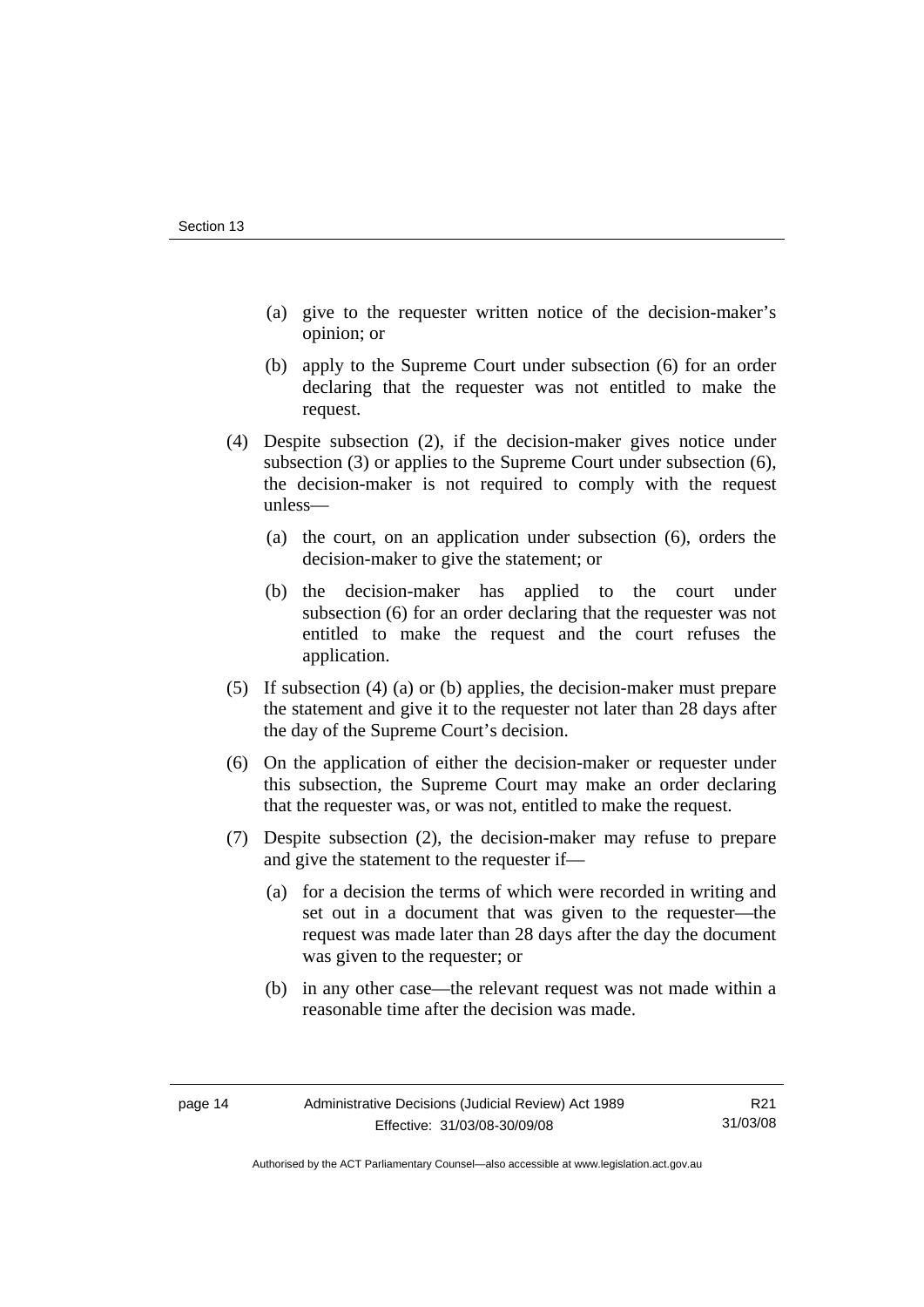- (8) If subsection (7) (a) or (b) applies, the decision maker must give to the requester, not later than 14 days after the request day, written notice stating—
	- (a) that the statement will not be given to the requestor; and
	- (b) the reasons why it will not be given.
- (9) For subsection (7) (b), a request for a statement in relation to a decision is taken to have been made within a reasonable time after the decision was made if the Supreme Court, on application by the requester, declares that the request was made within a reasonable time after the decision was made.
- (10) On application by the requester under this subsection, the Supreme Court may order the decision-maker to give the requester, within a stated period, an additional statement containing better particulars in relation to stated matters if the court considers that the statement given to the requester does not contain adequate particulars, in relation to the decision.
- (11) A regulation may declare decisions not to be decisions to which this section applies.
- (12) A regulation made under subsection (11) applies only in relation to decisions made after the regulation takes effect.
- (13) In this section:

*decision to which this section applies* means a decision to which this Act applies, other than—

- (a) a decision to which the *Administrative Appeals Tribunal Act 1989*, section 26 (Person affected by decision may obtain reasons for decision) applies; or
- (b) a decision that includes, or is accompanied by, a statement of reasons; or
- (c) a decision mentioned in schedule 2.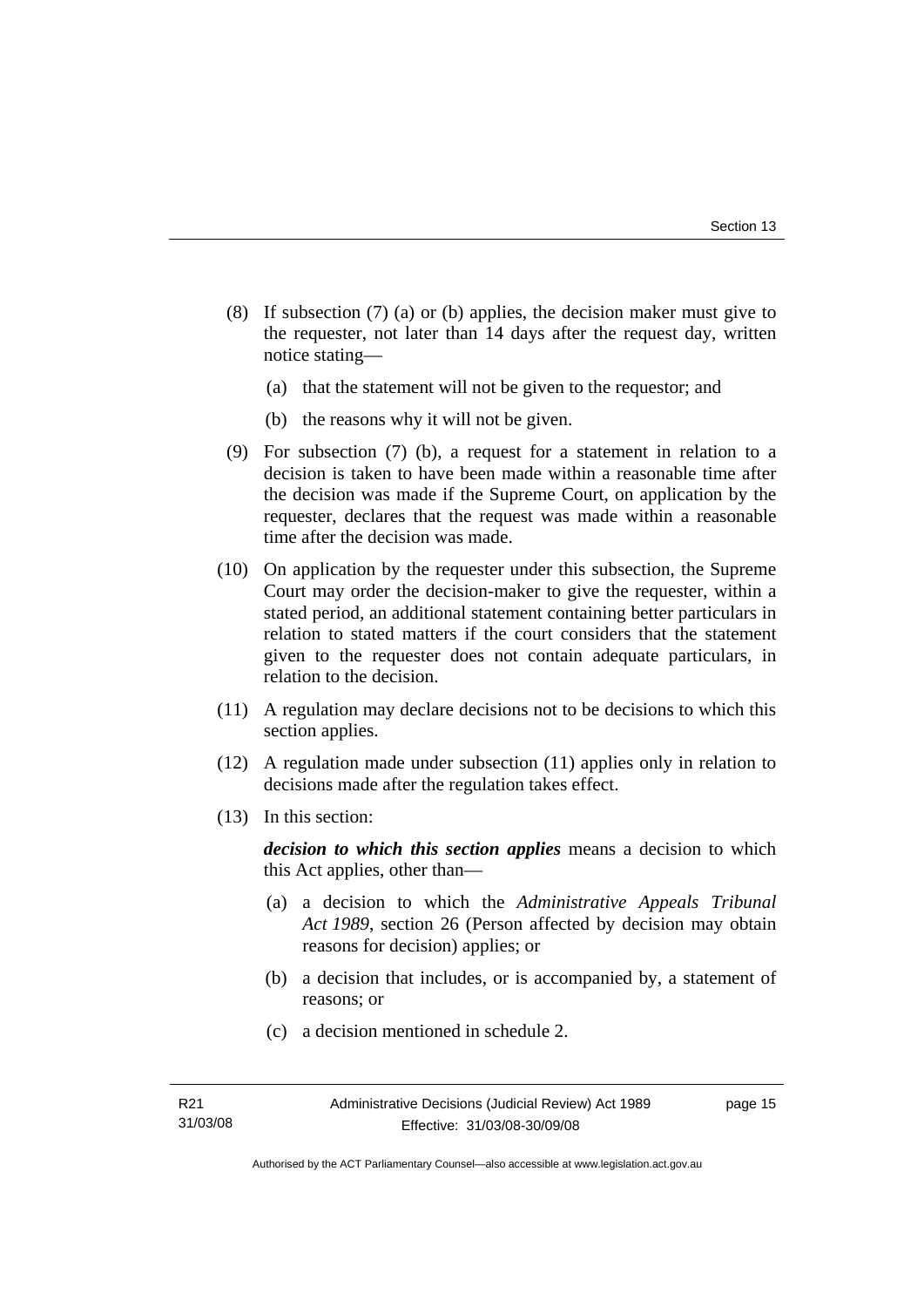# <span id="page-19-0"></span>**14 Certain information not required to be disclosed**

- (1) This section applies in relation to any information to which a request made to a person under section 13 (1) relates if the information—
	- (a) relates to the personal affairs or business affairs of a person other than the person making the request; and
	- (b) is information—
		- (i) that was supplied in confidence; or
		- (ii) the publication of which would reveal a trade secret; or
		- (iii) that was provided in compliance with a duty imposed by an enactment; or
		- (iv) the giving of which in accordance with the request would be in contravention of an enactment that expressly imposes on the person to whom the request is made a duty not to divulge or communicate information of that kind—
			- (A) to anyone; or
			- (B) to anyone, other than a particular person; or
			- (C) except in particular circumstances.
- (2) If a person has been requested under section 13 (1) to give a statement to a person—
	- (a) the person to whom the request is made is not required to include in the statement any information in relation to which this section applies; and
	- (b) if the statement would be false or misleading if it did not include the information—the person is not required to give the statement.
- (3) If, under subsection (2), information is not included in a statement provided by a person or a statement is not provided by a person, the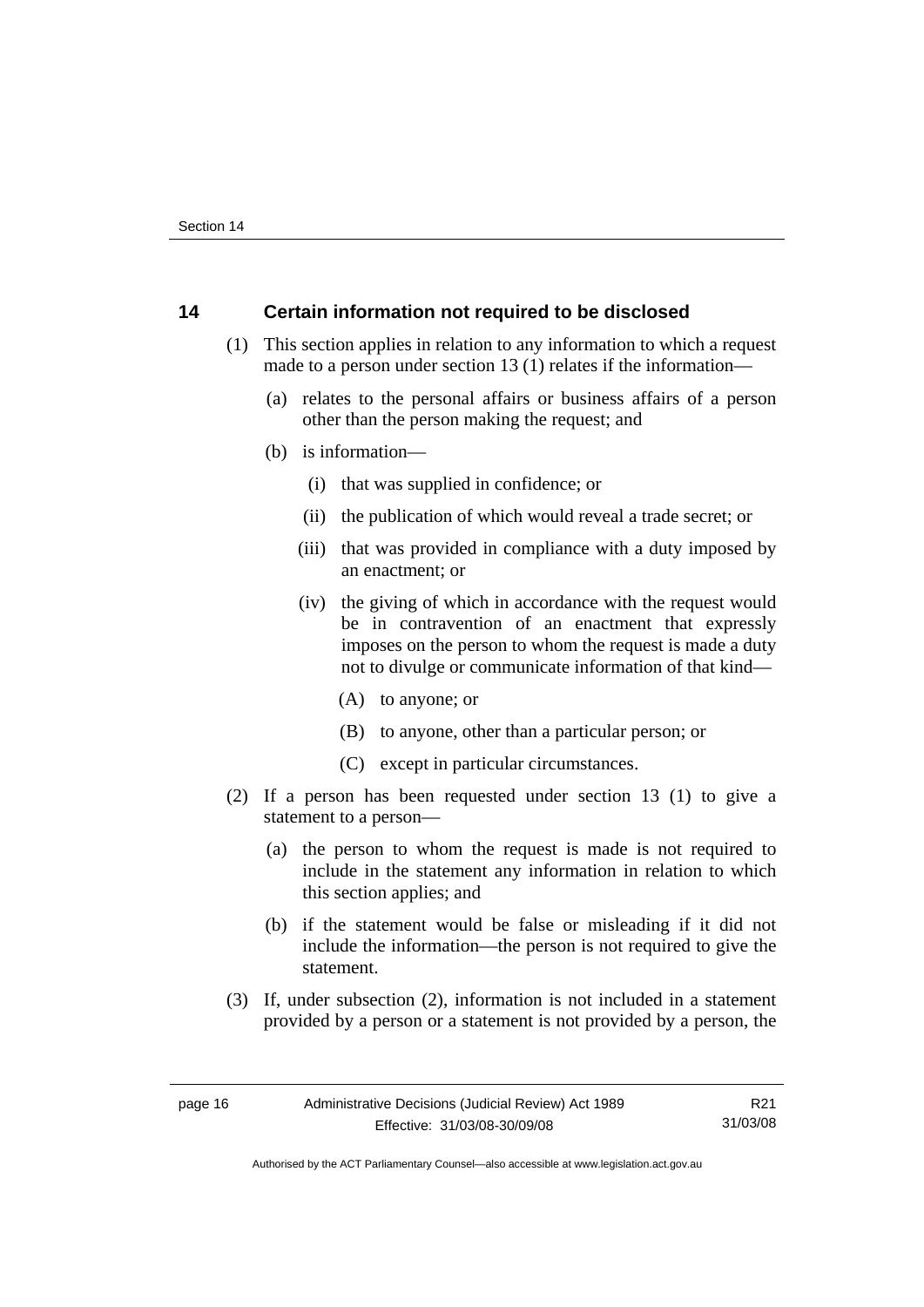<span id="page-20-0"></span>person must provide written notice to the person who requested the statement—

- (a) if information is not included in a statement—stating that the information is not so included and giving the reason for not including the information; or
- (b) if a statement is not provided—stating that the statement will not be provided and giving the reason for not providing the statement.
- (4) This section does not affect the power of the Supreme Court to make an order for the discovery of documents or to require the giving of evidence or the production of documents to the court.

# **15 Ministerial certificate about disclosure of information**

- (1) This section applies to information relating to a matter if the Minister certifies, in writing, that the disclosure of information relating to the matter would be contrary to the public interest—
	- (a) because it would involve the disclosure of deliberations or a decision of the Executive or of a committee of the Executive; or
	- (b) for any other stated reason that could form the basis for a claim in a judicial proceeding that the information should not be disclosed.
- (2) If a person has been requested under section 13 to give a statement to a person—
	- (a) the person to whom the request is made is not required to include in the statement any information in relation to which this section applies; and
	- (b) if the statement would be false or misleading if it did not include the information—the person is not required to give the statement.

page 17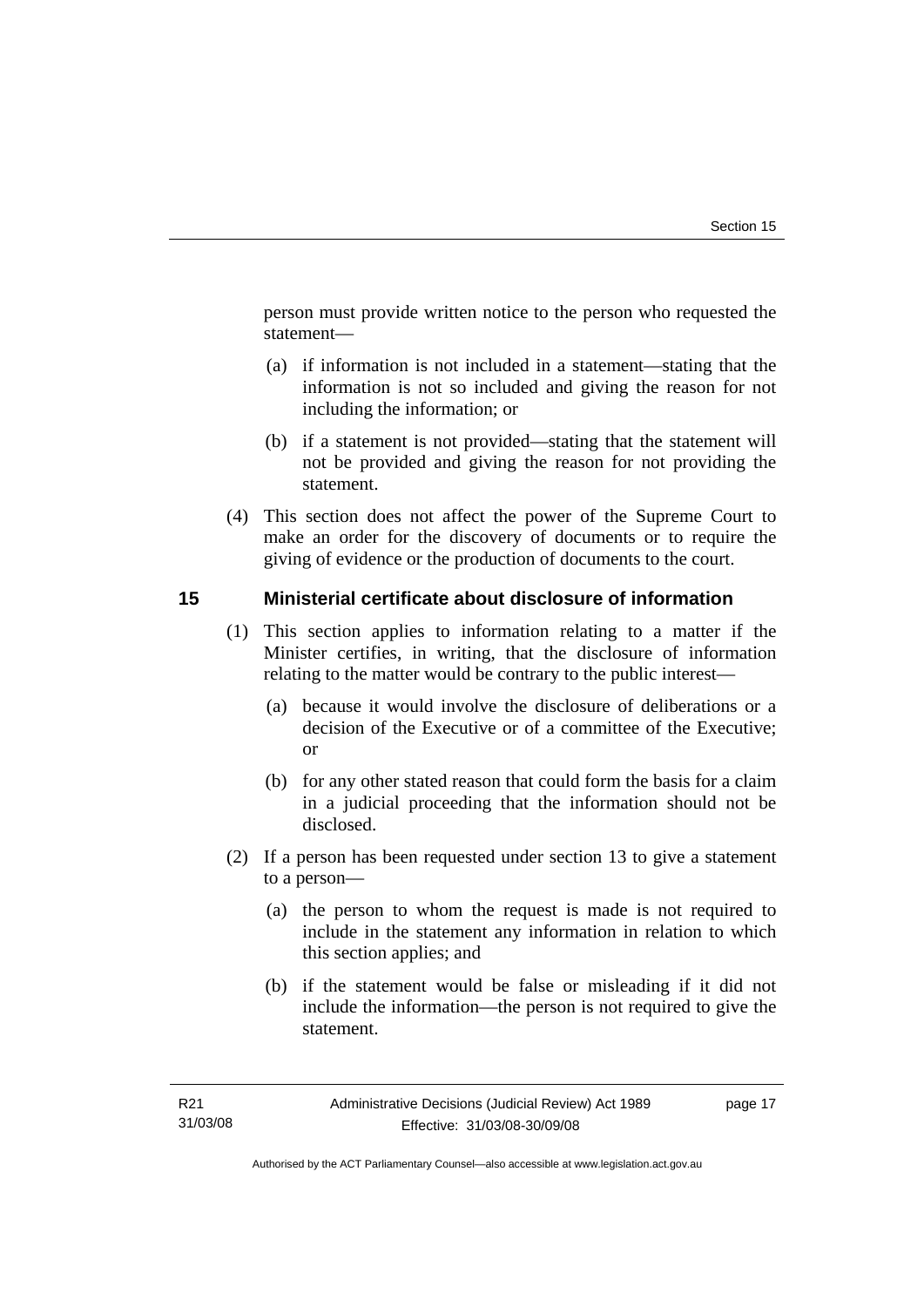- <span id="page-21-0"></span> (3) If, under subsection (2), information is not included in a statement provided by a person or a statement is not provided by a person, the person must give a written notice to the person who requested the statement—
	- (a) if information is not included in a statement—stating that the information is not so included and giving the reason for not including the information; or
	- (b) if a statement is not provided—stating that the statement will not be provided and giving the reason for not providing the statement.
- (4) This section does not affect the power of the Supreme Court to make an order for the discovery of documents or to require the giving of evidence or the production of documents to the court.

# **16 Stay of proceedings**

- (1) The making of an application to the Supreme Court under section 5 in relation to a decision does not affect the operation of the decision or prevent the implementation of the decision, but—
	- (a) the Supreme Court may, by order, on the conditions (if any) that the court decides, suspend the operation of the decision; and
	- (b) the Supreme Court may order, on the conditions (if any) that the court decides, a stay of all or any proceedings under the decision.
- (2) The Supreme Court may make an order under subsection (1) on its own initiative or on the application of the person who made the application under section 5.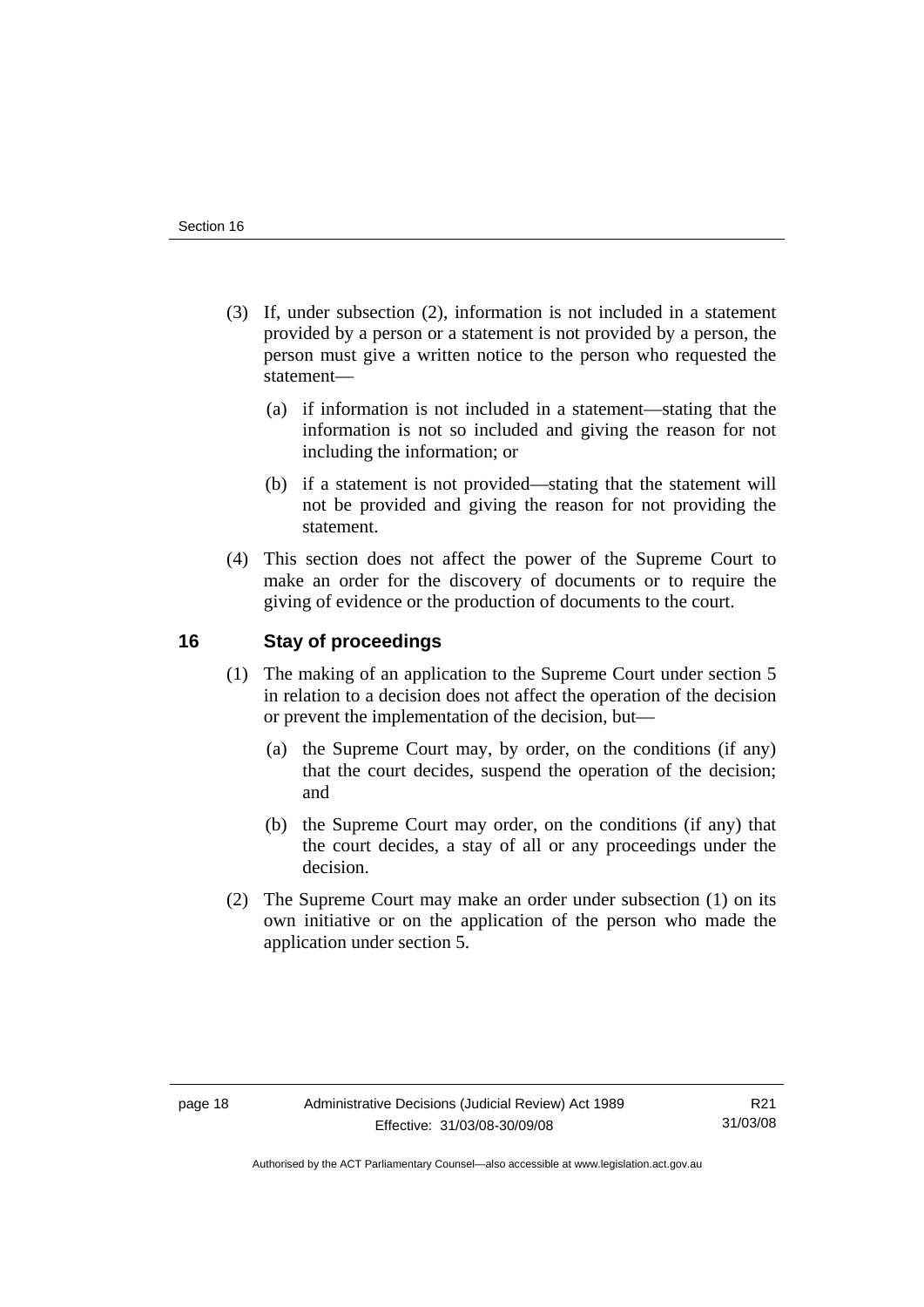# <span id="page-22-0"></span>**17 Powers of Supreme Court in relation to applications for order of review**

- (1) On an application for an order of review in relation to a decision, the Supreme Court may, in its discretion, make all or any of the following orders:
	- (a) an order quashing or setting aside the decision, or a part of the decision, with effect from the date of the order or from the earlier or later date that the court specifies;
	- (b) an order referring the matter to which the decision relates to the person who made the decision for further consideration, subject to the directions that the court considers appropriate;
	- (c) an order declaring the rights of the parties in relation to any matter to which the decision relates;
	- (d) an order directing any of the parties to do, or to refrain from doing, anything to do justice between the parties.
- (2) On an application for an order of review in relation to conduct that has been, is being, or is proposed to be, engaged in for the purpose of the making of a decision, the Supreme Court may, in its discretion, make either or both of the following orders:
	- (a) an order declaring the rights of the parties in relation to any matter to which the conduct relates;
	- (b) an order directing any of the parties to do, or to refrain from doing, anything to do justice between the parties.
- (3) On an application for an order of review in relation to a failure to make a decision, or in relation to a failure to make a decision within the period within which the decision was required to be made, the Supreme Court may, in its discretion, make all or any of the following orders:
	- (a) an order directing the making of the decision;

page 19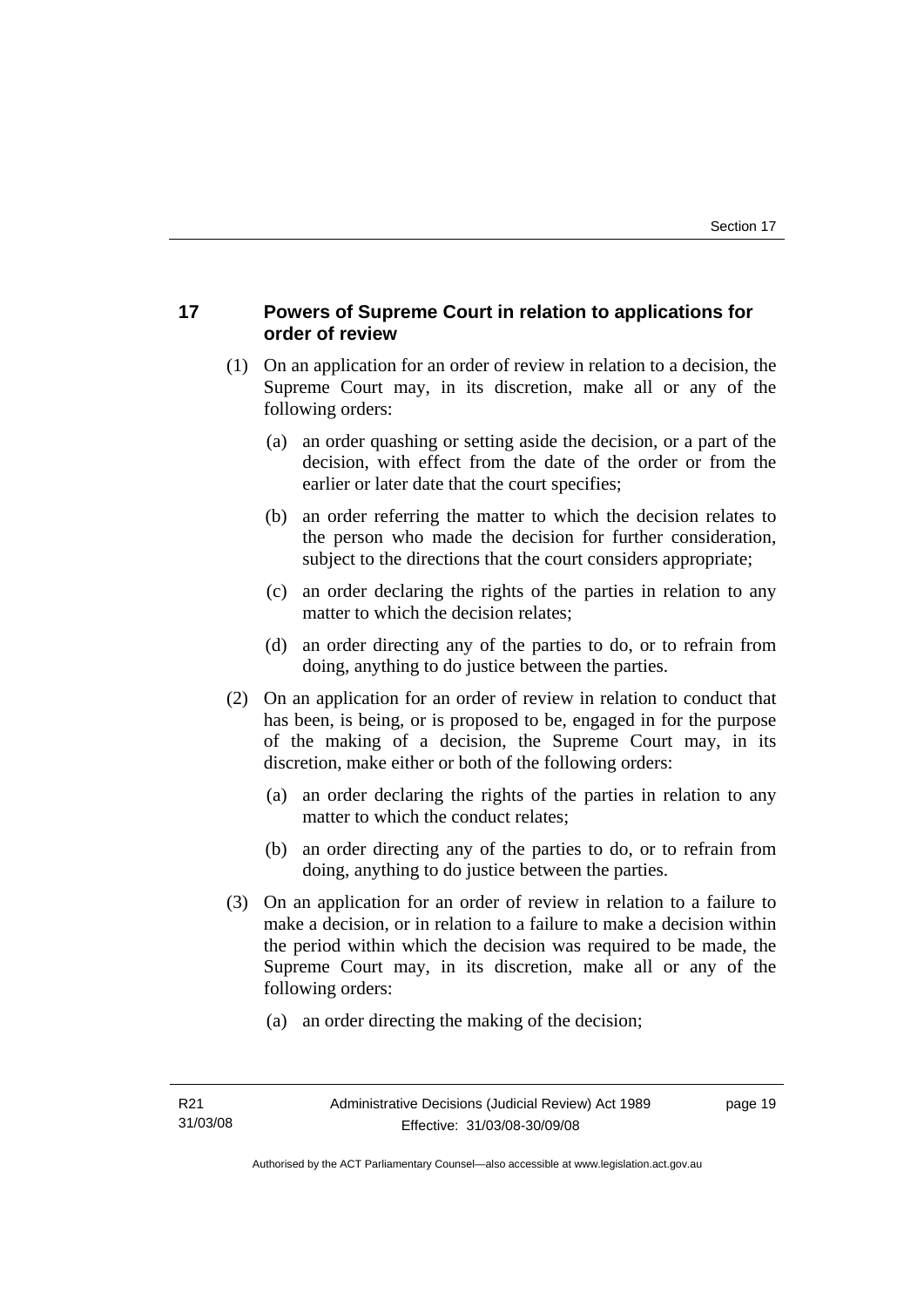- <span id="page-23-0"></span> (b) an order declaring the rights of the parties in relation to the making of the decision;
- (c) an order directing any of the parties to do, or to refrain from doing, anything to do justice between the parties.
- (4) The Supreme Court may at any time, on its own initiative or on the application of any party, revoke, vary, or suspend the operation of any order made by it under this section.

# **18 Change in person holding, or performing the duties of, an office**

- (1) This section applies if—
	- (a) a person has, in the performance of the duties of an office, made a decision in relation to which an application may be made to the Supreme Court under this Act; and
	- (b) the person no longer holds, or, for whatever reason, is not performing the duties of, that office.
- (2) This Act has effect as if the decision had been made by—
	- (a) the person for the time being holding or performing the duties of that office; or
	- (b) if there is no person for the time being holding or performing the duties of that office or that office no longer exists—the person that the Minister administering the enactment under which the decision was made, or a person authorised by that Minister, specifies.

# **19 Intervention by Minister**

- (1) The Minister may, on behalf of the Territory, intervene in a proceeding before the Supreme Court under this Act.
- (2) If the Minister intervenes in a proceeding—
	- (a) the Minister is taken to be a party to the proceeding; and

| page 20 | Administrative Decisions (Judicial Review) Act 1989 | R <sub>21</sub> |
|---------|-----------------------------------------------------|-----------------|
|         | Effective: 31/03/08-30/09/08                        | 31/03/08        |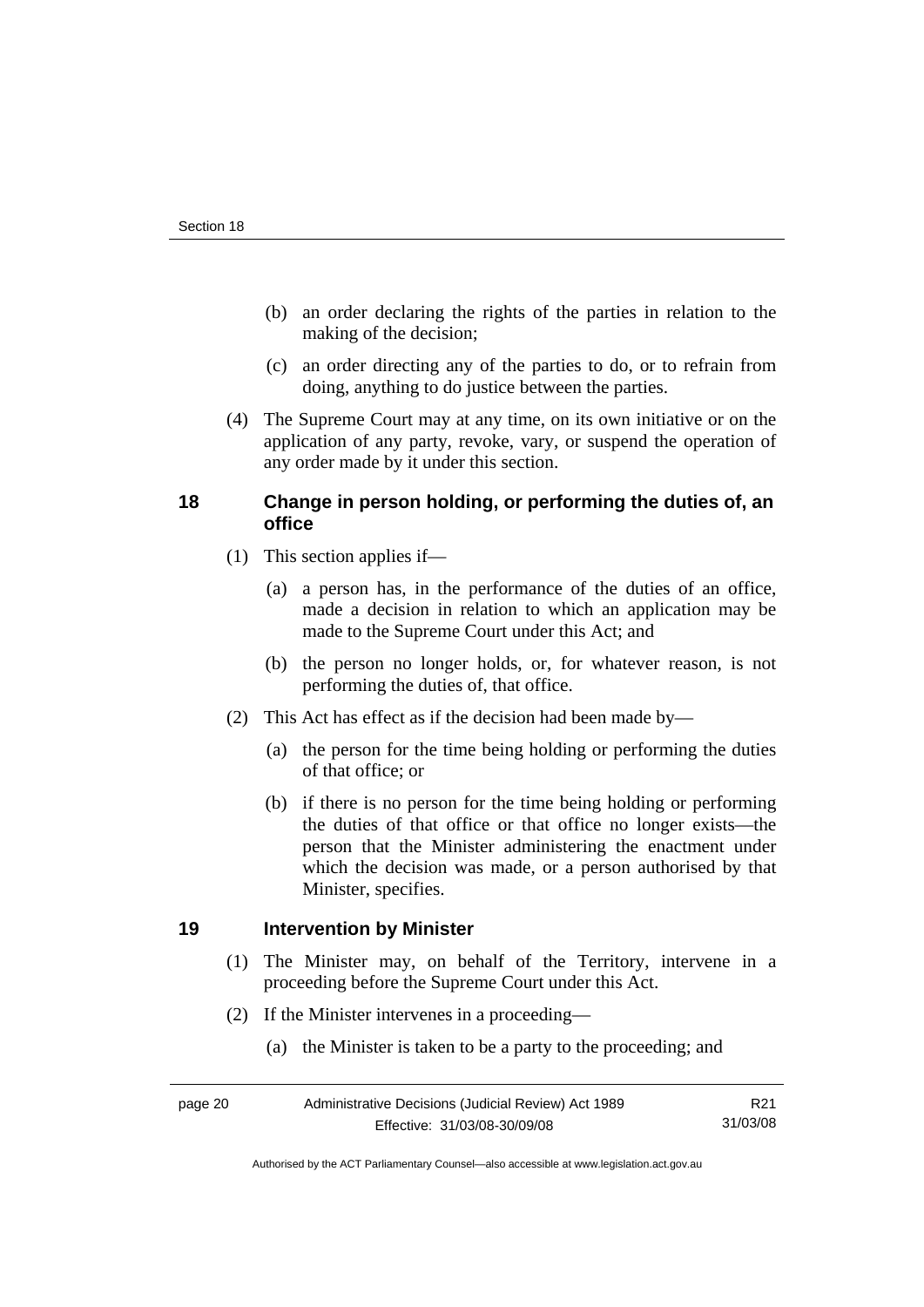<span id="page-24-0"></span> (b) the Supreme Court may, in the proceeding, make orders about costs against the Territory that the court considers appropriate.

# **20 Act not to apply to certain decisions**

- (1) A regulation may declare decisions to be decisions that are not subject to judicial review by the Supreme Court under this Act.
- (2) If a regulation is so made in relation to a decision—
	- (a) section 5 does not apply in relation to that decision; and
	- (b) section 6 does not apply in relation to conduct that has been, is being, or is proposed to be, engaged in for the purpose of making that decision; and
	- (c) section 7 does not apply in relation to a failure to make that decision.
- (3) A regulation made for subsection (1) applies only in relation to decisions made after the regulation take effect.

# **21 Regulation-making power**

The Executive may make regulations for this Act.

*Note* A regulation must be notified, and presented to the Legislative Assembly, under the Legislation Act.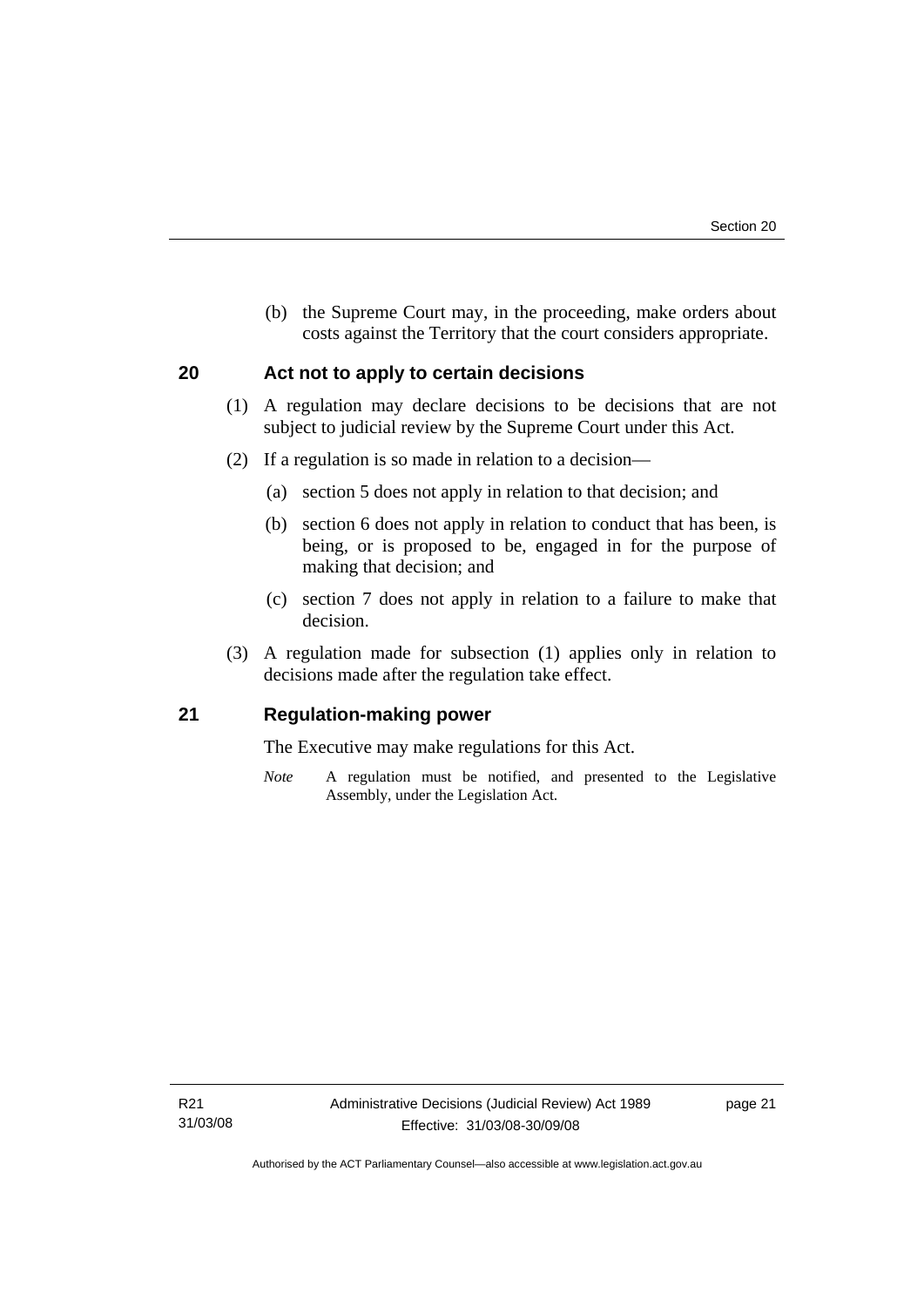# <span id="page-25-0"></span>**Schedule 1 Decisions to which this Act does not apply**

(see dict, def *decision to which this Act applies*)

| column 1 | column <sub>2</sub>                                   | column 3                                                                                                                       |
|----------|-------------------------------------------------------|--------------------------------------------------------------------------------------------------------------------------------|
| item     | enactment                                             | decision under enactment                                                                                                       |
| 1        | <b>Building Act 2004</b>                              | a decision under section 96 (Approval of fidelity<br>$\bullet$<br>fund schemes)<br>a decision under section 107 (Suspension or |
|          |                                                       | cancellation of approval of approved scheme)                                                                                   |
| 2        | Confiscation of<br><b>Criminal Assets Act</b><br>2003 | any decision                                                                                                                   |
| 3        | Crimes (Restorative<br>Justice) Act 2004              | any decision                                                                                                                   |
| 4        | Crimes (Sentence<br>Administration) Act<br>2005       | A decision of the chief executive under any of the<br>following provisions:                                                    |
|          |                                                       | section 20 (Directions to escort officers)                                                                                     |
|          |                                                       | section 31 (Early release of offender)                                                                                         |
|          |                                                       | section 37 (Full-time detention-return<br>from NSW)                                                                            |
|          |                                                       | section 45 (Periodic detention—alcohol<br>and drug tests)                                                                      |
|          |                                                       | section 46 (Periodic detention—personal<br>searches)                                                                           |
|          |                                                       | section 95 (Community service work—<br>alcohol and drug tests)                                                                 |
|          |                                                       | section 96 (Community service work—<br>frisk searches).                                                                        |

page 22 Administrative Decisions (Judicial Review) Act 1989 Effective: 31/03/08-30/09/08

R21 31/03/08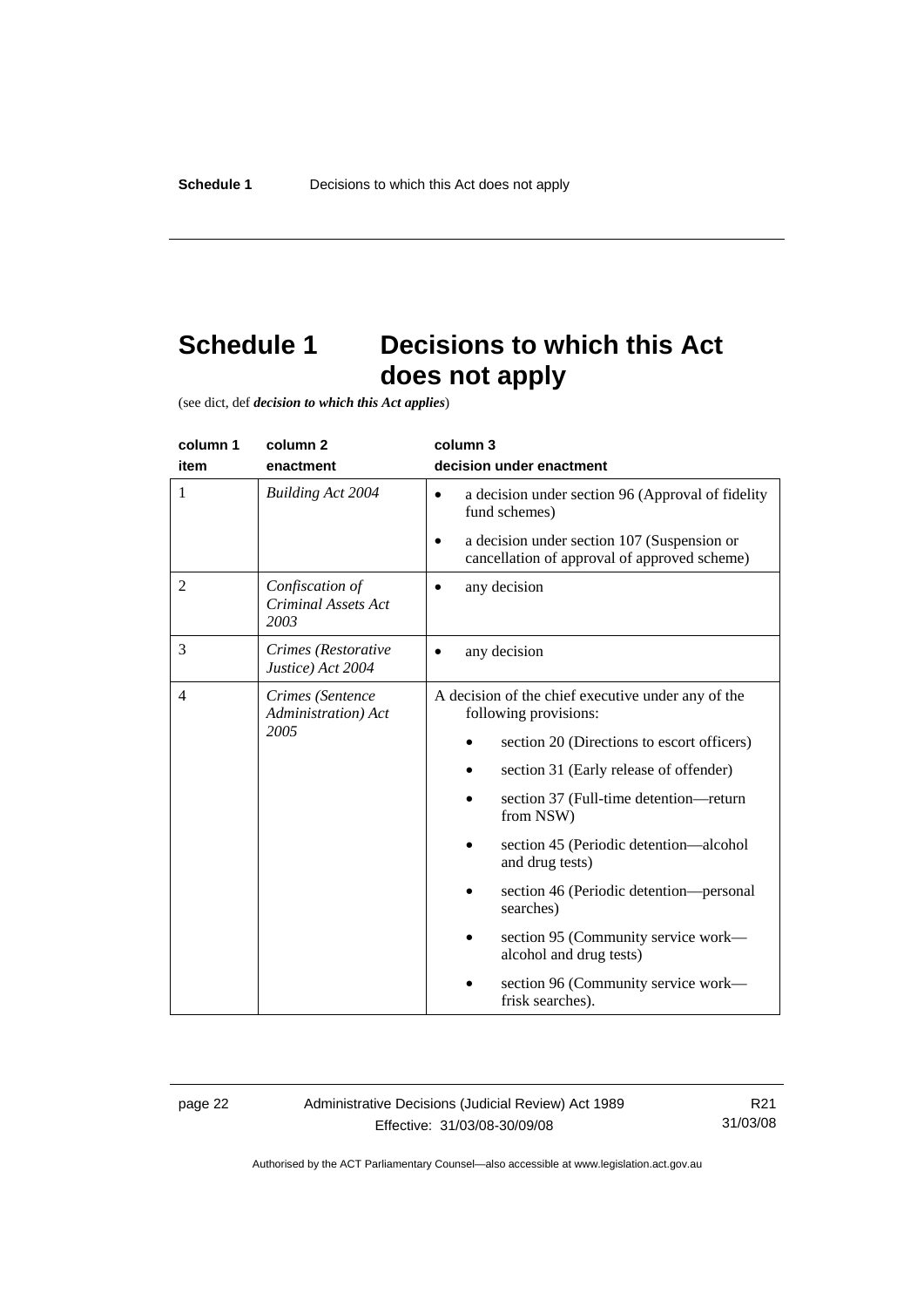| column 1<br>item | column <sub>2</sub><br>enactment                                            | column 3<br>decision under enactment                                                                                                                                                                                                                                                   |
|------------------|-----------------------------------------------------------------------------|----------------------------------------------------------------------------------------------------------------------------------------------------------------------------------------------------------------------------------------------------------------------------------------|
| 5                | Duties Act 1999                                                             | a decision making or forming part of the process<br>of making, or leading up to the making of, an<br>assessment<br>a decision disallowing, completely or partly, an<br>objection to an assessment                                                                                      |
|                  |                                                                             | a decision refusing to amend, completely or<br>partly, an assessment                                                                                                                                                                                                                   |
| 6                | Electoral Act 1992                                                          | a decision under part 4 (Electorates)                                                                                                                                                                                                                                                  |
| 7                | <b>Financial Institutions</b><br>Duty Act 1987 (which<br>has been repealed) | a decision making or forming part of the process<br>$\bullet$<br>of making, or leading up to the making, of an<br>assessment<br>a decision disallowing, completely or partly, an<br>objection to an assessment<br>a decision refusing to amend, completely or<br>partly, an assessment |
| 8                | Gene Technology (GM<br>Crop Moratorium)<br>Act 2004                         | a decision of the Minister under section 7<br>$\bullet$<br>(Moratorium orders)<br>a decision of the Minister under section 8<br>(Exemptions)                                                                                                                                           |
| 9                | <b>Gunghalin Drive</b><br><b>Extension Authorisation</b><br>Act 2004        | any decision                                                                                                                                                                                                                                                                           |
| 10               | <i>Inquiries Act 1991</i>                                                   | any decision                                                                                                                                                                                                                                                                           |

R21 31/03/08 page 23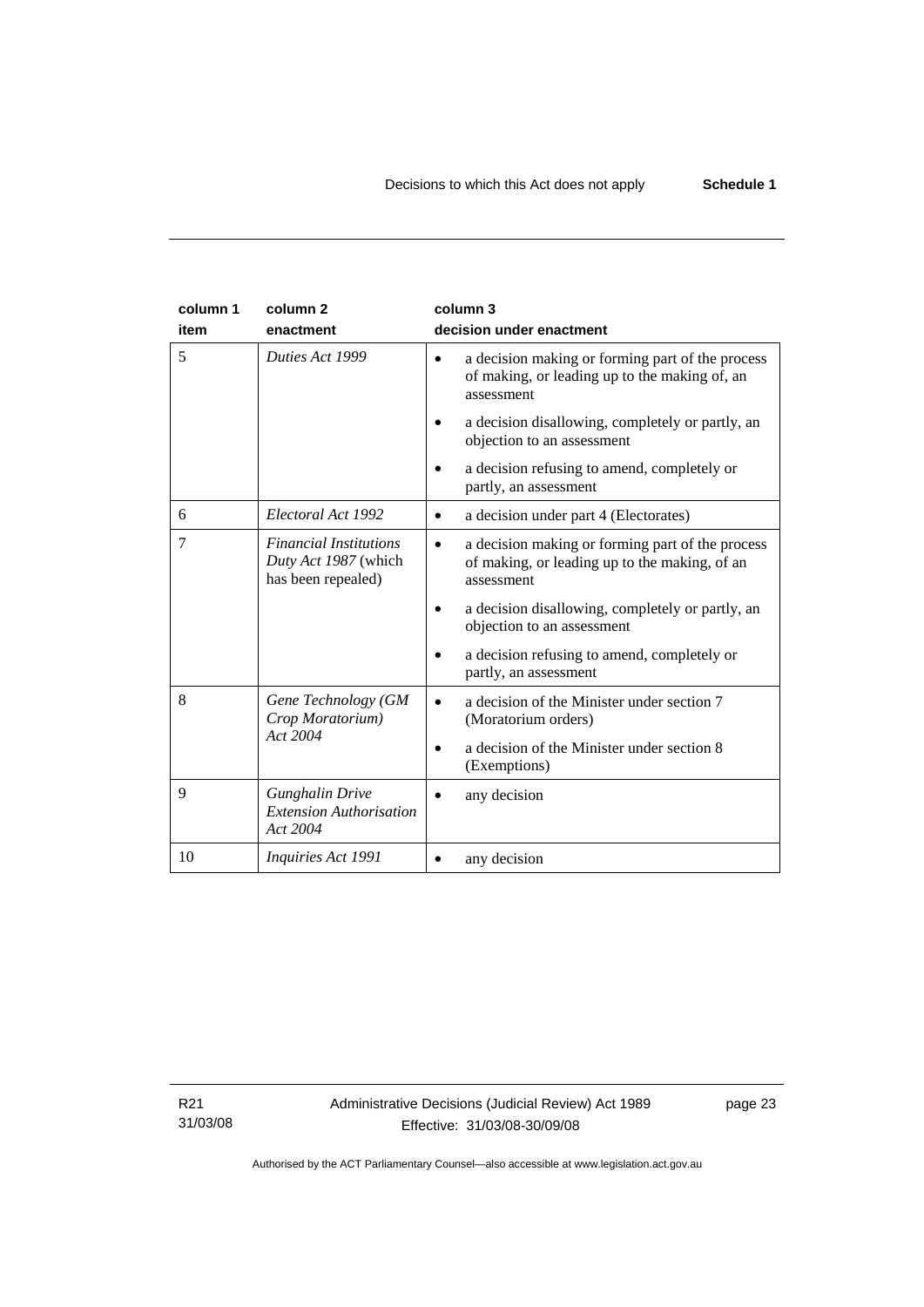| column 1<br>item | column <sub>2</sub><br>enactment        | column 3<br>decision under enactment                                                                                                                                                                                                  |
|------------------|-----------------------------------------|---------------------------------------------------------------------------------------------------------------------------------------------------------------------------------------------------------------------------------------|
| 11               | <b>Judicial Commissions</b><br>Act 1994 | a decision of the Executive under<br>$\bullet$<br>section 5 (1), section 16 (3) or section 18                                                                                                                                         |
|                  |                                         | a decision of a member of the Legislative<br>$\bullet$<br>Assembly to propose a motion in accordance<br>with section 14 $(3)$ (a) or to give notice of the<br>motion to the Attorney-General in accordance<br>with section $14(3)(b)$ |
|                  |                                         | a decision of the Attorney-General under<br>section 16 (1), section 17 (1) or section 23 (3)                                                                                                                                          |
|                  |                                         | a resolution passed by the Legislative Assembly<br>for the examination by a judicial commission of<br>a complaint in relation to a judicial officer                                                                                   |
|                  |                                         | a decision of a judicial commission<br>$\bullet$                                                                                                                                                                                      |
| 12               | Legislation Act 2001                    | a decision under chapter 5 (Regulatory impact<br>$\bullet$<br>statements for subordinate laws and disallowable<br>instruments)                                                                                                        |
| 13               | Payroll Tax Act 1987                    | a decision making or forming part of the process<br>$\bullet$<br>of making, or leading up to the making, of an<br>assessment                                                                                                          |
|                  |                                         | a decision disallowing, completely or partly, an<br>objection to an assessment                                                                                                                                                        |
|                  |                                         | a decision refusing to amend, completely or<br>partly, an assessment                                                                                                                                                                  |
| 14               | <b>Plant Diseases Act</b><br>2002       | a decision of the Minister under part 3 (Measures<br>for the control of diseases and pests)                                                                                                                                           |
| 15               | Royal Commissions Act<br>1991           | any decision                                                                                                                                                                                                                          |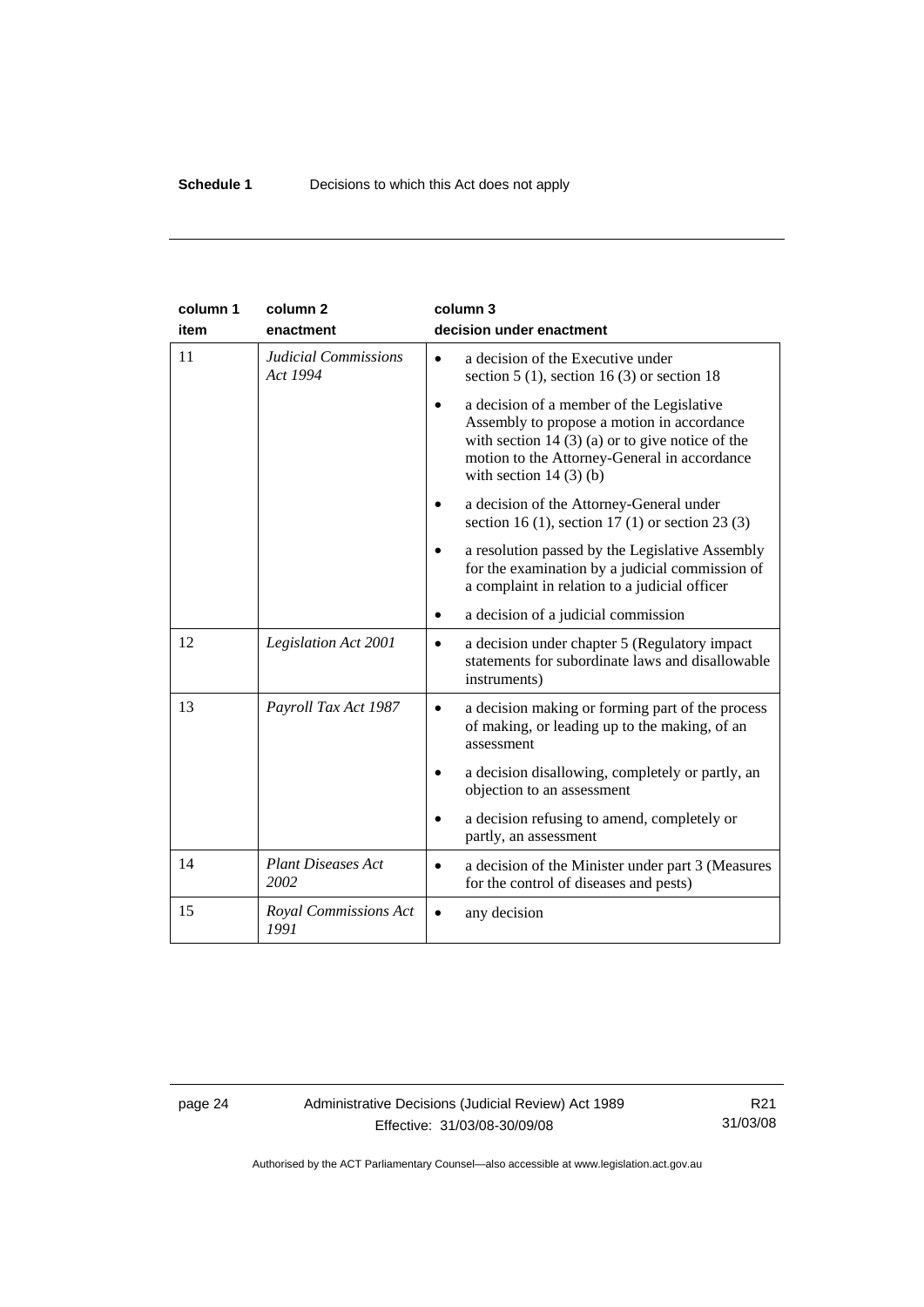| column 1 | column <sub>2</sub>                                                    | column 3                                                                                                                     |  |
|----------|------------------------------------------------------------------------|------------------------------------------------------------------------------------------------------------------------------|--|
| item     | enactment                                                              | decision under enactment                                                                                                     |  |
| 16       | <b>Stamp Duties and Taxes</b><br>Act 1987 (which has<br>been repealed) | a decision making or forming part of the process<br>$\bullet$<br>of making, or leading up to the making, of an<br>assessment |  |
|          |                                                                        | a decision disallowing, completely or partly, an<br>objection to an assessment                                               |  |
|          |                                                                        | a decision refusing to amend, completely or<br>partly, an assessment                                                         |  |
| 17       | <b>Taxation</b><br><b>Administration Act</b><br>1999                   | a decision making or forming part of the process<br>of making, or leading up to the making, of an<br>assessment              |  |
|          |                                                                        | a decision disallowing, completely or partly, an<br>objection to an assessment                                               |  |
|          |                                                                        | a decision refusing to amend, completely or<br>partly, an assessment                                                         |  |

R21 31/03/08 Administrative Decisions (Judicial Review) Act 1989 Effective: 31/03/08-30/09/08

page 25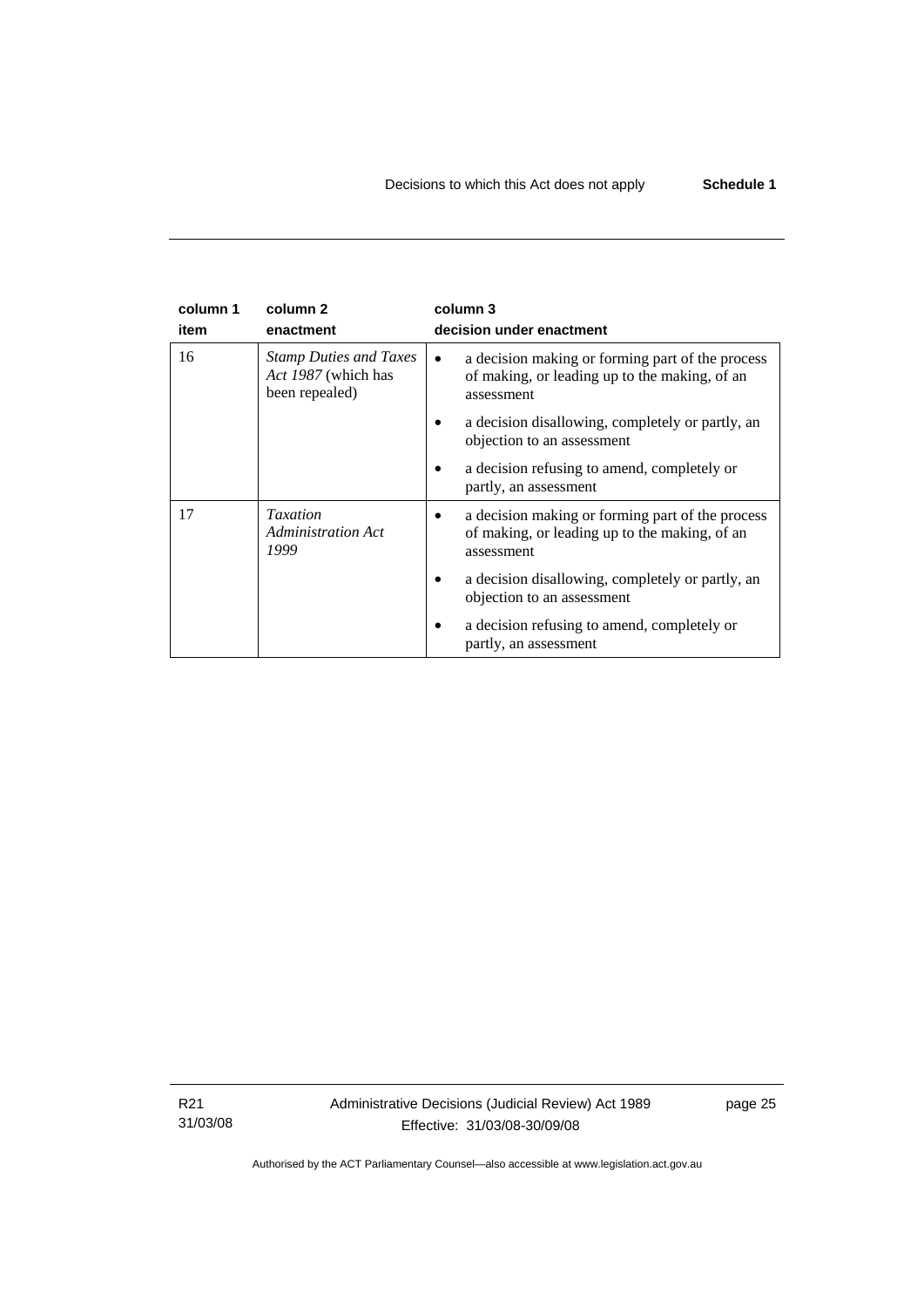<span id="page-29-0"></span>Section 2.1

# **Schedule 2 Decisions to which s 13 does not apply**

(see s 13 (13))

# **2.1 Administration of criminal justice**

A decision relating to the administration of criminal justice and, in particular—

- (a) a decision in relation to the investigation or prosecution of a person for an offence against a law in force in the ACT; and
- (b) a decision in relation to the appointment of an investigator or inspector for the purposes of such an investigation; and
- (c) a decision in relation to the issue of a search warrant under a law in force in the ACT; and
- (d) a decision under a law in force in the ACT requiring the production of a document, the giving of information or the issue of a subpoena or summons to a person as a witness.

# **2.2 Civil proceedings**

A decision relating to the bringing or conduct of a civil proceeding, including a decision relating to, or that may result, in the bringing of a civil proceeding for the recovery of a financial penalty arising from a contravention of an enactment and, in particular—

- (a) a decision in relation to the investigation of a person for such a contravention; and
- (b) a decision in relation to the appointment of an investigator or inspector for the purposes of such an investigation; and
- (c) a decision in relation to the issue of a search warrant under an enactment; and

Authorised by the ACT Parliamentary Counsel—also accessible at www.legislation.act.gov.au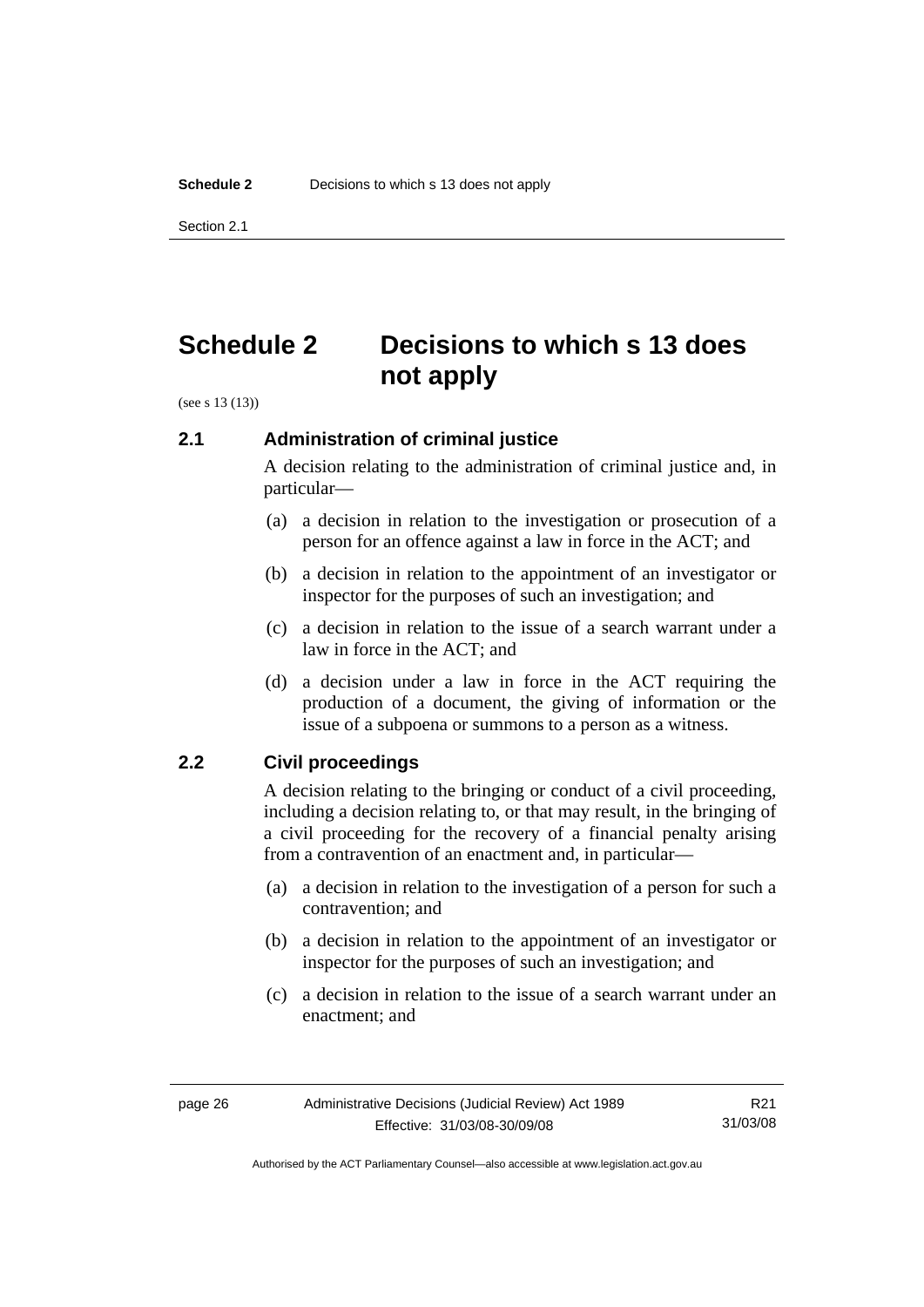<span id="page-30-0"></span> (d) a decision under an enactment requiring the production of a document, the giving of information or the issue of a subpoena or summons to a person as a witness.

# **2.3 Decisions relating to territory finance**

The following decisions:

- (a) a decision authorised by an Act to issue an amount out of the public money of the Territory;
- (b) a decision of the Treasurer under the *Financial Management Act 1996*, section 18 (Treasurer's advance);
- (c) a decision in relation to the enforcement of a judgment or order for the recovery of an amount by—
	- (i) the Territory; or
	- (ii) a public servant in an official capacity;

# **2.4 Decisions relating to administration of the public service**

A decision relating to—

- (a) personnel management (including recruitment, training, promotion and organisation) in relation to the public service, other than a decision relating to, and having regard to the particular characteristics of, or other circumstances relating to, a particular person; or
- (b) the promotion, transfer, temporary performance of duties, of or by an individual officer of the public service; or
- (c) the making of an appointment to the public service; or
- (d) the engagement of a person as an employee under the *Public Sector Management Act 1994*; or
- (e) the prevention or settlement of an industrial dispute, or otherwise relating to industrial matters, in relation to the public service; or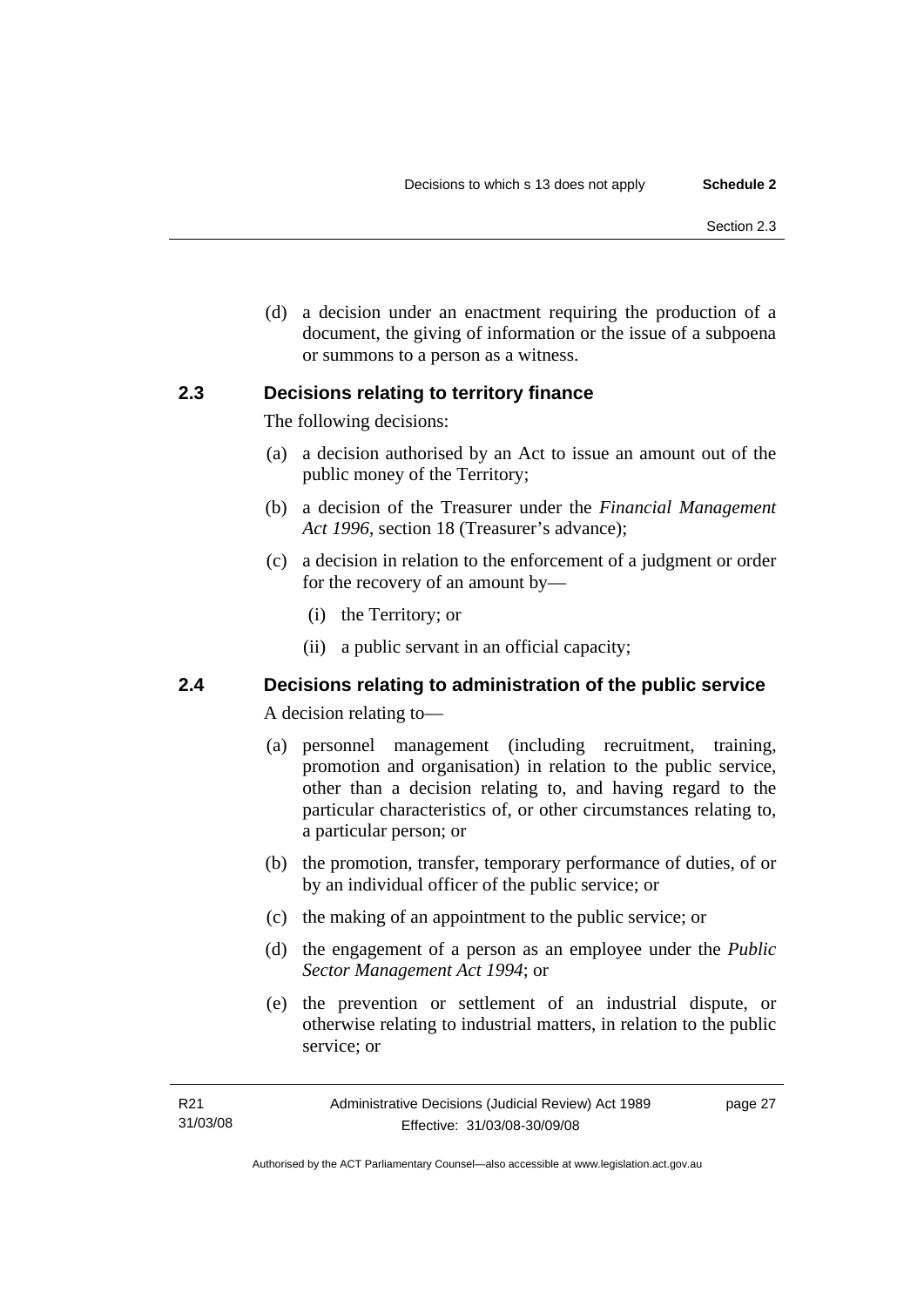<span id="page-31-0"></span>Section 2.5

 (f) the appointment, or ending of the appointment, of a chief executive under the *Public Sector Management Act 1994*.

## **2.5 Certain other appointment decisions**

A decision relating to—

- (a) the making of an appointment under an enactment or to an office established under an enactment; or
- (b) the appointment, or the ending of the appointment, of the commissioner for public administration; or
- (c) the employment, or the ending of employment, of staff under the *Legislative Assembly (Members' Staff) Act 1989*.

## **2.6 Certain decisions under the Crimes (Sentence Administration) Act**

- (1) A decision by the chief executive under any of the following provisions of the *Crimes (Sentence Administration) Act 2005*:
	- section 25 (Full-time detention—chief executive directions)
	- section 28 (Work and activities by full-time detainee)
	- section 44 (Periodic detention—chief executive directions)
	- section 53 (Periodic detention—activities and work)
	- section 55 (Periodic detention—approval not to perform etc)
	- section 58 (Failing to perform periodic detention—extension of periodic detention period)
	- section 59 (Failing to perform periodic detention—referral to board)
	- section 60 (Offender not fit for periodic detention—extension of periodic detention period)
	- section 87 (Good behaviour—chief executive directions)
	- section 91 (Community service work—chief executive directions)
	- section 92 (Community service work—failure to report etc)

R21 31/03/08

Authorised by the ACT Parliamentary Counsel—also accessible at www.legislation.act.gov.au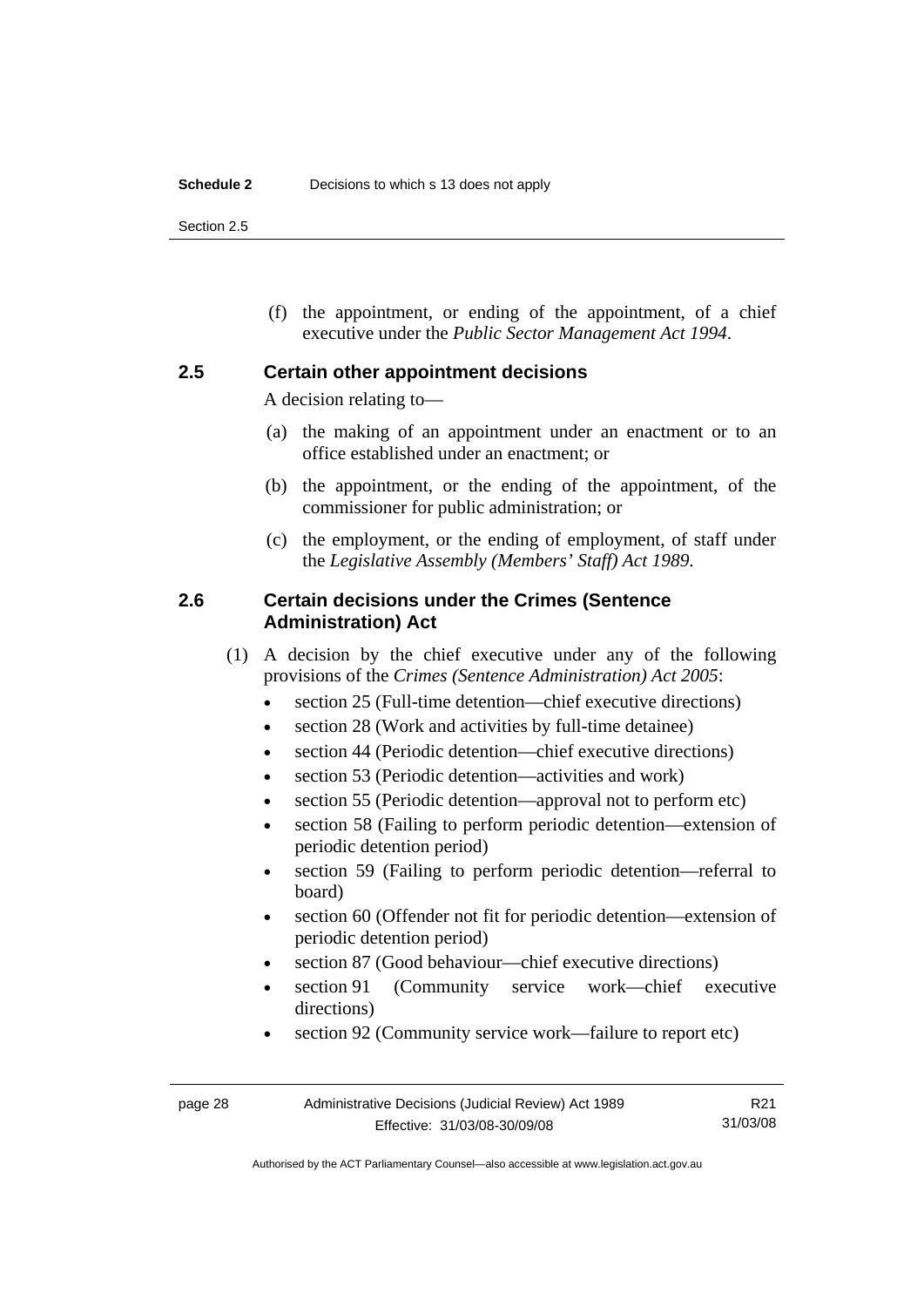- section 100 (Rehabilitation programs—chief executive directions)
- section 138 (Parole—chief executive directions)
- section 302 (Release on licence—chief executive directions)
- section 321 (Chief executive directions—general).
- (2) A decision by a work supervisor under the *Crimes (Sentence Administration) Act 2005*, section 54 (3) or (4) (Periodic detention—activities or work outside correctional centres).

page 29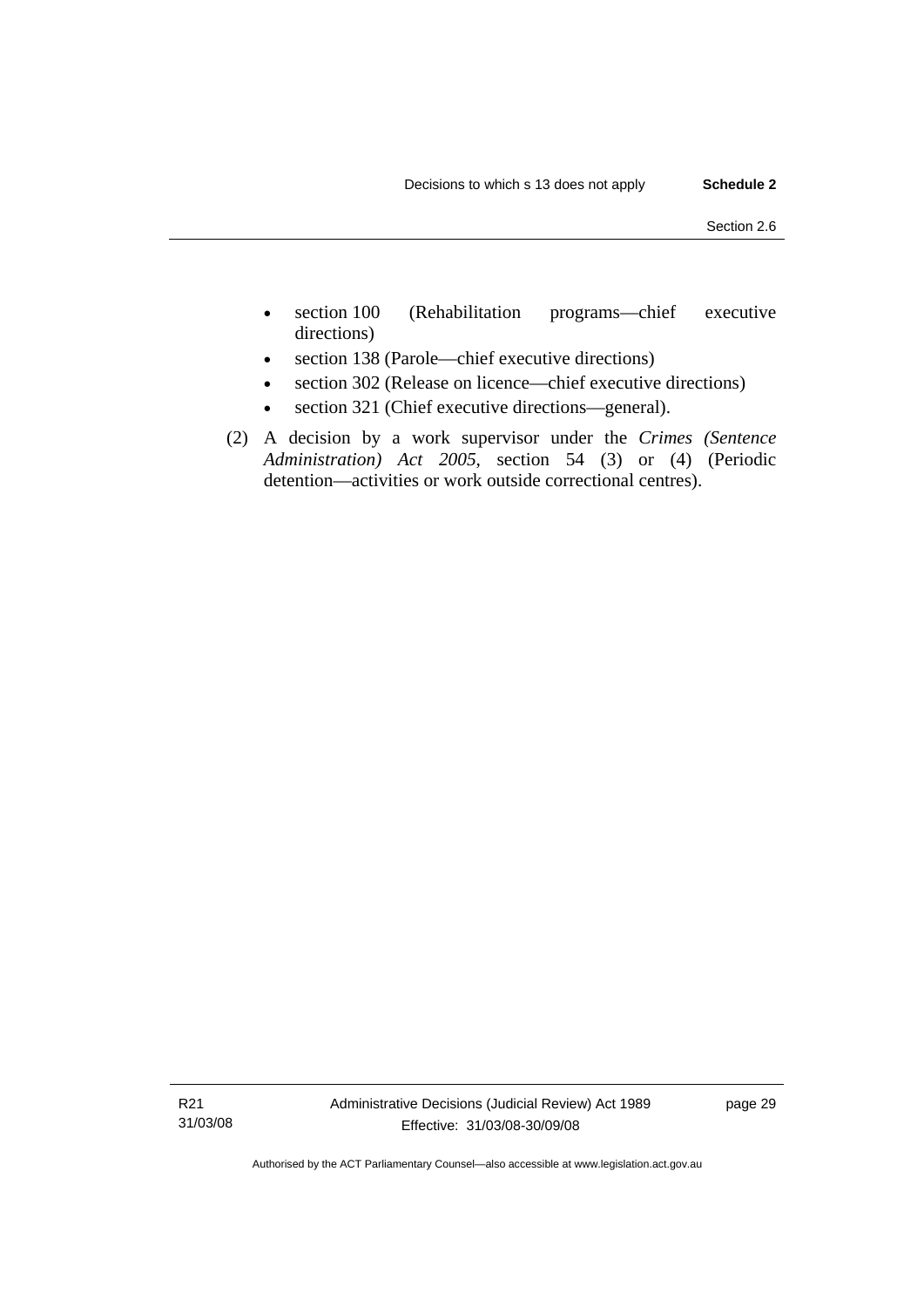# <span id="page-33-0"></span>**Dictionary**

(see s 2)

- *Note 1* The Legislation Act contains definitions and other provisions relevant to this Act.
- *Note 2* For example, the Legislation Act, dict, pt 1 defines the following terms:
	- fail
	- judge
	- Minister (see s 162)
	- regulation
	- Supreme Court
	- the Territory.

*conduct engaged in* for the purpose of making a decision—see section 3C.

*decision to which this Act applies* means a decision of an administrative character made, proposed to be made or required to be made (whether in the exercise of a discretion or not) under an enactment, other than a decision mentioned in schedule 1.

*duty* includes a duty imposed on a person in his or her capacity as a public employee.

*enactment* means—

- (a) an Act or subordinate law; or
- (b) the *Canberra Water Supply (Googong Dam) Act 1974* (Cwlth).
- *Note* A reference to an Act or subordinate law includes a reference to a provision of an Act or subordinate law (see Legislation Act, s 7 and s 8).

*failure to make* a decision—see section 3A.

*making* a decision—see section 3A.

*order of review*, in relation to a decision, in relation to conduct engaged in for the purpose of making a decision or in relation to a

| page 30 | Administrative Decisions (Judicial Review) Act 1989 | R21      |
|---------|-----------------------------------------------------|----------|
|         | Effective: 31/03/08-30/09/08                        | 31/03/08 |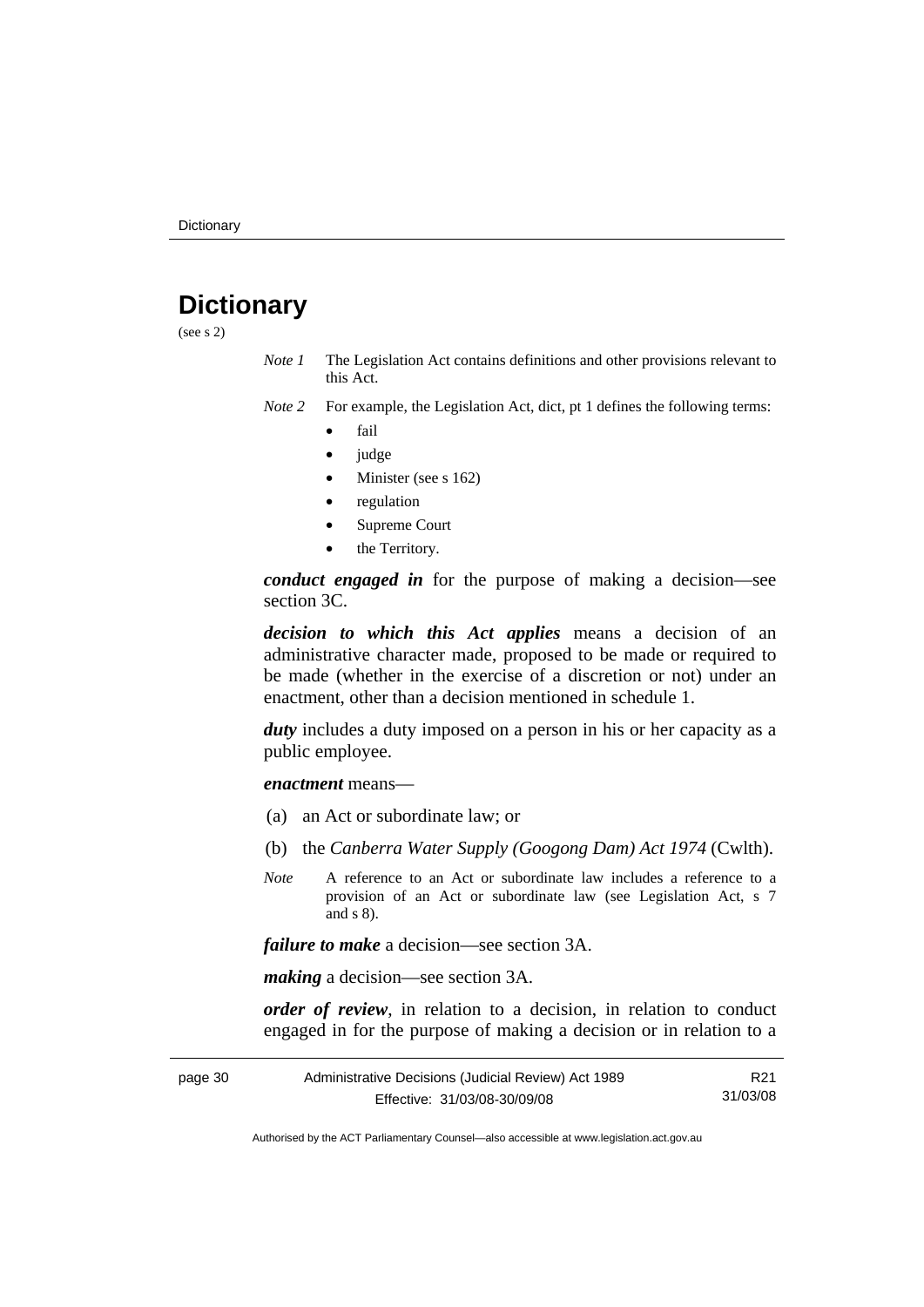failure to make a decision, means an order on an application made under section 5, section 6 or section 7 in relation to the decision, conduct or failure.

*person aggrieved*—see section 3B.

*statement of reasons*, for a decision, means a statement—

- (a) of the findings on material questions of fact; and
- (b) referring to the evidence or other material on which the findings were based; and
- (c) giving the reasons for the decision.

R21 31/03/08 page 31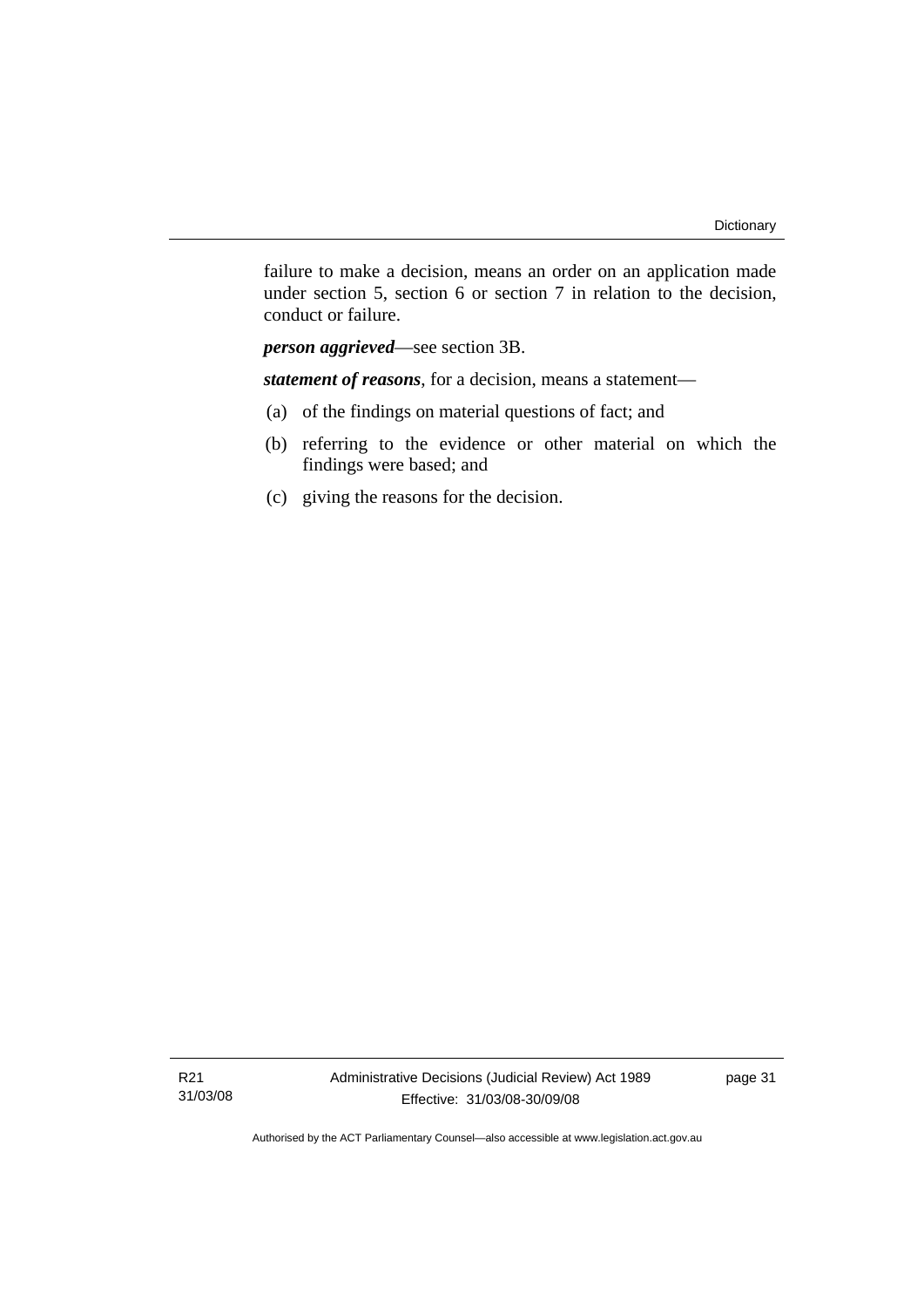<span id="page-35-0"></span>1 About the endnotes

# **Endnotes**

# **1 About the endnotes**

Amending and modifying laws are annotated in the legislation history and the amendment history. Current modifications are not included in the republished law but are set out in the endnotes.

Not all editorial amendments made under the *Legislation Act 2001*, part 11.3 are annotated in the amendment history. Full details of any amendments can be obtained from the Parliamentary Counsel's Office.

Uncommenced amending laws and expiries are listed in the legislation history and the amendment history. These details are underlined. Uncommenced provisions and amendments are not included in the republished law but are set out in the last endnote.

If all the provisions of the law have been renumbered, a table of renumbered provisions gives details of previous and current numbering.

The endnotes also include a table of earlier republications.

| $am = amended$                               | $ord = ordinance$                         |
|----------------------------------------------|-------------------------------------------|
| $amdt = amendment$                           | $orig = original$                         |
| $ch = chapter$                               | par = paragraph/subparagraph              |
| $def = definition$                           | $pres = present$                          |
| $dict = dictionary$                          | $prev = previous$                         |
| $disallowed = disallowed by the Legislative$ | $(\text{prev}) = \text{previously}$       |
| Assembly                                     | $pt = part$                               |
| $div = division$                             | $r = rule/subrule$                        |
| $exp = expires/expired$                      | $renum = renumbered$                      |
| $Gaz = gazette$                              | $reloc = relocated$                       |
| $h dq =$ heading                             | $R[X]$ = Republication No                 |
| $IA = Interpretation Act 1967$               | $RI = reissue$                            |
| $ins = inserted/added$                       | $s = section/subsection$                  |
| $LA =$ Legislation Act 2001                  | $sch = schedule$                          |
| $LR =$ legislation register                  | $sdiv = subdivision$                      |
| $LRA =$ Legislation (Republication) Act 1996 | $sub =$ substituted                       |
| $mod = modified/modification$                | $SL = Subordinate$ Law                    |
| $o = order$                                  | underlining = whole or part not commenced |
| $om = omitted/report$                        | or to be expired                          |
|                                              |                                           |

### **2 Abbreviation key**

page 32 Administrative Decisions (Judicial Review) Act 1989 Effective: 31/03/08-30/09/08

R21 31/03/08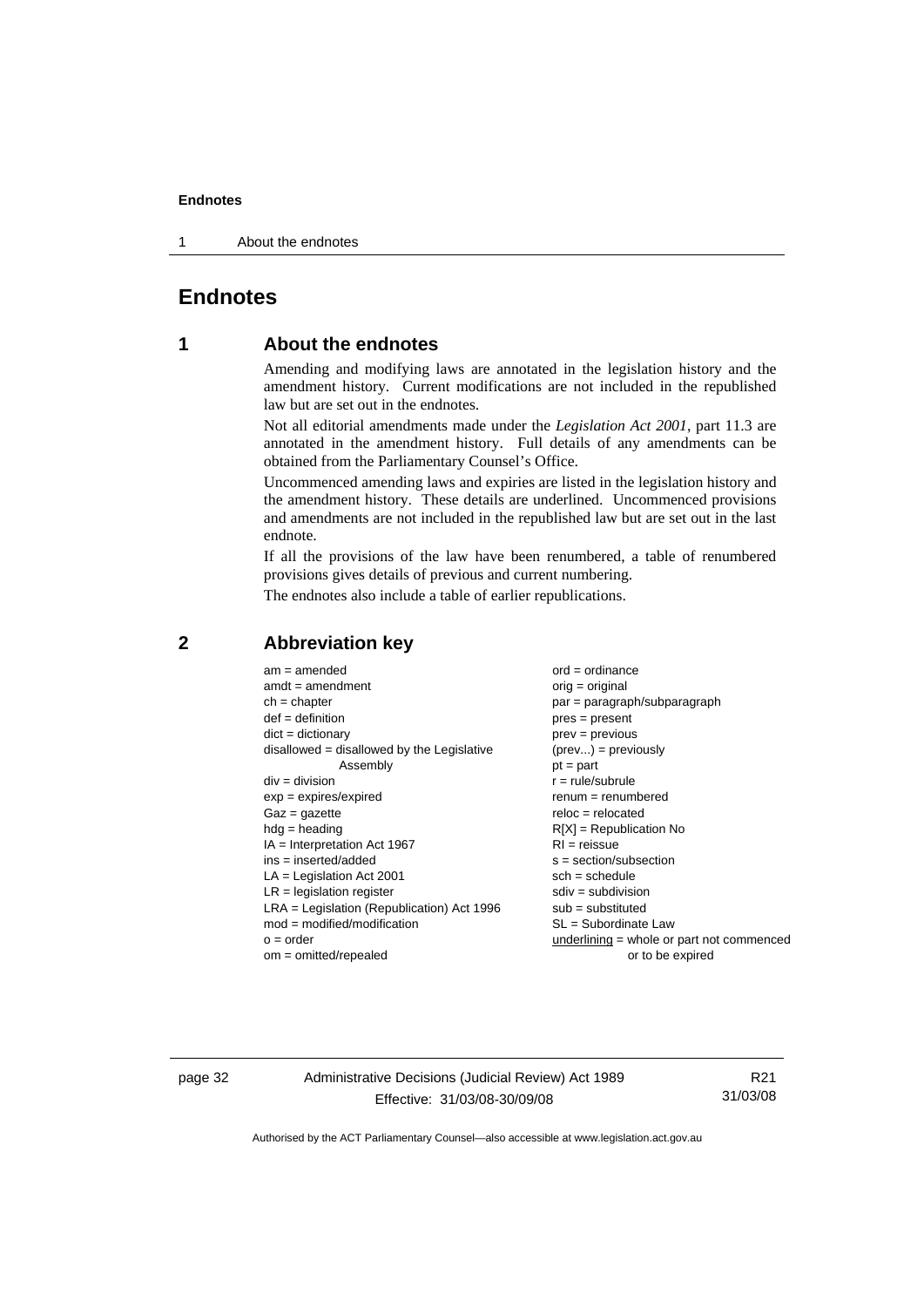## <span id="page-36-0"></span>**3 Legislation history**

This Act was originally a Commonwealth ordinance—the *Administrative Decisions (Judicial Review) Ordinance 1989* No 33 (Cwlth).

The *Australian Capital Territory (Self-Government) Act 1988* (Cwlth), s 34 (4) converted most former Commonwealth ordinances in force in the ACT into ACT enactments. This allowed the ACT Legislative Assembly to amend and repeal the laws. This Act was converted into an ACT enactment on 11 May 1989 (selfgovernment day).

As with most ordinances in force in the ACT, the name was changed from *Ordinance* to *Act* by the *Self-Government (Citation of Laws) Act 1989* No 21, s 5 on 11 May 1989 (self-government day).

## **Legislation before becoming Territory enactment**

### **Administrative Decisions (Judicial Review) Act 1989 A1989-33**

notified 10 May 1989 commenced 11 May 1989 (s 2)

as amended by

## **Legislation after becoming Territory enactment**

**Royal Commissions and Inquiries (Consequential Provisions) Act 1991 A1991-3 sch** 

notified 1 March 1991 (Gaz 1991 No S7) s 1, s 2 commenced 1 March 1991 (s 2 (1)) sch commenced 1 May 1991 (s 2 (2) and Gaz 1991 No 16)

### **Administrative Decisions (Judicial Review) (Amendment) Act 1991 A1991-102**

notified 15 January 1992 (Gaz 1991 No S3) s 1, s 2 commenced 15 January 1992 (s 2 (1)) remainder (ss 3-5) commenced 15 July 1992 (s 2 (3))

### **Electoral Act 1992 A1992-71 s 53**

notified 8 December 1992 (Gaz 1992 No S218)

s 1, s 2 commenced 8 December 1992 (s 2 (1))

s 53 commenced 21 December 1992 (s 2 (2) and Gaz 1992 No S243)

R21 31/03/08 page 33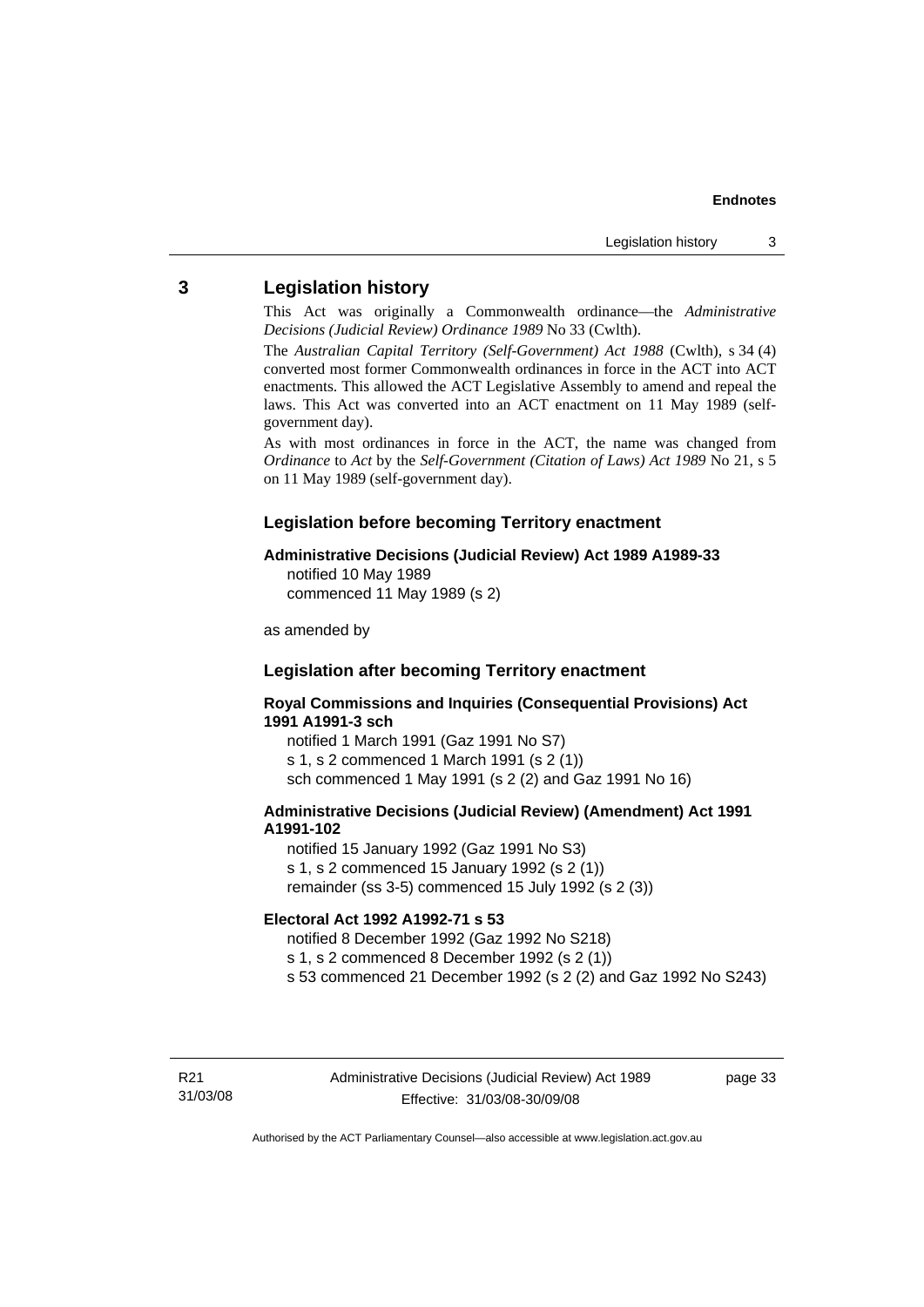| Legislation history | -3 |  |  |
|---------------------|----|--|--|
|---------------------|----|--|--|

## **Administrative Decisions (Judicial Review) (Amendment) Act 1993 A1993-65**

notified 6 September 1993 (Gaz 1993 No S172) commenced 6 September 1993 (s 2)

### **Supreme Court (Amendment) Act (No 2) 1993 A1993-91 sch 3**  notified 17 December 1993 (Gaz 1993 No S258) sch 3 commenced 17 December 1993 (s 2)

## **Judicial Commissions (Consequential Amendments) Act 1994 A1994-10 s 4**

notified 14 March 1994 (Gaz 1994 No S44) s 4 commenced 14 March 1994 (s 2)

#### **Public Sector Management (Consequential and Transitional Provisions) Act 1994 A1994-38 sch 1 pt 3**

notified 30 June 1994 (Gaz 1994 No S121) s 1, s 2 commenced 30 June 1994 (s 2 (1)) sch 1 pt 3 commenced 1 July 1994 (s 2 (2) and Gaz 1994 No S142)

### **Financial Management and Audit (Consequential and Transitional Provisions) Act 1996 A1996-26 sch pt 1**

notified 1 July 1996 (Gaz 1996 No S130) sch pt 1 commenced 1 July 1996 (s 2)

#### **Land (Planning and Environment) (Amendment) Act (No 3) 1996 A1996-85 s 88**

notified 24 December 1996 (Gaz 1996 No S345) s 1, s 2 commenced 24 December 1996 (s 2 (1)) s 88 commenced 24 June 1997 (s 2 (3))

## **Tobacco Licensing (Amendment) Act 1998 A1998-18 sch 1**

notified 10 July 1998 (Gaz 1998 No S190) commenced 10 July 1998 (s 2)

## **Taxation Administration (Consequential and Transitional Provisions) Act 1999 A1999-5 sch 2**

notified 1 March 1999 (Gaz 1999 No S8) s 1, s 2 commenced 1 March 1999 (s 2 (1)) sch 2 commenced 1 March 1999 (s 2 (2))

page 34 Administrative Decisions (Judicial Review) Act 1989 Effective: 31/03/08-30/09/08

R21 31/03/08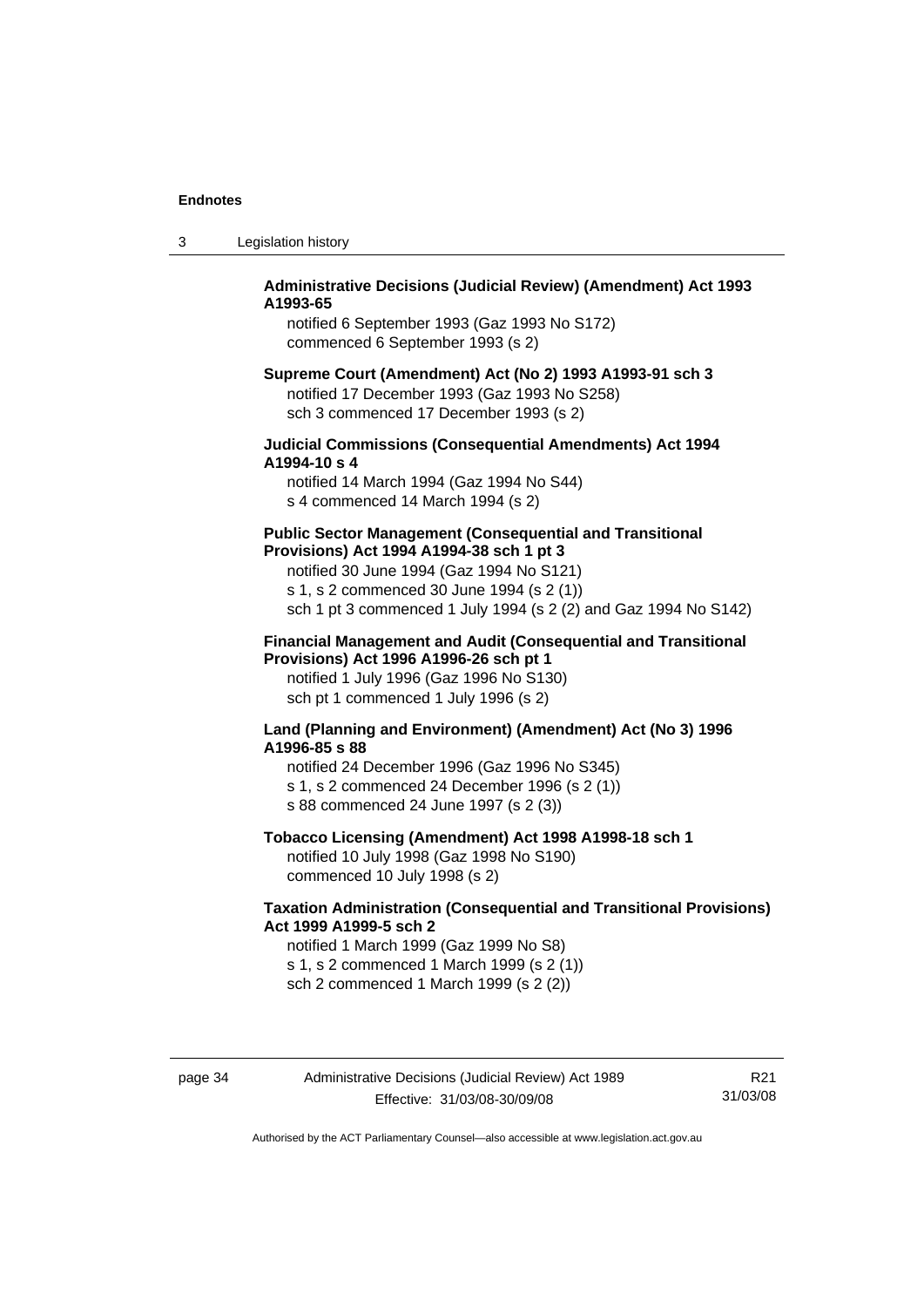#### **Duties (Consequential and Transitional Provisions) Act 1999 A1999-8 s 33**

notified 1 March 1999 (Gaz 1999 No S8) ss 1-3 commenced 1 March 1999 (s 2 (1)) s 33 commenced 1 March 1999 (s 2 (2) and see Duties Act 1999 A1999-7, s 2 (2) and Gaz 1999 No S8)

### **Law Reform (Miscellaneous Provisions) Act 1999 A1999-66 sch 3**  notified 10 November 1999 (Gaz 1999 No 45) commenced 10 November 1999 (s 2)

#### **Tobacco Amendment Act 2000 A2000-16 sch 3 pt 1**

notified 20 April 2000 (Gaz 2000 No 16) s 1, s 2 commenced 20 April 2000 (s 2 (1)) sch 3 pt 1 commenced 1 July 2000 (s 2 (3))

#### **Subordinate Laws Amendment Act 2000 A2000-71 sch 2**

notified 21 December 2000 (Gaz 2000 No S69) s 1, s 2 commenced 21 December 2000 (IA s 10B) sch 2 commenced 21 June 2001 (IA s 10E)

### **Legislation (Consequential Amendments) Act A2001-44 pt 6**

notified 26 July 2001 (Gaz 2001 No 30)

s 1, s 2 commenced 26 July 2001 (IA s 10B)

pt 6 commenced 12 September 2001 (s 2 and see Gaz 2001 No S65)

#### **Building Amendment Act 2002 A2002-15 s 14**

notified LR 17 May 2002

- s 1, s 2 commenced 17 May 2002 (LA s 75)
- s 14 commenced 18 May 2002 (s 2)

#### **Plant Diseases Act 2002 A2002-42 s 44**

notified LR 2 December 2002

s 1, s 2 commenced 2 December 2002 (LA s 75 (1)) s 44 commenced 2 June 2003 (s 2 and LA s 79)

## **Confiscation of Criminal Assets Act 2003 A2003-8 sch 1 pt 1.1**  notified LR 27 March 2003 s 1, s 2 commenced 27 March 2003 (LA s 75 (1))

sch 1 pt 1.1 commenced 15 August 2003 (s 2 and CN2003-7)

R21 31/03/08 page 35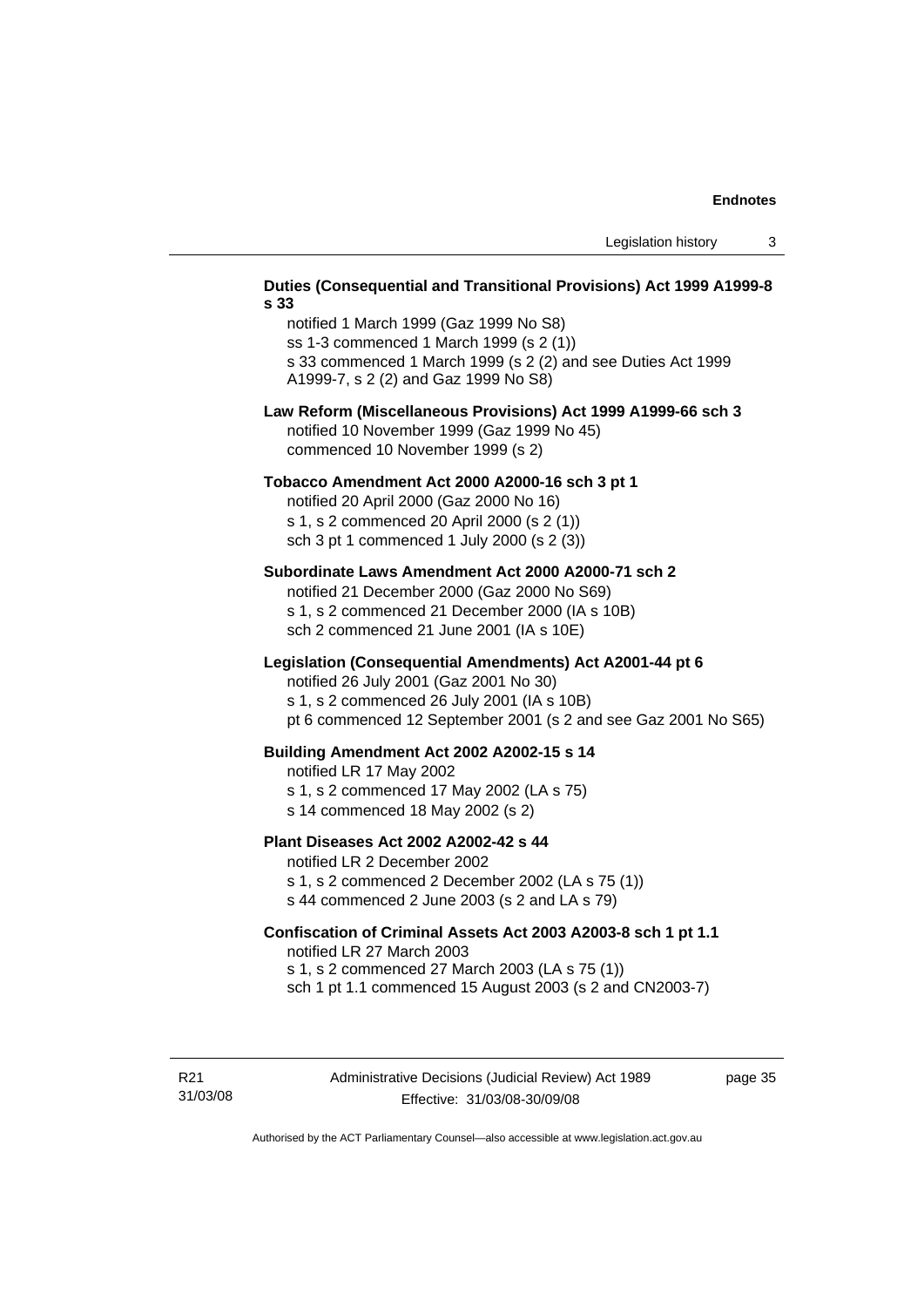3 Legislation history

## **Construction Occupations Legislation Amendment Act 2004 A2004-13 sch 2 pt 2.1**

notified LR 26 March 2004

s 1, s 2 commenced 26 March 2004 (LA s 75 (1)) sch 2 pt 2.1 commenced 1 September 2004 (s 2 and see Construction Occupations (Licensing) Act 2004 A2004-12, s 2 and CN2004-8)

### **Gungahlin Drive Extension Authorisation Act 2004 A2004-27 s 15**

notified LR 26 May 2004

s 1, s 2 commenced 26 May 2004 (LA s 75 (1))

s 15 commenced 27 May 2004 (s 2)

# **Gene Technology (GM Crop Moratorium) Act 2004 A2004-40 s 40**

notified LR 9 July 2004

s 1, s 2 commenced 9 July 2004 (LA s 75 (1)) s 40 commenced 10 July 2004 (s 2)

## **Heritage Act 2004 A2004-57 sch 1 pt 1.2**

notified LR 9 September 2004 s 1, s 2 commenced 9 September 2004 (LA s 75 (1)) sch 1 pt 1.2 commenced 9 March 2005 (s 2 and LA s 79)

#### **Court Procedures (Consequential Amendments) Act 2004 A2004-60 sch 1 pt 1.3**

notified LR 2 September 2004 s 1, s 2 commenced 2 September 2004 (LA s 75 (1)) sch 1 pt 1.3 commenced 10 January 2005 (s 2 and see Court Procedures Act 2004 A2004-59, s 2 and CN2004-29)

#### **Crimes (Restorative Justice) Act 2004 A2004-65 s 76**

notified LR 6 September 2004

- s 1, s 2 commenced 6 September 2004 (LA s 75 (1))
- s 76 commenced 31 January 2005 (s 2 and CN2004-28)

## **Statute Law Amendment Act 2005 (No 2) A2005-62 sch 3 pt 3.1**

notified LR 21 December 2005 s 1, s 2 commenced 21 December 2005 (LA s 75 (1)) sch 3 pt 3.1 commenced 11 January 2006 (s 2 (1))

R21 31/03/08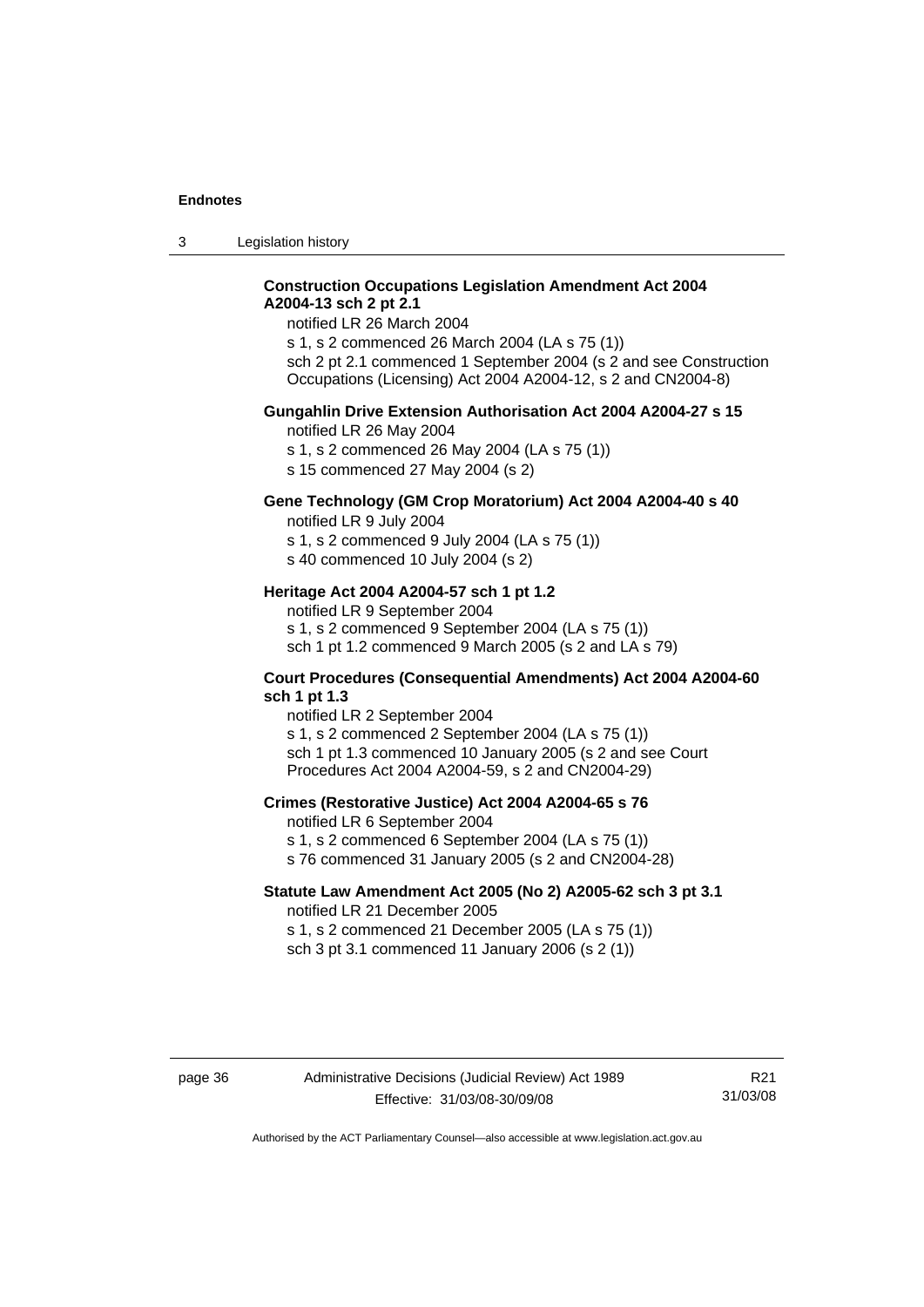## <span id="page-40-0"></span>**Sentencing Legislation Amendment Act 2006 A2006-23 sch 1 pt 1.1**

notified LR 18 May 2006

s 1, s 2 commenced 18 May 2006 (LA s 75 (1)) sch 1 pt 1.1 commenced 2 June 2006 (s 2 (1) and see Crimes (Sentence Administration) Act 2005 A2005-59 s 2, Crimes (Sentencing) Act 2005 A2005-58, s 2 and LA s 79)

#### **Justice and Community Safety Legislation Amendment Act 2006 A2006-40 sch 2 pt 2.3**

notified LR 28 September 2006 s 1, s 2 commenced 28 September 2006 (LA s 75 (1)) sch 2 pt 2.3 commenced 29 September 2006 (s 2 (1))

## **Water Resources Act 2007 A2007-19 s 208**

notified LR 20 June 2007

s 1, s 2 commenced 20 June 2007 (LA s 75 (1))

s 208 commenced 1 August 2007 (s 2 and CN2007-8)

## **Planning and Development (Consequential Amendments) Act 2007 A2007-25 sch 1 pt 1.2**

notified LR 13 September 2007

s 1, s 2 commenced 13 September 2007 (LA s 75 (1)) sch 1 pt 1.2 commenced 31 March 2008 (s 2 and see Planning and Development Act 2007 A2007-24, s 2 and CN2008-1)

#### **4 Amendment history**

### **Dictionary**  s 2 **om A2001-44 amdt 1.42**  ins A2005-62 amdt 3.5 **Notes**  s 3 am A1991-102 s 4; A1993-65 s 4; A1996-85 s 88; A2001-44 amdts 1.43-1.45 defs reloc to dict A2005-62 amdt 3.4 sub A2005-62 amdt 3.5 def *failure* om A2005-62 amdt 3.2 def *judge* om A2005-62 amdt 3.2 def *rules of court* am A1993-91 sch 3 om A2004-60 amdt 1.7 **Meaning of** *making* **and** *failure to make* **a decision**  s 3A ins A2005-62 amdt 3.6

R21 31/03/08 Administrative Decisions (Judicial Review) Act 1989 Effective: 31/03/08-30/09/08

page 37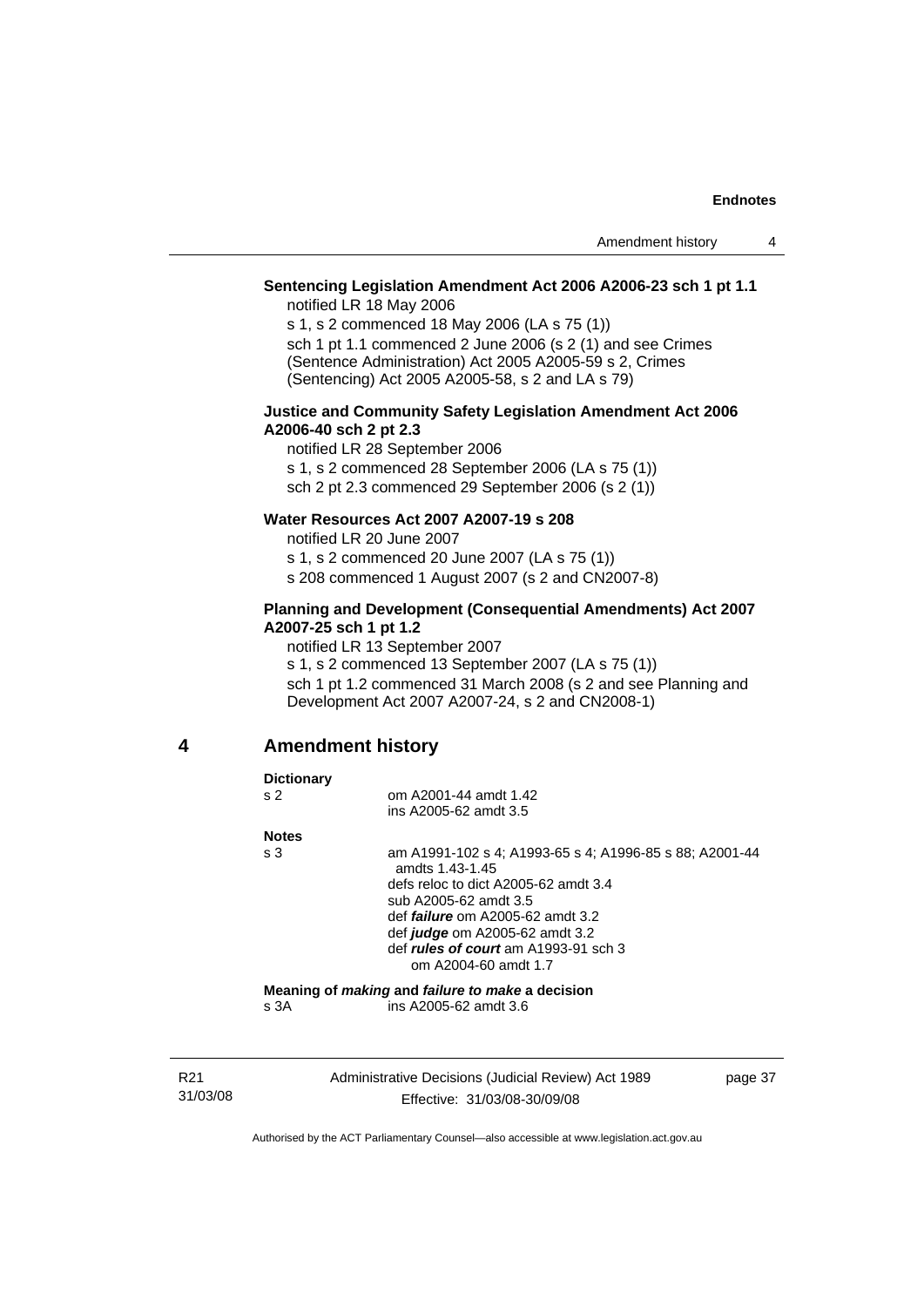| 4 | Amendment history                                                                                                                                                                                                                                                                                                                                          |  |  |
|---|------------------------------------------------------------------------------------------------------------------------------------------------------------------------------------------------------------------------------------------------------------------------------------------------------------------------------------------------------------|--|--|
|   | Meaning of person aggrieved<br>ins A2005-62 amdt 3.6<br>s 3B                                                                                                                                                                                                                                                                                               |  |  |
|   | Meaning of conduct engaged in for purpose of making decision<br>ins A2005-62 amdt 3.6<br>s 3C                                                                                                                                                                                                                                                              |  |  |
|   | Act to operate despite anything in existing laws<br>am A2005-62 amdt 3.7<br>s <sub>4</sub>                                                                                                                                                                                                                                                                 |  |  |
|   | Applications for review of decisions<br>s <sub>5</sub><br>am A2005-62 amdts 3.8-3.15                                                                                                                                                                                                                                                                       |  |  |
|   | Applications for review of conduct related to making of decisions<br>am A2005-62 amdts 3.16-3.23<br>s 6                                                                                                                                                                                                                                                    |  |  |
|   | Applications for failures to make decisions<br>s 7 hdg<br>sub A2005-62 amdt 3.24<br>s <sub>7</sub><br>am A2005-62 amdts 3.25-3.30                                                                                                                                                                                                                          |  |  |
|   | <b>Effect of Act on other rights</b><br>orig s 8 om A2005-62 amdt 3.31<br>s 8<br>(prev s 9) am A1991-102 s 5; A1993-65 s 5; A1999-66 sch 3;<br>A2004-57 amdt 1.3; A2005-62 amdts 3.32-3.34<br>renum A2005-62 amdt 3.35<br>am A2006-40 amdt 2.47; A2007-25 amdt 1.11, amdt 1.12<br>(4)-(6) exp 30 September 2008 (s 8 (6) (LA s 88 declaration<br>applies)) |  |  |
|   | Applications for order of review must set out grounds<br>(prev s 10 hdg) sub A2005-62 amdt 3.36<br>s 9 hdg<br>orig s 9 renum as s 8<br>s 9<br>(prev s 10 hdg) am A2004-60 amdt 1.8; ss and pars renum<br>R13 LA (see A2004-60 amdt 1.9); A2005-62 amdt 3.37, amdt<br>3.38<br>renum A2005-62 amdt 3.39                                                      |  |  |
|   | Period in which application for order of review must be made<br>s <sub>10</sub><br>orig s 10 renum as s 9<br>ins A2005-62 amdt 3.40                                                                                                                                                                                                                        |  |  |
|   | Application for order of review not limited to grounds in application<br>sub A2005-62 amdt 3.40<br>s 11                                                                                                                                                                                                                                                    |  |  |
|   | Reasons for decision may be obtained<br>s 13<br>am A2005-62 amdt 3.41, amdt 3.42, amdt 3.44, amdt 3.45,<br>amdt 3.47; ss renum A2005-62 amdt 3.43, amdt 3.46                                                                                                                                                                                               |  |  |
|   | Certain information not required to be disclosed<br>am A2005-62 amdts 3.48-3.51<br>s 14                                                                                                                                                                                                                                                                    |  |  |
|   |                                                                                                                                                                                                                                                                                                                                                            |  |  |

page 38 Administrative Decisions (Judicial Review) Act 1989 Effective: 31/03/08-30/09/08

R21 31/03/08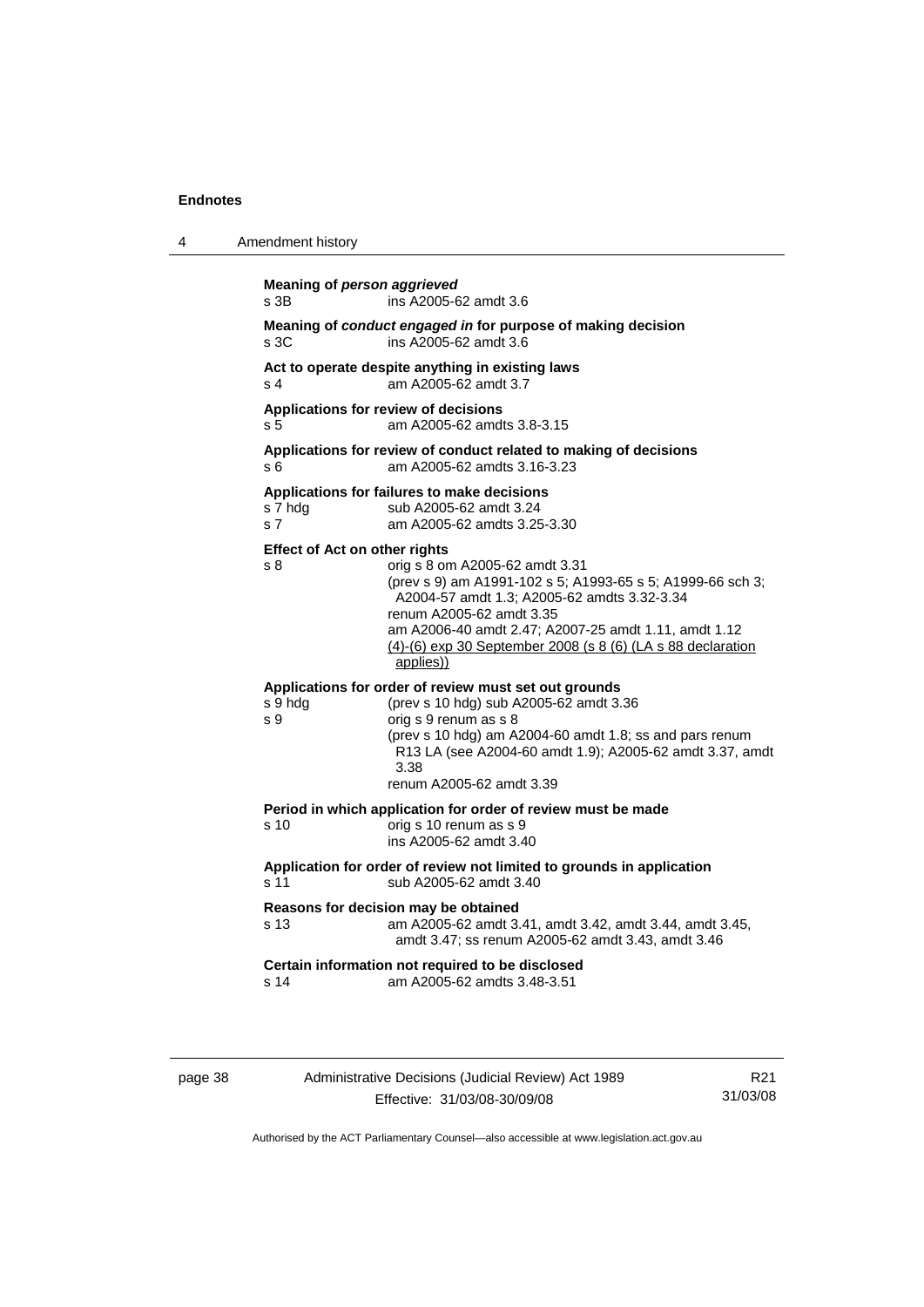|                                                                                                                                                                     |                                                                                                                                                                                                                                                                                                                                                                                                                   | Amendment history | 4 |
|---------------------------------------------------------------------------------------------------------------------------------------------------------------------|-------------------------------------------------------------------------------------------------------------------------------------------------------------------------------------------------------------------------------------------------------------------------------------------------------------------------------------------------------------------------------------------------------------------|-------------------|---|
| Ministerial certificate about disclosure of information<br>$s$ 15 hdg<br>sub A2005-62 amdt 3.52<br>s 15<br>am A2005-62 amdts 3.53-3.55; ss renum A2005-62 amdt 3.56 |                                                                                                                                                                                                                                                                                                                                                                                                                   |                   |   |
| <b>Stay of proceedings</b><br>s 16                                                                                                                                  | am A1999-66 sch 3; A2005-62 amdt 3.57, amdt 3.58                                                                                                                                                                                                                                                                                                                                                                  |                   |   |
| s 17 hdg<br>s 17                                                                                                                                                    | Powers of Supreme Court in relation to applications for order of review<br>sub A2005-62 amdt 3.59<br>am A2005-62 amdt 3.60-3.62                                                                                                                                                                                                                                                                                   |                   |   |
| s 18                                                                                                                                                                | Change in person holding, or performing the duties of, an office<br>am A2005-62 amdt 3.63; ss renum R17 LA                                                                                                                                                                                                                                                                                                        |                   |   |
| <b>Intervention by Minister</b><br>s 19                                                                                                                             | sub A2005-62 amdt 3.64                                                                                                                                                                                                                                                                                                                                                                                            |                   |   |
| s 20                                                                                                                                                                | Act not to apply to certain decisions<br>am A2005-62 amdt 3.65; ss renum A2005-62 amdt 3.66                                                                                                                                                                                                                                                                                                                       |                   |   |
| <b>Regulation-making power</b><br>s 21                                                                                                                              | sub A2001-44 amdt 1.46                                                                                                                                                                                                                                                                                                                                                                                            |                   |   |
| Transitional-sch 1, clause 5<br>s 22                                                                                                                                | ins A2004-13 amdt 2.1<br>exp 1 July 2005 (s 22 (2))                                                                                                                                                                                                                                                                                                                                                               |                   |   |
| sch 1                                                                                                                                                               | Decisions to which this Act does not apply<br>am A1991-3 sch; A1992-71 s 53; A1994-10 s 4; A1998-18<br>sch 1; A1999-5 sch 2; A1999-8 s 33; A2000-16 sch 3 pt 1;<br>A2001-44 amdt 1.47; A2002-15 s 14; A2002-42, s 44; A2003-<br>8 amdt 1.1; A2004-13 amdt 2.2; A2004-27 s 15; A2004-40 s<br>40: A2004-65 s 76<br>sub A2005-62 amdt 3.67<br>am A2006-23 amdt 1.1; items renum A2006-23 amdt 1.2;<br>A2007-19 s 208 |                   |   |
| sch 2                                                                                                                                                               | Decisions to which s 13 does not apply<br>am A1994-38 sch 1 pt 3; A1996-26 sch<br>sub A2005-62 amdt 3.68<br>am A2006-23 amdt 1.3                                                                                                                                                                                                                                                                                  |                   |   |
| <b>Dictionary</b><br>dict                                                                                                                                           | ins A2005-62 amdt 3.69<br>det conduct consequed in ise AQQQE CQ casdi Q CQ                                                                                                                                                                                                                                                                                                                                        |                   |   |

 def *conduct engaged in* ins A2005-62 amdt 3.69 def *decision to which this Act applies* reloc from s 3 A2005-62 amdt 3.4 def *duty* am A1994-38 sch 1 pt 3 reloc from s 3 A2005-62 amdt 3.4

R21 31/03/08 Administrative Decisions (Judicial Review) Act 1989 Effective: 31/03/08-30/09/08

page 39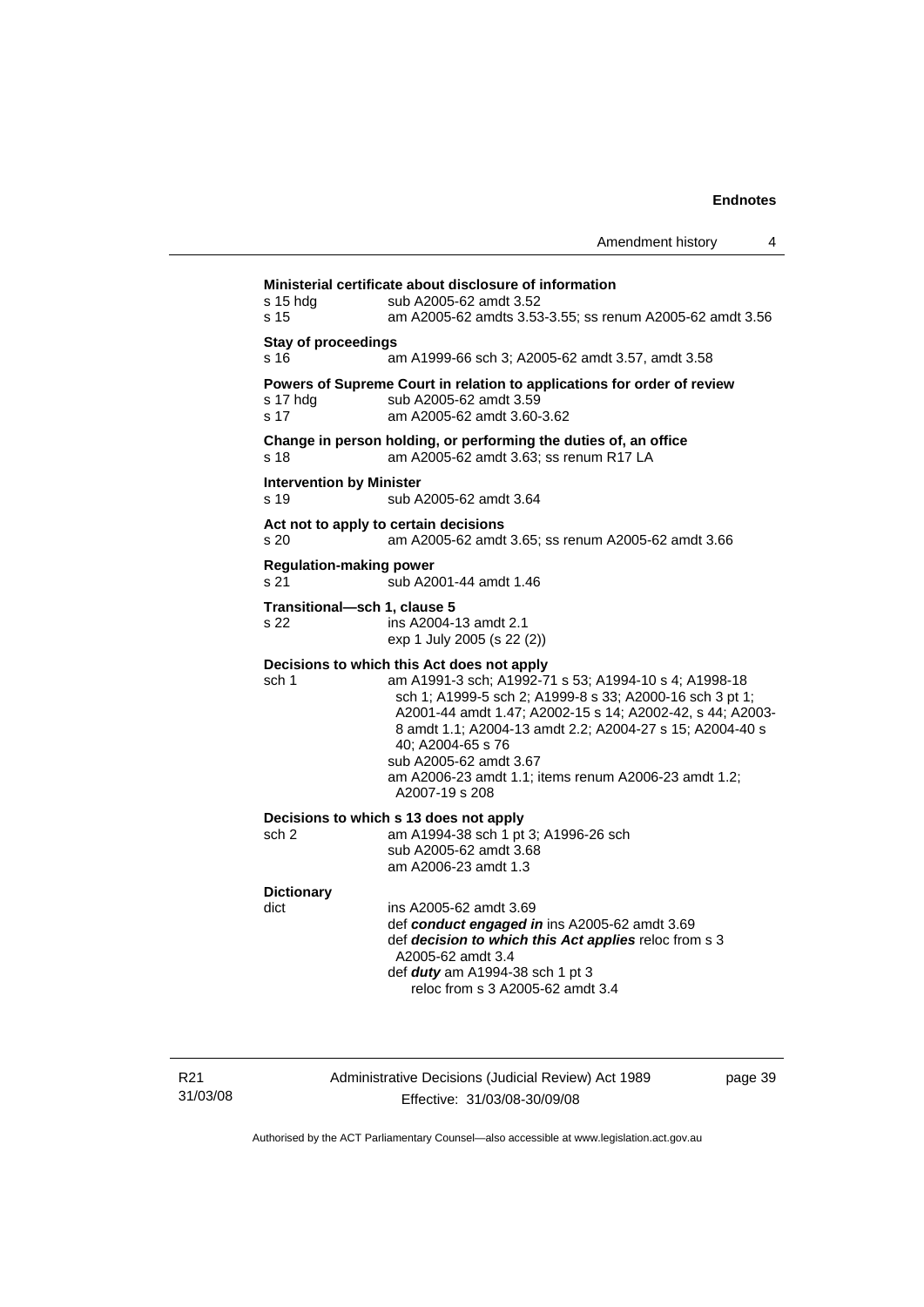<span id="page-43-0"></span>5 Earlier republications

 def *enactment* am A1999-66 sch 3 sub A2005-62 amdt 3.1 reloc from s 3 A2005-62 amdt 3.4 def *failure to make* ins A2005-62 amdt 3.69 def *making* ins A2005-62 amdt 3.69 def *order of review* am A2005-62 amdt 3.3 reloc from s 3 A2005-62 amdt 3.4 def *person aggrieved* ins A2005-62 amdt 3.69 def *statement of reasons* ins A2005-62 amdt 3.69

## **5 Earlier republications**

Some earlier republications were not numbered. The number in column 1 refers to the publication order.

Since 12 September 2001 every authorised republication has been published in electronic pdf format on the ACT legislation register. A selection of authorised republications have also been published in printed format. These republications are marked with an asterisk (\*) in column 1. Electronic and printed versions of an authorised republication are identical.

| <b>Republication No Amendments to</b> |           | <b>Republication date</b> |
|---------------------------------------|-----------|---------------------------|
| 1                                     | A1991-102 | 15 July 1992              |
| 2                                     | A1993-91  | 31 January 1994           |
| 3                                     | A1994-38  | 31 January 1995           |
| 4                                     | A1996-26  | 30 November 1996          |
| 5                                     | A1999-8   | 1 March 1999              |
| 6                                     | A2001-44  | 18 October 2001           |
| 7                                     | A2002-15  | 20 May 2002               |
| 8                                     | A2003-8   | 2 June 2003               |
| 9                                     | A2003-8   | 15 August 2003            |
| 10                                    | A2004-27  | 27 May 2004               |
| 11                                    | A2004-40  | 10 July 2004              |
| $12 \overline{ }$                     | A2004-40  | 1 September 2004          |
| 13                                    | A2004-65  | 10 January 2005           |
| 14                                    | A2004-65  | 31 January 2005           |
|                                       |           |                           |

page 40 Administrative Decisions (Judicial Review) Act 1989 Effective: 31/03/08-30/09/08

R21 31/03/08